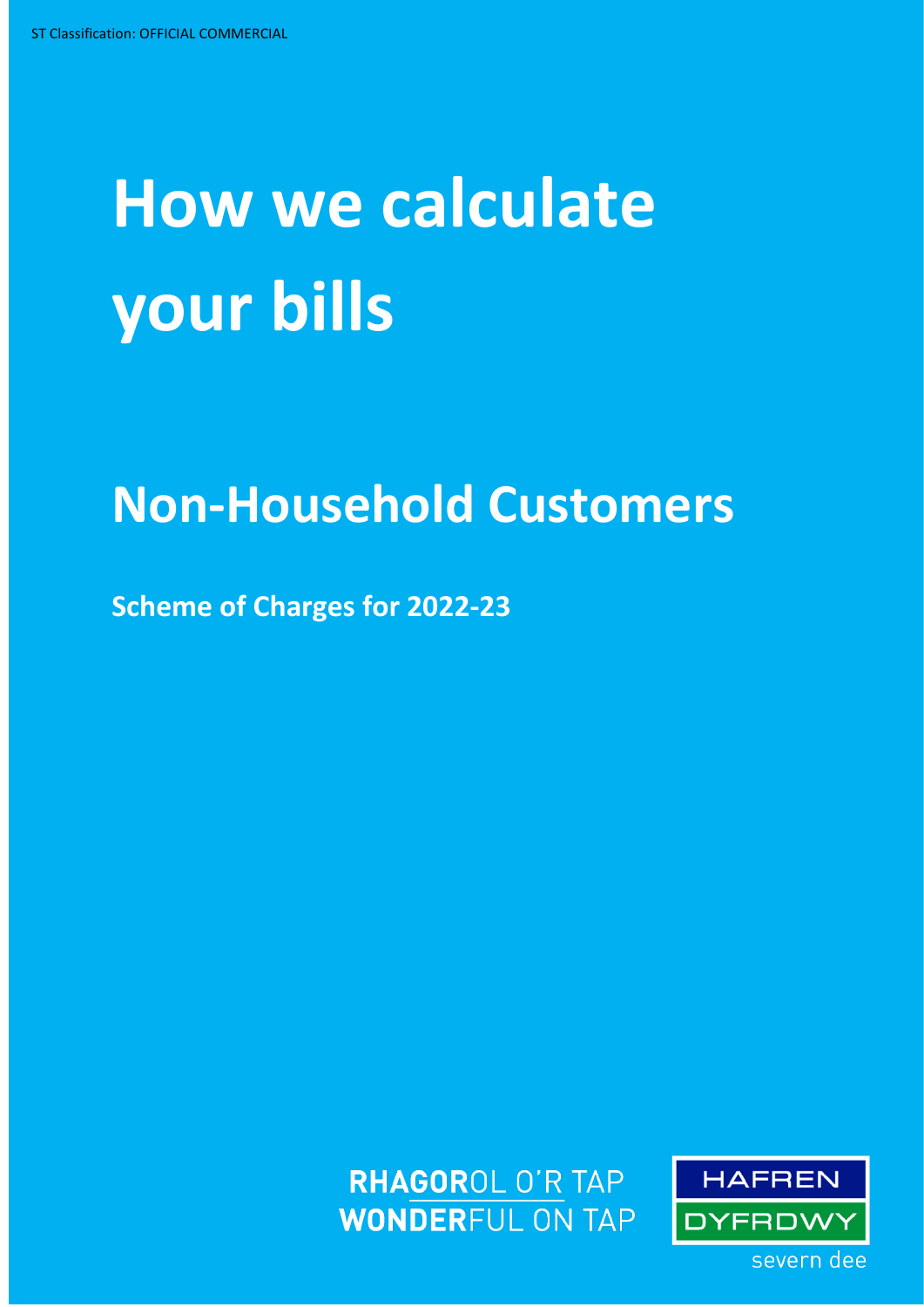# <span id="page-1-0"></span>**About this document**

# <span id="page-1-1"></span>**Non-Household Customer Scheme of Charges**

*1 April 2022 to 31 March 2023*

Our Non-Household Customer Scheme of Charges explains how we calculate your bills and how different charges apply to you. This document is spilt into three:

- The first part (A) gives a quick and easy guide to how we calculate your bills.
- The second part (B) provides a detailed legal overview and contains more technical information.
- The third part (C) sets out our charges for **2022-23**.

This scheme is primarily for non-household retail customers. Retailers and operators of New Appointments and Variations (NAVs) should refer to our **[wholesale scheme of charges.](https://www.stwater.co.uk/businesses/wholesale-charges/tariffs-and-charges/)**

#### **Water services**

This section is broken down into information for properties that are *metered, unmetered* or those whose volume of water usage is *assessed*. Charges for water we supply may be subject to VAT at the standard rate for some types of non-household customers. Charges for waste water services (which we may bill on behalf of other companies) are zero-rated for VAT. Non-primary charges are also subject to VAT.

# **Developers**

If you are looking for more information on charges for developers then go to: **[hdcymru.co.uk/developers](http://www.hdcymru.co.uk/developers)**.

# **Customer Information**

Customers planning to move to a new or other property within our area will be provided on request with information on the basis of charge for that property, subject to any consent that may be required from the current occupier of the property. Information will also be provided on any options and alternatives for charges that may be available.

# <span id="page-1-2"></span>**Any questions?**

Check out our *Frequently Asked Questions* on page 8. If you can't find the answer there, then please get in touch with us – A list of contacts **s**tarts on page 13.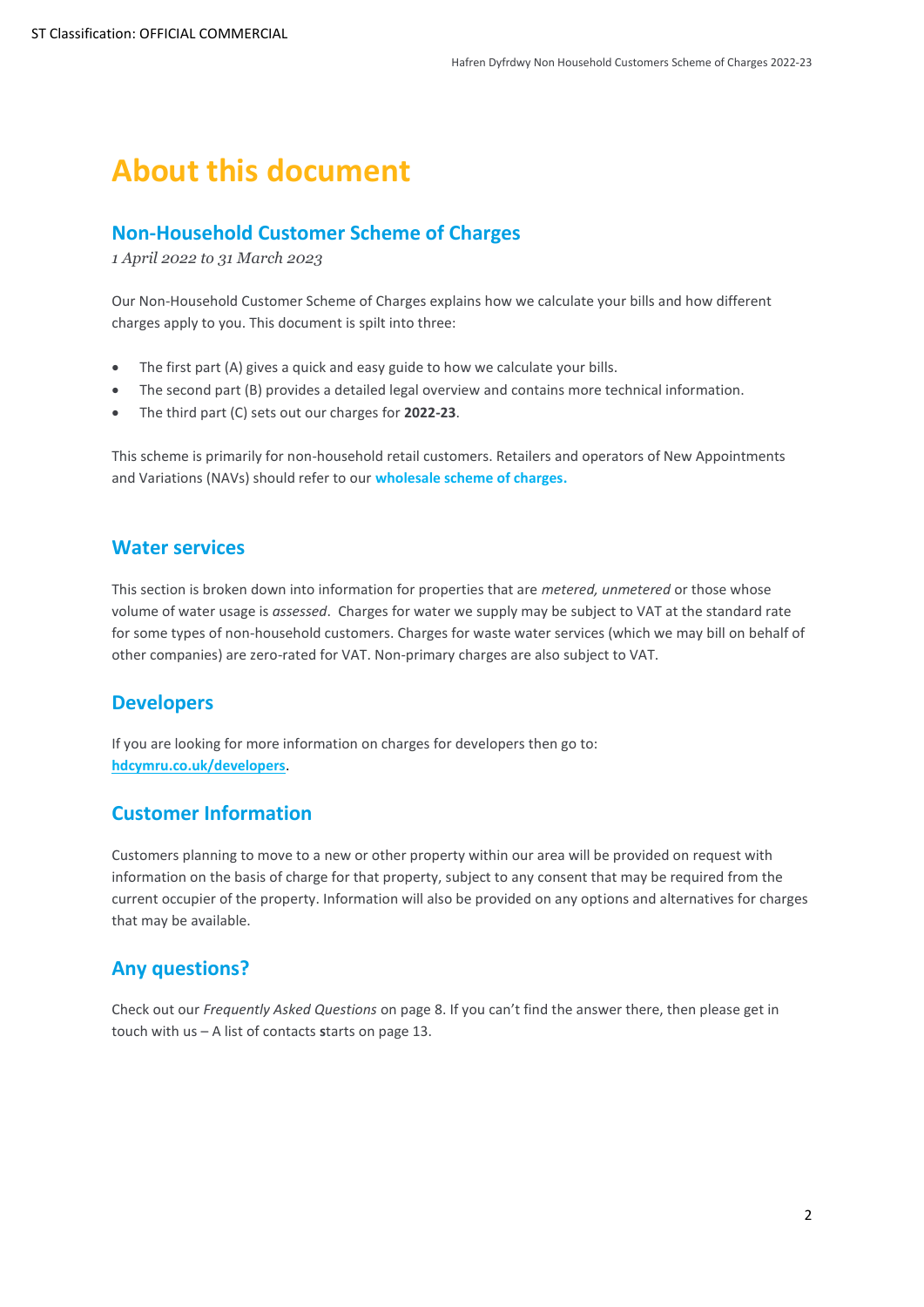# **Table of Contents**

#### **[About this document](#page-1-0) 2**

[Non-Household Customer Scheme of Charges](#page-1-1) 2 [Any questions?](#page-1-2) 2

#### **[Section A: How we calculate your bills](#page-2-0) 3**

- A1 Businesses and other organisations
- A1.1 [How we charge you](#page-3-1)
- [A1.2 Unmetered charges](#page-4-0)
- [A1.3 How to get a meter \(the free meter option\)](#page-5-0)
- [A1.4 Metered charges](#page-6-0)
- A1.5 Charges assessed by volume
- [A1.6 Sewerage charges](#page-7-0)
- [A2 Frequently asked questions](#page-7-1)
- A3 [Unhappy with our service](#page-9-0) what to do
- [A4 Useful contact numbers and addresses](#page-12-0)

#### **[Section B: Scheme of charges](#page-13-0)**

- [B1 Non-Household Scheme of Charges](#page-14-0)
- [B1.1 Introduction](#page-14-1)
- [B1.2 Glossary](#page-14-2)
- [B1.3 Period when this Scheme applies](#page-17-0)
- [B1.4 General principles](#page-17-1)
- <span id="page-2-0"></span>[B2 Unmetered charges](#page-19-0)
- [B2.1 Unmetered charges for water and sewerage](#page-19-1)
- [B2. 2 Unmetered charges](#page-19-2)  miscellaneous matters
- [B2.3 Free meter option](#page-20-0)
- [B3 Metered charges](#page-21-0)
- [B3.1 Metered charges water and sewerage](#page-21-1)
- [B3.2 Intermediate and large user tariffs](#page-27-0)
- [B3.3 Standby tariffs](#page-27-1)
- $B3.4$  Metered supplies miscellaneous matters
- [B3.5 Charges for meter testing](#page-29-0)
- B4 Assessed volume charges
- B4.1 Assessed volume charges
- B5 Other charges
- [B5.1 Trade effluent charges](#page-30-3)
- B6 Charging and payment arrangements
- B6.1 Charging unmetered supplies
- B6.2 Charging metered supplies
- B6.3 Payment

#### **Section C: Non-household charges**

- [C1 Introduction](#page-36-1)
- [C2 Unmetered charges](#page-36-2)
- [C3 Metered charges](#page-37-0)  Water supplies
- [C4 Metered charges](#page-39-0)  Sewerage services
- [C5 Standby Charges](#page-41-0)
- [C6 Trade Effluent charges](#page-42-0)
- [C7 Other charges](#page-43-0)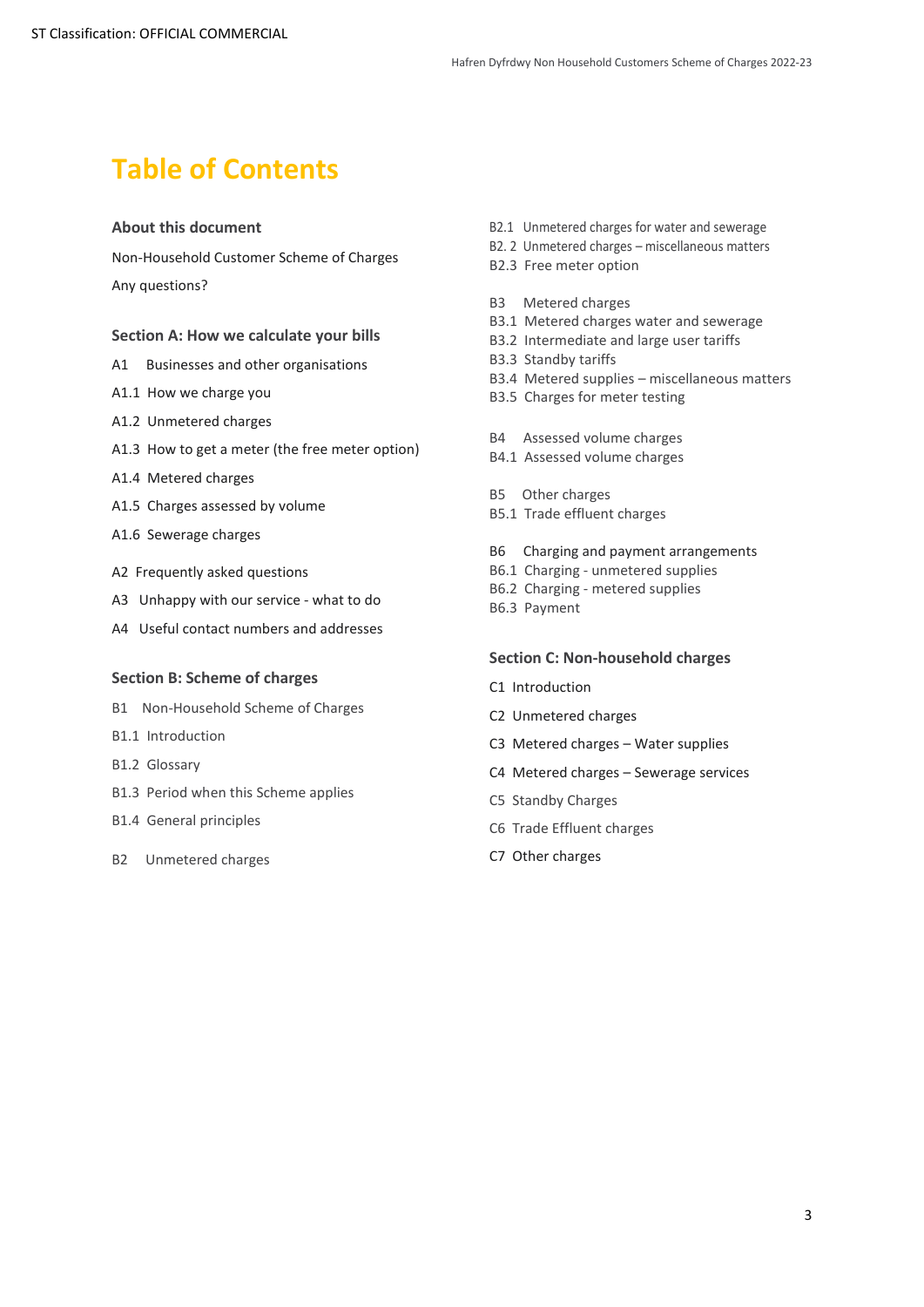# **Section A: Guide to how we calculate your bills**

# <span id="page-3-0"></span>**A1: Businesses and other organisations overview**

This scheme is for any non-household customer, including businesses, public sector organisations, charities and other bodies – any premises that isn't defined as a household. You can read a full definition in the 'Glossary' section of this document which starts on page 15.

# <span id="page-3-1"></span>**A1.1 How we charge you**

There are three ways we charge for the water services we provide:

- Unmetered
- Metered
- Assessed volume

#### *VAT*

We apply VAT to charges for water we supply to customers whose main business activity is covered by divisions 1 to 5 of the Standard Industrial Classification (SIC) list. The sectors covered by these classifications are:

- Chemicals
- Construction
- Engineering
- Manufacturing
- Mining
- Textiles
- **Utilities**

Charges for waste water services and for water supplied to customers whose main business activities are outside the relevant SIC classifications are zero-rated for VAT.

#### *Why we can charge*

Although there may be no contract between you and Hafren Dyfrdwy, water and sewerage charges are payable under our "powers to charge", detailed in the Water Industry Act 1991. The Act entitles us to charge for services - in accordance with our Scheme of Charges (this document). Our Scheme of Charges has to comply with the 'Charges scheme rules' set by Ofwat - the Water Services Regulation Authority. For their contact details see page 12.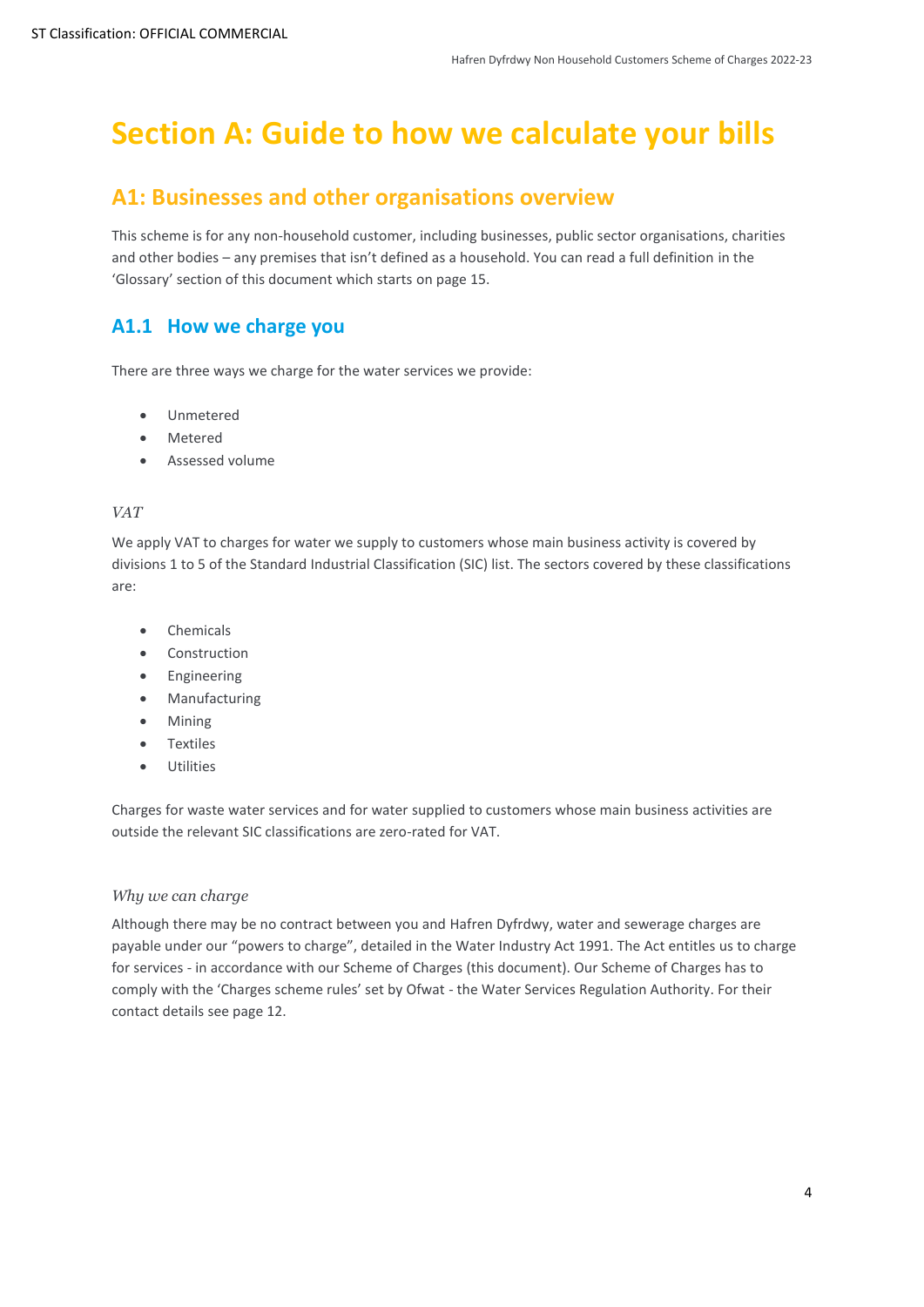# <span id="page-4-0"></span>**A1.2 Unmetered charges for businesses and other organisations**

If your property was built before April 1989, it is likely that you will be paying unmetered charges. These are also known as unmeasured charges. They are based on the 1989/90 rateable value of the property multiplied by a rate plus a fixed charge.

#### *Charging zones for unmetered charges*

As there are differences in the average levels of rateable value throughout our area, we vary our charges according to the area (or zone) you live in. There are four geographical zones in our region. This map provides a guide to the area covered by each zone. Please note Zone D is not shown on the map below as it is a very small area in Monmouthshire.



Unmetered business properties are charged for:

- Water supply
- Used water
- Surface water drainage
- Highway drainage

Charges for used water, surface water and highway drainage are paid to your sewerage company. The charges for each of these services is calculated by multiplying the rateable value of your property by the rates for the services that you receive. There is also a fixed charge. The rates for each service are set out in the tables listed in Section C of this document.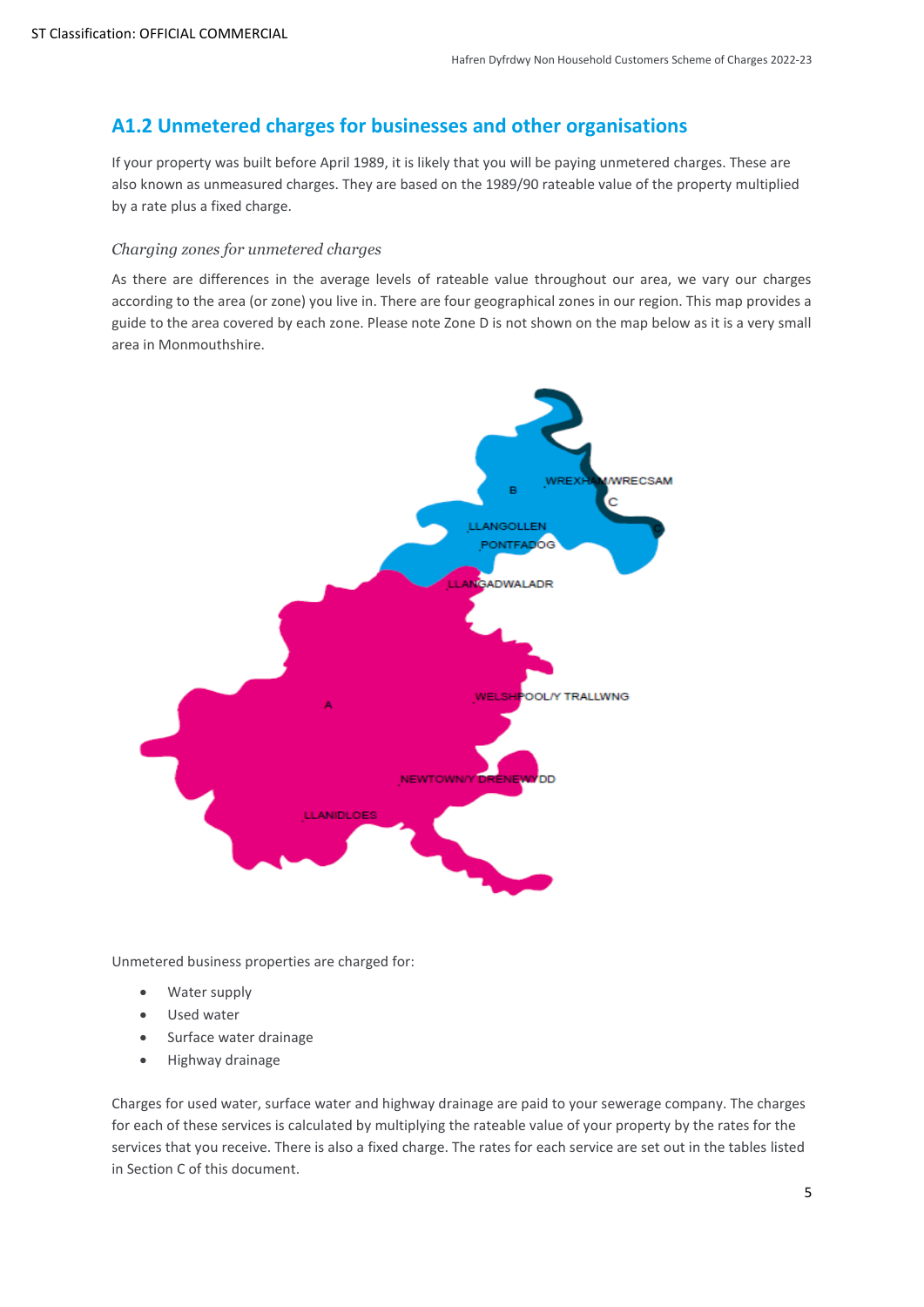If you can show that your property does not have any surface water draining to the public sewer, you will not have to pay surface water drainage charges. If you pay someone else for part of your surface water drainage (for example Canal and River Trust), you may be entitled to claim a reduction from your sewerage company. We can help you with this. Get in touch with us to find out more – or get an application form – using the contact details in section A.4 on page 13.

# <span id="page-5-0"></span>**A1.3 How to get a meter (the free meter option)**

#### *Applying for a meter*

Most businesses and other organisations in our region already have a meter or meters installed. If you don't, you can choose to have a water meter installed so that you only pay for the amount of water you actually use.

You can apply for a meter online at **[hdcymru.co.uk](http://www.hdcymru.co.uk/my-account/my-water-meter/apply-for-a-water-meter/)**. Alternatively, phone or write to us. Useful contacts numbers and addresses are on page 13.

The way in which metered water and sewerage charges are calculated is described in Section A1.4: Metered charges for businesses and other organisations - see below. For standard installation there is no charge - we explain what we mean by "standard installation" in the [metering standard](https://www.stwater.co.uk/businesses/retailers/) document on our website. For nonstandard installations we will provide a quotation for the work.

#### *Fitting the meter*

We will look at the most practical and economical place to fit your meter. This could be inside your property or outside in a boundary box, where we can access it easily. If we can fit a meter for you, we aim to install it within three months of receiving your application.

#### *When metered charges begin*

You start paying metered charges from either the date of installation or three months from your request for the meter, whichever is earlier.

If we fail to fit a meter within three months of your meter request, we will use the first meter reading following meter installation to estimate consumption during the period from three months after we received the request to the date that the meter was actually installed. Charges will be backdated to three months after we received your application*.* This makes sure that you still receive the full benefits of metering.

#### *When a meter can't be fitted*

Where metering is not reasonably practicable or involves unreasonable expense, we won't fit a meter. If you disagree with us, you can refer the matter to our regulator Ofwat (their contact details are on page 12).

Where we are unable to fit a meter - and you currently pay unmetered charges - you can choose to stay on unmetered charges or you can choose to pay assessed volume charges. When you opt for assessed volume charges, the start date for the new way of charging will be the date of your original application for a meter. The way in which assessed charges are calculated is described in Section A1.5: Charges assessed by volume.

If you already pay assessed volume charges because you or a previous occupier applied for a meter but it wasn't practical or economical to install one, it may appear that there is little point in applying for a meter. However, as meter technology is constantly improving, depending upon how long ago the failed meter fit took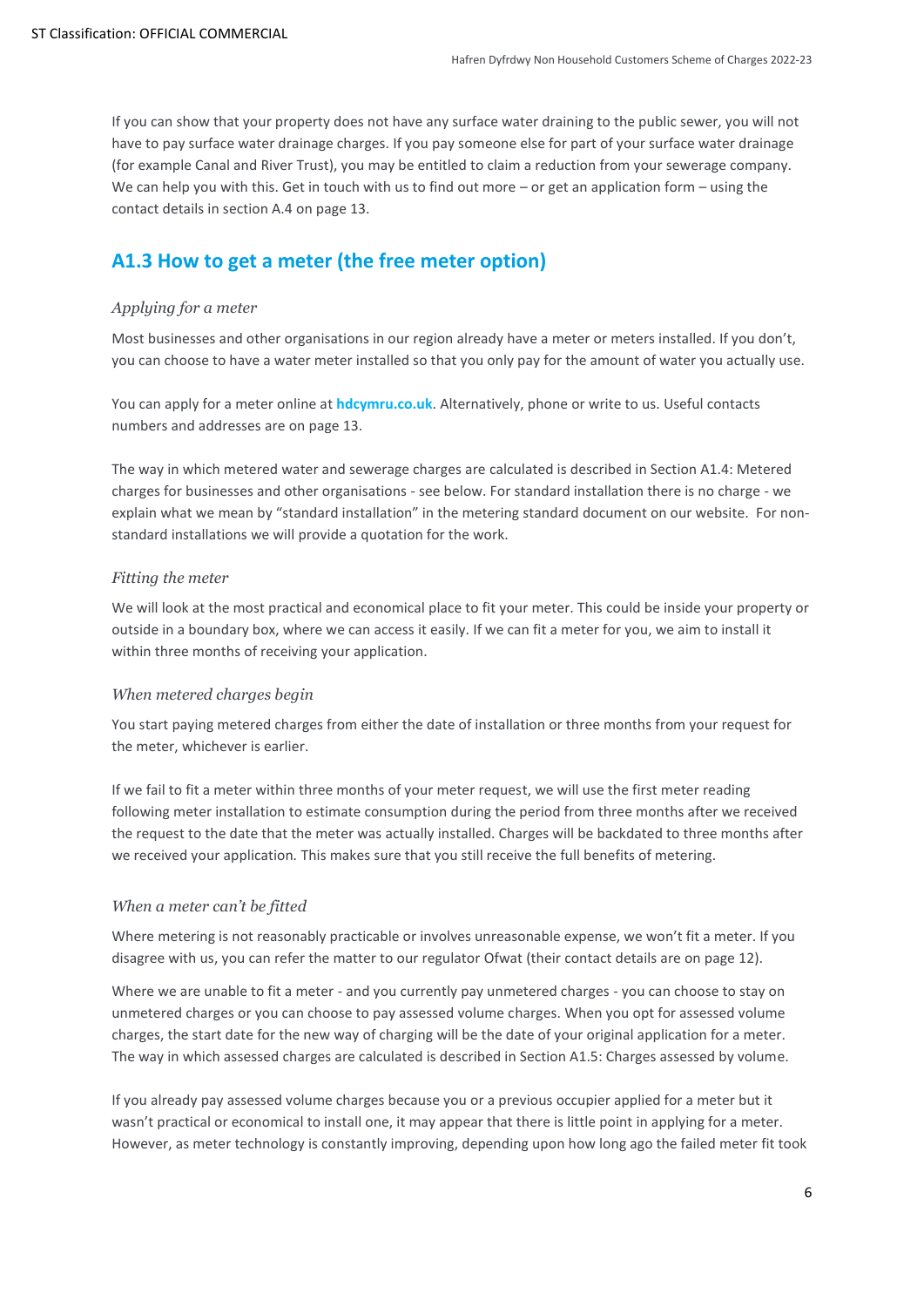place, it may now be possible to fit a meter. It costs nothing to find out. Alternatively, you can make any necessary alterations to the pipework yourself so that a meter can now be fitted.

# <span id="page-6-0"></span>**A1.4 Metered charges for businesses and other organisations**

If you have a water meter for your premises, your water bills are based on metered charges. These are also known as measured charges. The charges are based on the volume of water supplied to your property. The charges are:

#### *Water supply charge*

This is based on the volume of water supplied, based on actual meter or estimated meter reading. Our rates are set out in table 4.

#### *Used water charge*

As with the water supply charge, this is based on the volume of water (using an actual or estimated meter reading) that your premises uses. Our rates are set out in table 8. Please note that we do not usually provide sewerage (used water) services for customers in Zones B and C as Dwr Cymru (Welsh Water) and United Utilities provide sewerage services in these areas.

#### *Standing charge*

As well as a water supply and used water charge, we also apply a standing charge that is based on the size of the meter. This covers the cost of maintaining and eventually replacing the meter. Current standing charges are set out in table 5(a) and 5(b).

#### *Surface water drainage charge*

For non-household properties, our charge is normally based on the size of the area that drains into the public sewer. These charges are set out in table 10.

If you can show that your premises does not have any surface water draining to the public sewer, you will not have to pay surface water drainage charges. If you pay someone else for part of your surface water drainage (for example the Canal and River Trust), you may be entitled to claim a reduction. Get in touch with us to find out more – or get an application form – using the contact details on page [13.](#page-11-0)

#### *Highway drainage charges*

A fixed charge payable by all customers whose premises are connected to the public sewer. The charge is set out in table 9.

#### *Intermediate and Large volume users*

Premises using more than 10,000 cubic meters of water in Zones A and D are described as intermediate users and premises using more than 50,000 cubic metres of water are eligible for our large user tariff - please see table 7.

In Zones B and C premises using more than 50,000 cubic metres of water are eligible for our large user tariff which is set out in table 7.

#### *Fixed Charge*

Premises located in Zones A and D are also subject to a fixed charge as set out in table 6 and table 9.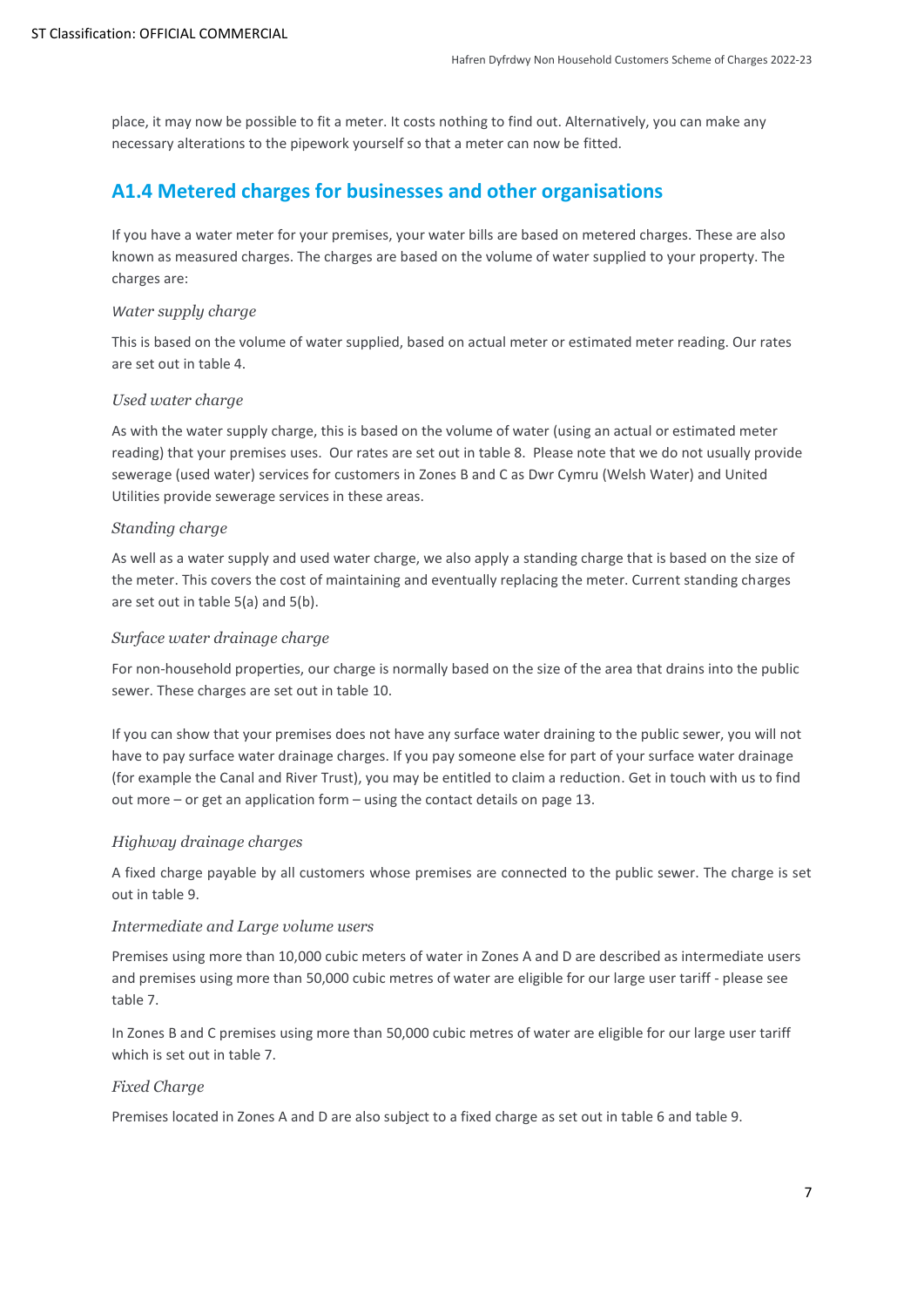# **A1.5 Charges assessed by volume**

If it is not practical to fit a meter, and your property does not have a rateable value, we base our charges on an assessment of the volume of water you use.

#### *Water supply charges*

Charges are based on our assessment of the water used. This assessment is based on a combination of the nature of the business and the number of full-time (or equivalent) employees. The rates we use are shown in table 2.

#### *Sewerage charges*

The used water charges paid to your waste water company will usually be charged on the same basis although surface water may be charged by property area.

#### <span id="page-7-0"></span>**A1.6. Sewerage charges**

For customers in Zones B and C we do not provide any sewerage services. The company that provides sewerage services in these areas depends on where your property is located. The sewerage provider could be Dwr Cymru Welsh Water, United Utilities or Severn Trent. Your sewerage charge covers the cost of providing and operating the public sewers, storm water drains and sewerage treatment works. Sewerage charges are set by the company responsible. These sewerage charges are available on their websites – see the contact details on pages 13 and 14.

If you think that your premises are not connected for surface water drainage or are entitled to a reduction in the amount you pay you can contact our Customer Team using the details on page [13](#page-11-0) and they will help you with the application process to the sewerage company.

We send out bills on behalf of United Utilities and Welsh Water. This means that if you are not connected to a mains sewer, your water bill – whether it is for a measured or unmeasured supply – will contain your sewerage charge as well as your water charge from us.

# <span id="page-7-1"></span>**A2 Frequently asked questions**

#### *Why is my property metered? Do I have the right to be charged unmetered charges?*

Our policy is to meter all non-households wherever practicable. As rateable values were last calculated in 1989/90, any substantial alterations to a property after this date mean that it's no longer appropriate to base charges on a rateable value that is no longer valid. In these circumstances, if the property cannot be metered, we'll apply assessed volume charges. Where the property was built after April 1990, it will not have a rateable value and should usually be metered on connection. Where installing a meter would not be reasonably practicable or would involve unreasonable expense, assessed volume charges will be applied.

Your property must be metered if:

- the property is non-household or where the principal use of the property is for non-household purposes
- there is a swimming pool or pond over 10,000 litres, or where an automatic garden watering device (i.e. a hosepipe not held in the hand) is used
- it is a new property
- or where we need to separate a joint water supply pipe.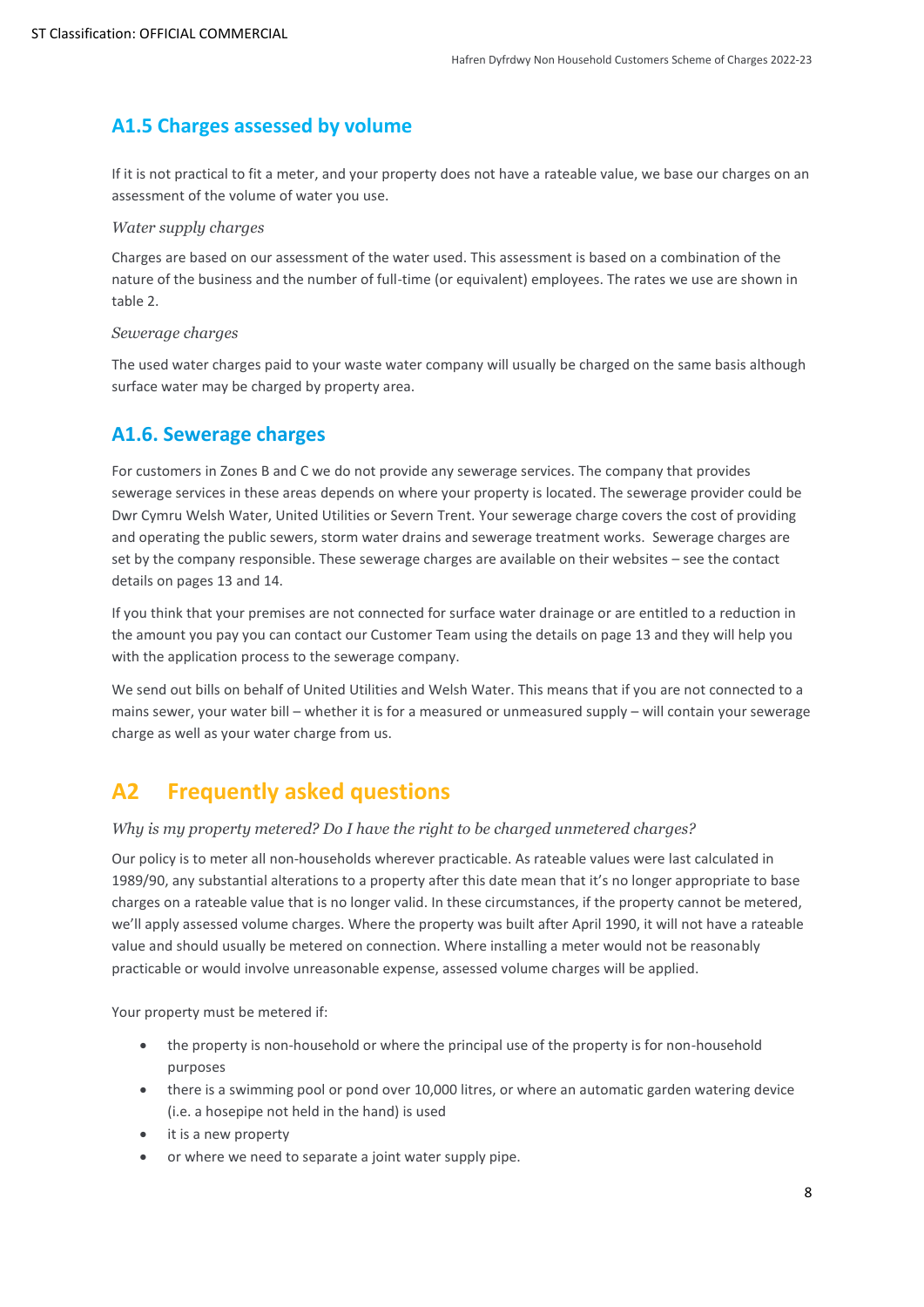Where installing a meter in any of these circumstances would not be reasonably practicable or would involve unreasonable expense, assessed volume charges will be applied.

#### *I've moved property. Will it be metered?*

If you move into a property that is already metered, we will charge you on a metered basis. If the previous occupier of your new property was charged on an unmetered basis or on an assessed volume basis, we will normally continue to charge you on this basis. If your new property is not metered, you can apply to have a meter installed and pay on a metered basis if this is possible.

#### *I would like to have a meter installed. What should I do?*

Go to**: [hdcymru.co.uk](https://hdcymru.co.uk/my-account/my-water-meter/apply-for-a-water-meter/)** or phone or write to us. Useful contacts numbers and addresses are on page 13.

#### *What happens if I alter my property?*

If you substantially alter a non-household property that we charge on the basis of rateable value, this will make the rateable value invalid. There is a more detailed explanation of what we mean by substantial alterations in our Glossary (section B1.2). We will charge you an assessed volume charge, based on the number of Full Time Employees (FTE's) or the equivalent and the nature of the business. Alternatively, you can have a meter installed and pay on a metered basis. Where we need to install separate service pipes, a meter will need to be installed.

#### *Will I be charged if there is a leak?*

In general, we own the part of the supply pipe that we have laid. This is the part of the supply pipe up to our stop tap. After the stop tap, the pipe belongs to you and is called a private supply pipe. Usually, the stop tap is at the boundary of your premises. If it is on your premises, our part of the pipe ends at the stop tap.

A meter is normally located on the private supply pipe. So, if the leakage is recorded on the meter, it is likely that the leak is on your private supply pipe.

If there is a leak on a private supply you will have to pay for the water that has leaked unless you qualify for a leakage allowance. A leakage allowance will be given, and your bill adjusted, provided you have the leak repaired within 28 days and provided the leak was not caused by your negligence or by the act of a third party.

If the leak is on our supply pipe, we will not charge you for the water that leaked.

We only give one leakage allowance per customer per property. Where a customer can demonstrate to us that water lost through leakage has not gone to the sewer, we will also consider a non-return to sewer allowance.

You can find out more from our address shown in the useful contacts section on page 13, or in our Codes of Practice, available at **www.hdcymru.co.uk**

*My property is not connected for surface water drainage.*

- *Am I entitled to pay lower charges?*
- *Can I have these lower charges backdated to previous years?*

If your property has no connection at all to the public sewer for rainwater, you should only pay for used water. You can contact our Customer Support Team using the details on page [13](#page-11-0) and they will help you with the application process to your sewerage company.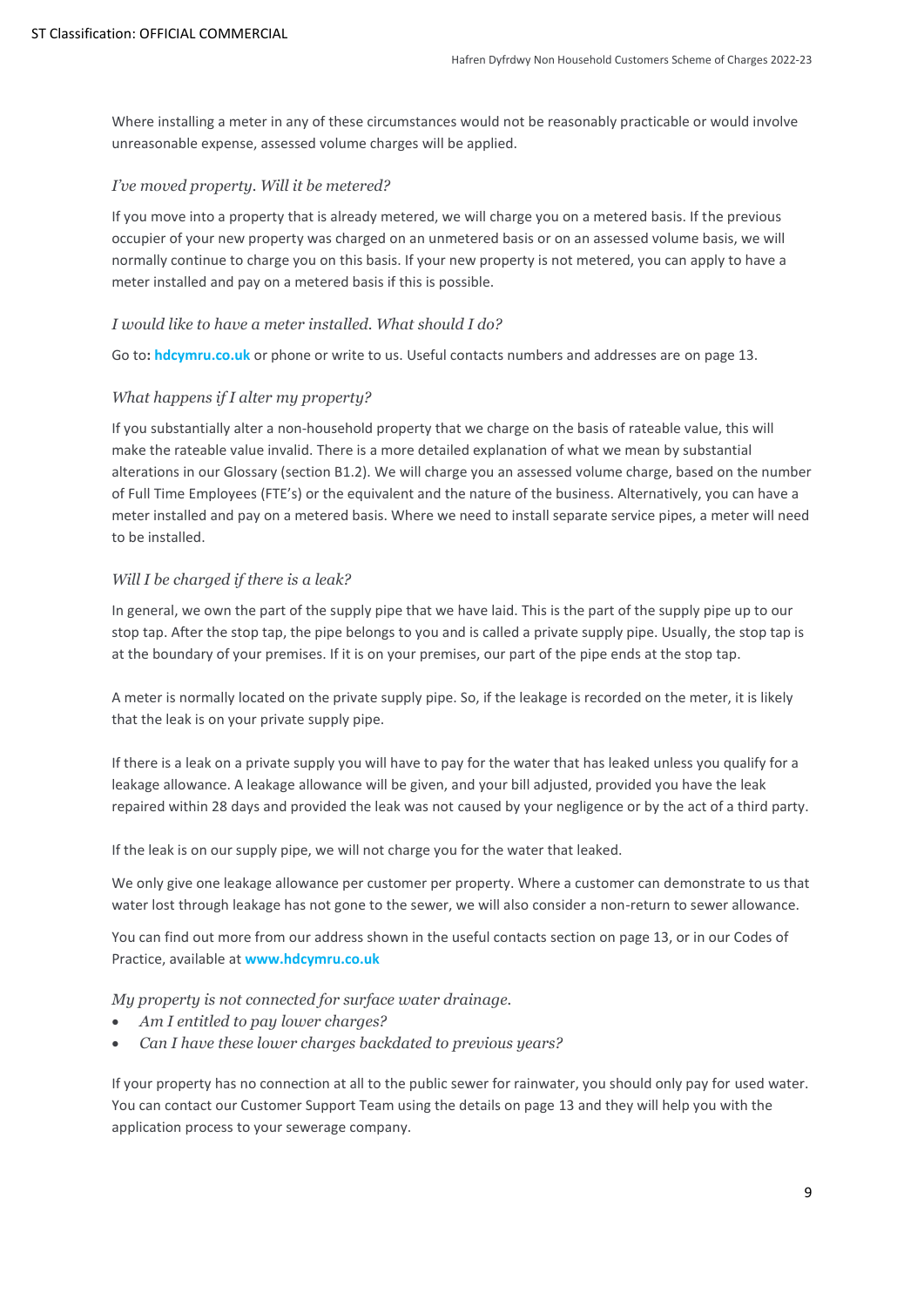#### *Why have I received a bill for more than one year's charges?*

While we strive to ensure that all bills for charges are correct, in the case of error we reserve the right to make retrospective adjustments. We will consider these on a case-by-case basis so that we can take into account the specific circumstances.

#### *I have been overcharged. Can I have a refund?*

If we have incorrectly overcharged you, we will make an adjustment to your bill to cover any overcharging. Where this results in your account being in credit, we will give you a refund.

#### *If my property is empty, will I have to pay any charges?*

If your property is furnished and unoccupied, or, undergoing renovation or improvements, normal water and sewerage charges will continue to apply until you tell us that you do not need a water supply for the property and that we can disconnect the supply. There will be no charge for water supply or for used water after the date that we receive this notification. If your property is unmetered, you might want to consider having a meter installed under our free option scheme, so that you only pay for the water you actually use.

If your property is unfurnished and unoccupied we will:

- waive any unmeasured charges; and
- waive any metered charges, provided that there is no consumption recorded at the property.

As we will continue to provide the service of surface water drainage for the property, we may charge for this. Where it would not be economic for us to charge for this service, we will not do so.

#### *How can I pay my bill?*

We normally send unmetered bills in February/March each year with two payments due on 1 April and 1 October. You can choose to pay instead by eight monthly amounts, starting normally on 1 April or another date if we agree to this.

We normally send metered bills to non-households every six months. These bills are in arrears (covering the previous six month period) and these bills are due on demand. However, budget arrangements can be made with us.

We may bill more frequently (monthly, quarterly or half-yearly), depending on the volume of water used.

Details of how you can pay can be found in section B6.

#### *Where can I find out about other* Hafren Dyfrdwy *Water charges?*

Charges for some other services such as connecting properties to our network can be found under Developer Services at **[hdcymru.co.uk](https://www.hdcymru.co.uk/developers)**. If you can't find the service you are looking for then please contact us.

# <span id="page-9-0"></span>**A3 What to do if you are unhappy with our service**

We strive to provide excellent customer service and we're committed to getting things right – first time, every time. If this doesn't happen, we'd really like to receive your feedback so we can work with you to put things right, and say sorry if we got it wrong.

Our customer care teams can deal with most questions and comments, and will work with you to help put things right or get the answers you need.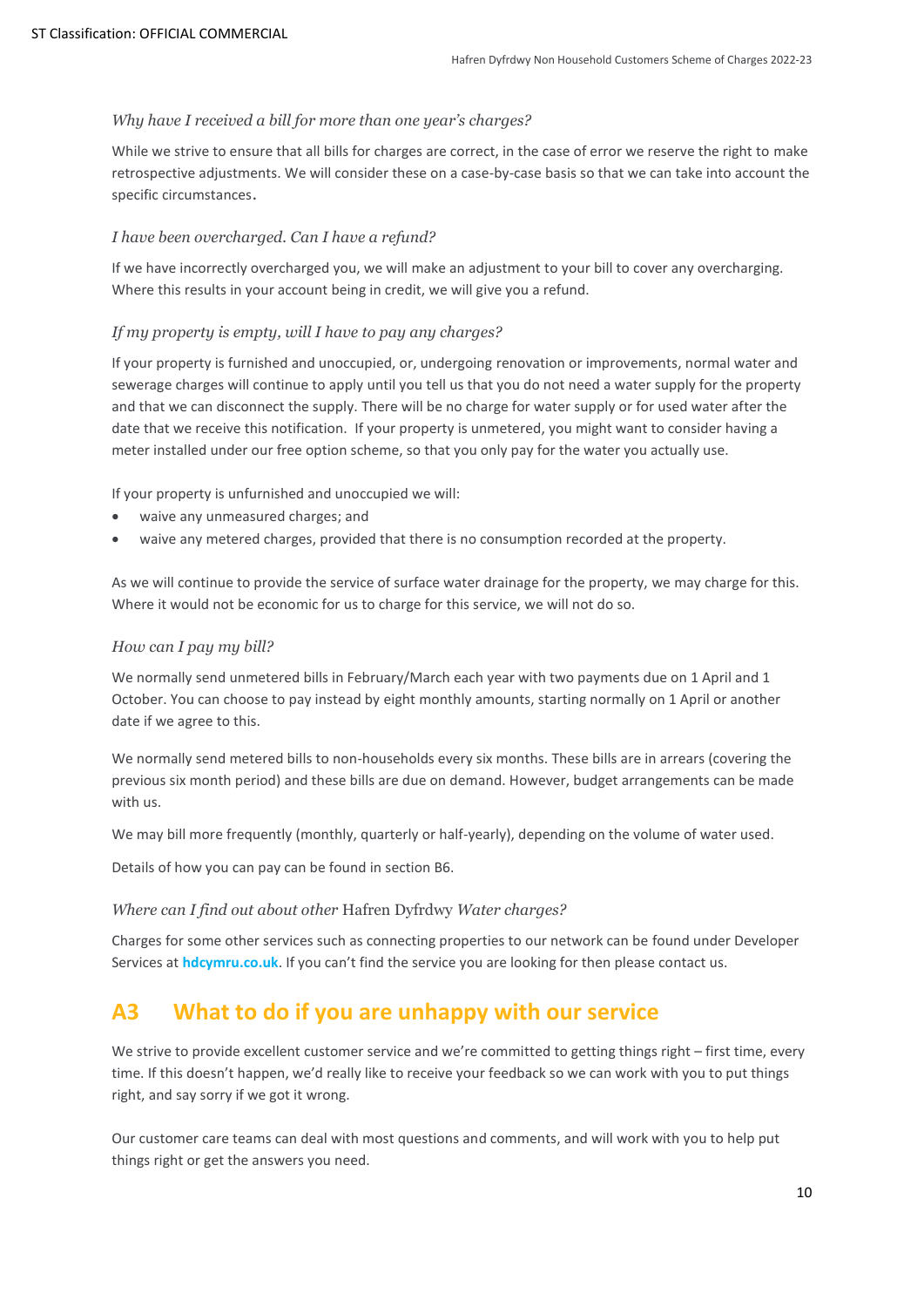If you'd like to talk to us about anything to do with your bill, just call 0330 678 0646 between 8am and 8pm Monday to Friday, and 8am to 1pm on Saturday.

For any questions about your water supply or sewerage service, our team is here to help 24 hours a day, 7 days a week on 0800 085 8033.

If our team can't put things right straight away, you can talk to one of our Duty Managers – just ask and your call will be passed to them, or they can call you if you prefer.

You can also get in touch with us through our website at **[hdcymru.co.uk](http://www.hdcymru.co.uk/)**. You'll be able to get up to date information from your smartphone or tablet computer. From the website you can find out all about us, manage your account online and also see if anything is happening in your area that may affect your water or sewerage services.

#### *Step 1: What do I do if I'm still not happy?*

You can contact us through our website, email us **[hdcymru.co.uk](https://www.hdcymru.co.uk/help-and-contact/contact-us/)** or if you prefer, write to us at the following address:

Hafren Dyfrdwy Customer Complaints PO Box 507 DARLINGTON DL1 9XF

Please include your phone number so we can get back to you as quickly as possible. If you write us a letter, we'll reply within 10 working days. If we don't, you could be entitled to payment under our Guaranteed Standards Scheme. More information can be found in our Codes of Practice – available on our website at **[hdcymru.co.uk](http://www.hdcymru.co.uk/)** or by using the contact details in section A4.

#### *Step 2: Can I have my case reviewed?*

If we still haven't been able to resolve your problem, we'll be happy to review your case. Just let us know and our teams will take another look at it.

Once you contact us, our team will carry out a full review and get back to you within 10 working days.

If you feel it would be better to deal with the issue face to face then we're happy to visit you anywhere within the Hafren Dyfrdwy Water area, or you can make an appointment to visit us.

#### *Step 3: The Consumer Council for Water*

If we've reviewed your case but you still think we could have done more, you can contact the Consumer Council for Water (**[www.ccwater.org.uk](http://www.ccwater.org.uk/)**) by writing to them at:

Consumer Council for Water 1st Floor, Victoria Square House Victoria Square Birmingham B2 4AJ

or by calling: 0300 034 3333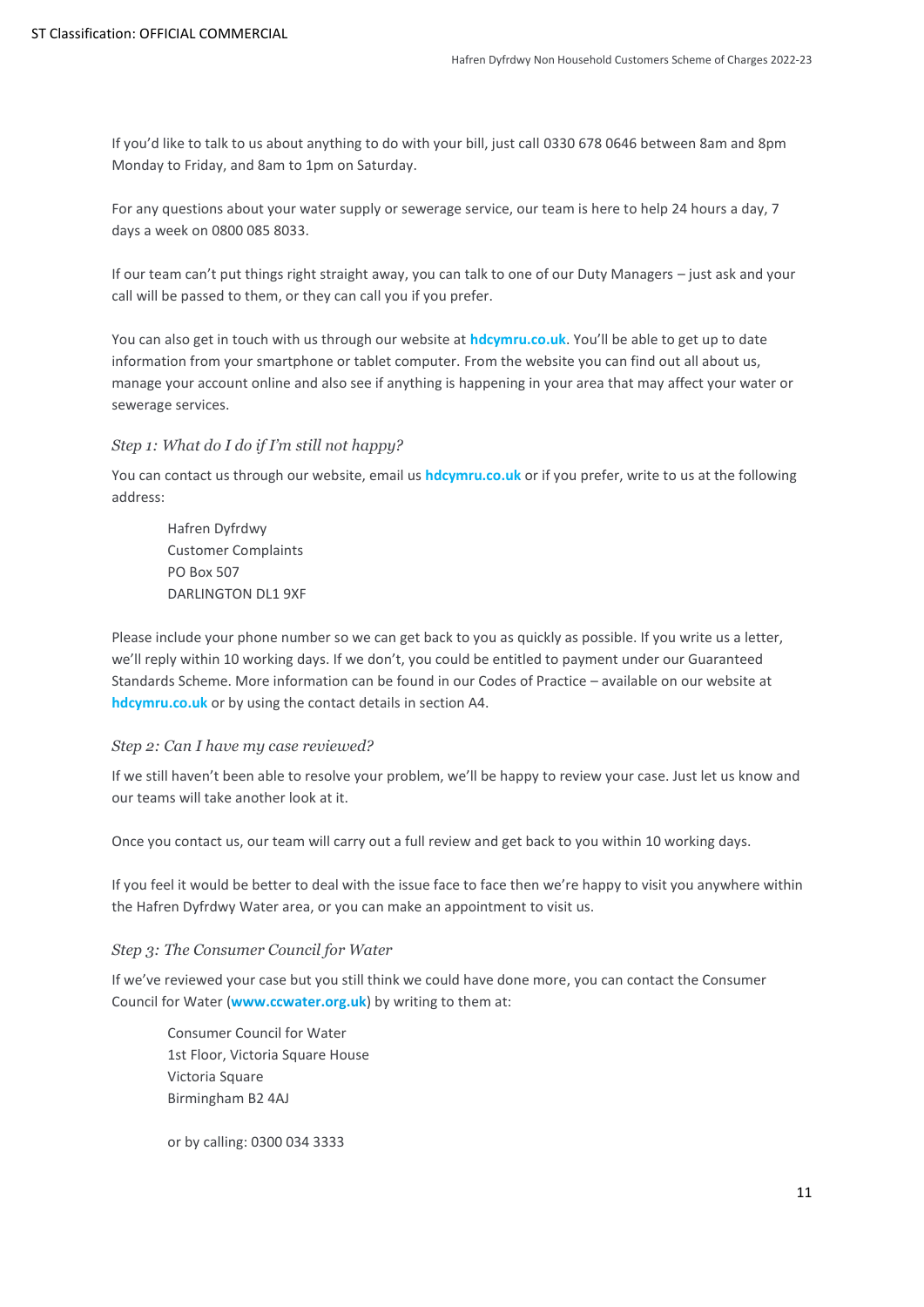The Consumer Council for Water will advise customers about the dispute resolution powers that Ofwat may have regarding their complaint and any further steps that they can take should they feel that they need to take the matter further. You can contact Ofwat (**[www.ofwat.gov.uk](http://www.ofwat.gov.uk/)**) by writing to the following address:

Ofwat Centre City Tower 7 Hill Street Birmingham B5 4UA

or by calling: 0121 644 7500

You can find out more information about who to contact if you are unhappy with our service, and the options available to you, in our Codes of Practice – available at **[hdcymru.co.uk](http://www.hdcymru.co.uk/)** or by contacting us using the details above.

Your sewerage services may be provided by Dwr Cymru Welsh Water or United Utilities. If we bill sewerage services on their behalf, your bill will state who your sewerage company is. You can contact them using the details on page [13.](#page-11-0)

#### *Water Industry Redress Scheme (WATRS)*

If your complaint remains unresolved after it has gone through all the stages of our complaints procedure and has been reviewed by CCWater, you may be eligible to take your concerns to WATRS, the Water Industry Redress Scheme, which can provide an independent binding decision. Details on how and when to apply can be found at watrs.org or contact:

<span id="page-11-0"></span>Phone: 020 7520 3801 Email: **info@watrs.org** Address: WATRS International Dispute Resolution Centre 70 Fleet Street London EC4Y 1EU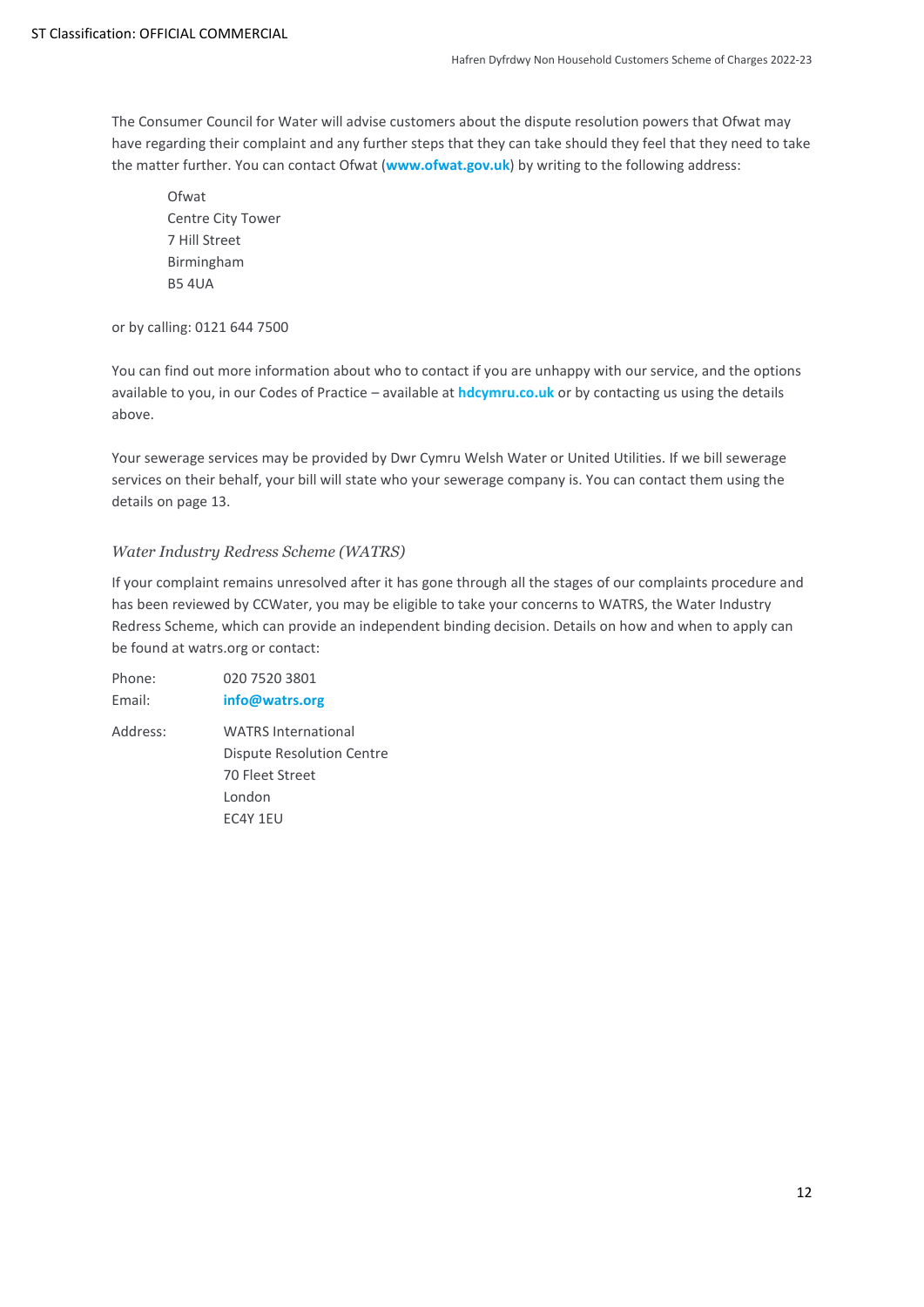# <span id="page-12-0"></span>**A4 Useful contact numbers and addresses**

| <b>General enquiries (including copies of any leaflets)</b> |                                                                                       |
|-------------------------------------------------------------|---------------------------------------------------------------------------------------|
| Web-site                                                    | hdcymru.co.uk                                                                         |
| Email                                                       | CustSupport@hdcymru.co.uk                                                             |
| Tel No:                                                     | 0330 678 0646                                                                         |
| Address:                                                    | Hafren Dyfrdwy<br>PO Box 507<br><b>DARLINGTON</b><br>DL1 9XF                          |
| Office hours:                                               | Monday - Friday 08.00 - 21.00<br>Saturday 08.30 - 17.30                               |
| Meter option applications and Information                   |                                                                                       |
| Web-site                                                    | hdcymru.co.uk                                                                         |
| Tel No:                                                     | 0330 678 0646                                                                         |
|                                                             | Queries on water quality, pressure, supply, sewerage or leaks                         |
| Non urgent Tel No:                                          | 0330 678 0646                                                                         |
| Urgent 24 hours:                                            | 0800 085 8033                                                                         |
| Dwr Cymru Welsh Water                                       |                                                                                       |
| Web site                                                    | dwrcymru.com                                                                          |
| <b>Address</b>                                              | <b>Customer Services</b><br>Dwr Cymru Welsh Water<br>PO Box 690<br>Cardiff<br>CF3 5WL |
| Tel No:                                                     | <b>Billing</b><br>0800 152 145<br>Operational 0800 085 3968                           |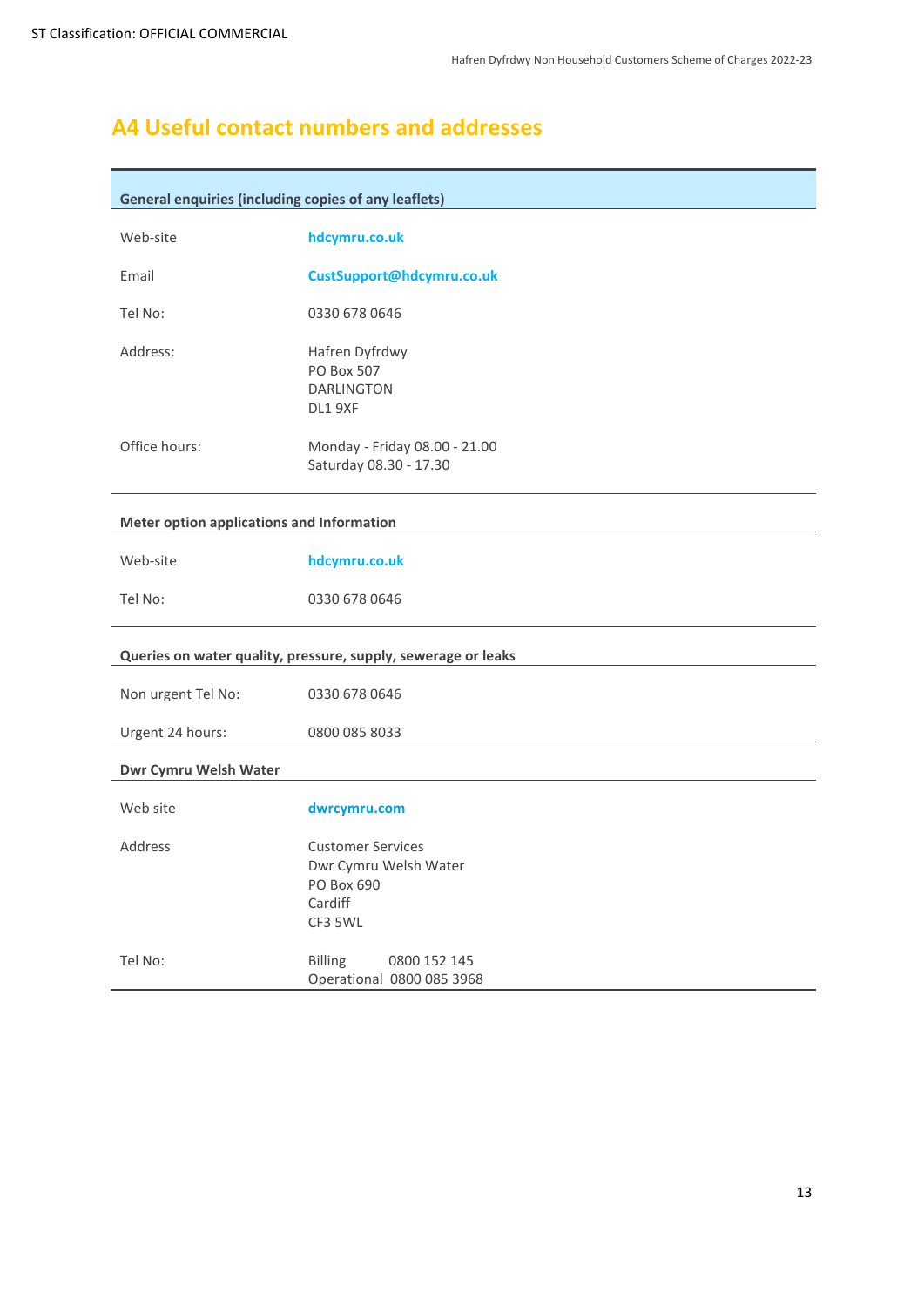| <b>United Utilities plc</b> |                                                            |
|-----------------------------|------------------------------------------------------------|
|                             |                                                            |
| Web site                    | unitedutilities.com                                        |
| Address                     | United Utilities Plc                                       |
|                             | PO Box 450                                                 |
|                             | Warrington                                                 |
|                             | <b>WA55 1WA</b>                                            |
| Tel No:                     | Billing enquiries: 0800 912 7237                           |
|                             | Operational issues: 0345 672 3725                          |
| <b>Severn Trent</b>         |                                                            |
|                             |                                                            |
| Web-site                    | stwater.co.uk                                              |
| Email                       | customercare@severntrent.co.uk                             |
| Address:                    | Severn Trent Water Limited                                 |
|                             | <b>Customer Care</b>                                       |
|                             | PO Box 5310                                                |
|                             | Coventry                                                   |
|                             | CV <sub>3</sub> 9FJ                                        |
| Tel No:                     | General enquiries: 0345 7 500 500 (charged at local rates) |
|                             | Operational issues: 0800 783 4444 (24 hour free phone)     |

#### *Standpipe hire*

<span id="page-13-0"></span>Our designated contractor for standpipe hire is Aquam Water Services who will handle all new applications for the hire of temporary water standpipes for use on our network. Their contact details are:

#### Internet: **[aquamcorp.co.uk](https://www.aquamcorp.co.uk/water-services/partners/hafren-dyfrdwy/severn-dee)**

For submitting standpipe meter readings email: **[hafrendyfrdwy@aquamcorp.co.uk](mailto:hafrendyfrdwy@aquamcorp.co.uk)**

By Phone: 0330 058 5038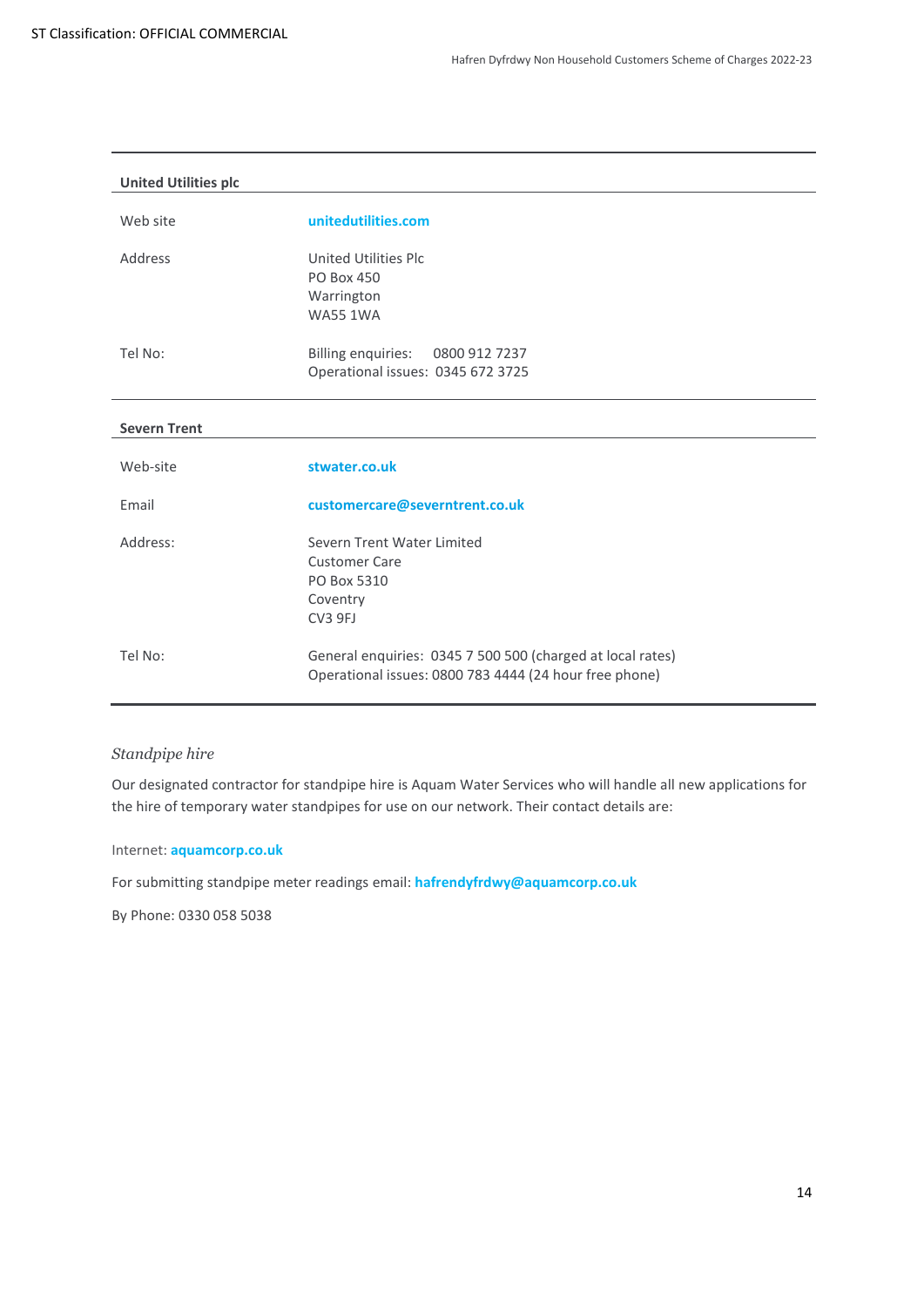# **Section B: Scheme of Charges for 2022-23**

# <span id="page-14-0"></span>**B1. Introduction to the Non-Household Scheme of Charges**

# <span id="page-14-1"></span>**B1.1 Introduction**

This "Scheme of Charges" contains the Non-Household customer charges of Hafren Dyfrdwy made under the provisions of the Water Industry Act 1991 and Ofwat Charging Rules for the period 1 April 2022 until 31 March 2023. The Scheme of Charges is **our** legal description of the methodologies and bases used in calculating **our** charges.

# <span id="page-14-2"></span>**B1.2 Glossary**

Unless covered by the section immediately below, words used in this Scheme have the same meaning as under the Interpretation Act 1978 as applied to the interpretation of an Act of Parliament.

Clause and sub-clause headings are for convenience only and shall not affect the interpretation of this Scheme. In this Scheme, unless the context requires a different interpretation:

*"appointment window"* means a period of time on a specified date that **we** have agreed with a third party;

*"bulk supply"* means a supply agreement made under section 40 of **the Act**;

*"cesspool"* includes a settlement tank or other tank or closet for the reception or disposal of foul matter other than trade effluent;

*"common area*" means any area (including a roof) where several **occupiers** of a number of **premises**, (including their employees, licensees or visitors), have because of their occupation, lawful rights of access to or over that area but excluding:

- any area of public highway or public open space; and
- any area rated as a separate **rateable value premises** for the purposes of **the 1967 Act** or the Local Government Finance Act 1988 and a common area is next to a **premises** where **we** are satisfied that such rights of access are enjoyed;

*"Common Billing Agreement"* means an agreement between **us** and any other person under which that person has agreed to pay charges for water supply or sewerage services (or both) in respect of two or more **household premises** which have a common supply pipe and, in any case where that agreement relates to one of those services only, are also subject to a similar agreement for common billing between that person and the undertaker providing the other service;

*"common occupation"* is where a **premise** or **premises** consists of a number of co-located buildings, or similar structures and/or land that have adjoining boundaries or that are separated only by transport infrastructure, and a single customer occupies the **premises** and is responsible for the payment of water bills in respect of those **premises**;

*"Highway drainage"* means any water which drains from streets, roads and public common areas into a public sewer;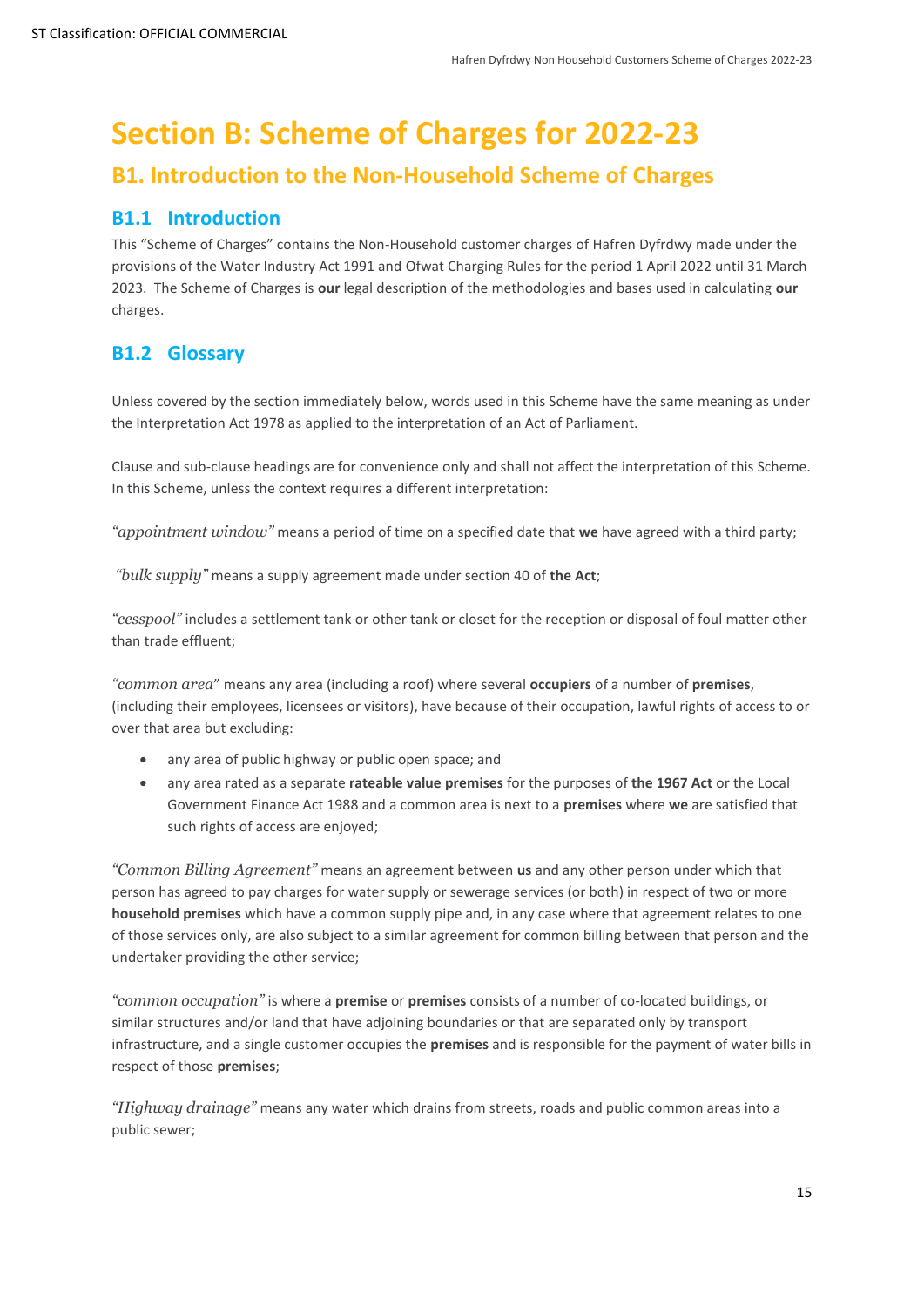*"household premises"* means any building or part of a building which is occupied as a separate private dwelling-house (or which, if unoccupied, is capable of being occupied as a separate private dwelling-house), and includes a caravan or a boat or similar structure designed or adapted for use as a place of permanent habitation;

*"meter"* means **our** meter;

*"New Appointment", "Inset Appointment" or "NAV"* refers to a New Appointment or Variation granted under section 8 of **the Act**;

*"normal working days"* are Monday to Friday and exclude Bank Holidays;

*"normal working hours"* are 9:00am to 5:00pm on **normal working days**;

*"occupier"* includes, at any time when a **premises** is unoccupied:

- any person to whom **we** provide services in relation to such **premises**;
- any person entitled to exclusive occupation of the **premises** or to prevent third parties from interfering with, occupying or entering the **premises**;
- any person who has sufficient control over the **premises** to owe a duty of care towards those who come lawfully onto the **premises**;
- any person who maintains **premises** furnished or otherwise ready for occupation, including where appropriate the owner of such **premises**;

*"Ofwat"* means the Water Services Regulation Authority;

*"Ofwat charging rules"* means rules issued by the Water Services Regulation Authority for the charging year under sections 66E and 117I of **the Act**;

*"our water area"* means the water services area of Hafren Dyfrdwy as defined in **our** Instrument of Appointment as a water undertaker for the purposes of **the Act**;

*"our sewerage area"* means the sewerage services area of Hafren Dyfrdwy as defined in **our** Instrument of Appointment as a sewerage undertaker for the purposes of **the Act**;

*"owner"*, *"valuation officer"* and *"water hereditament"* shall have the meanings given to them by **the**  1967 Act as they applied before that Act was repealed;

*"plot"* for the purposes of this Scheme includes a building, buildings, part of a building and/or land that is or will be occupied by one or more **occupiers** to which water is supplied, whether directly or indirectly, through a single connection to the public mains supply;

*"premises"* for the purposes of water supply and sewerage charges includes a building, buildings, part of a building and/or land occupied by one or more **occupiers** to which water is supplied, whether directly or indirectly, through a service pipe that is owned by **us**, and where the context permits, includes **rateable value premises**;

*"public sewer"* means a sewer that is owned by **us**;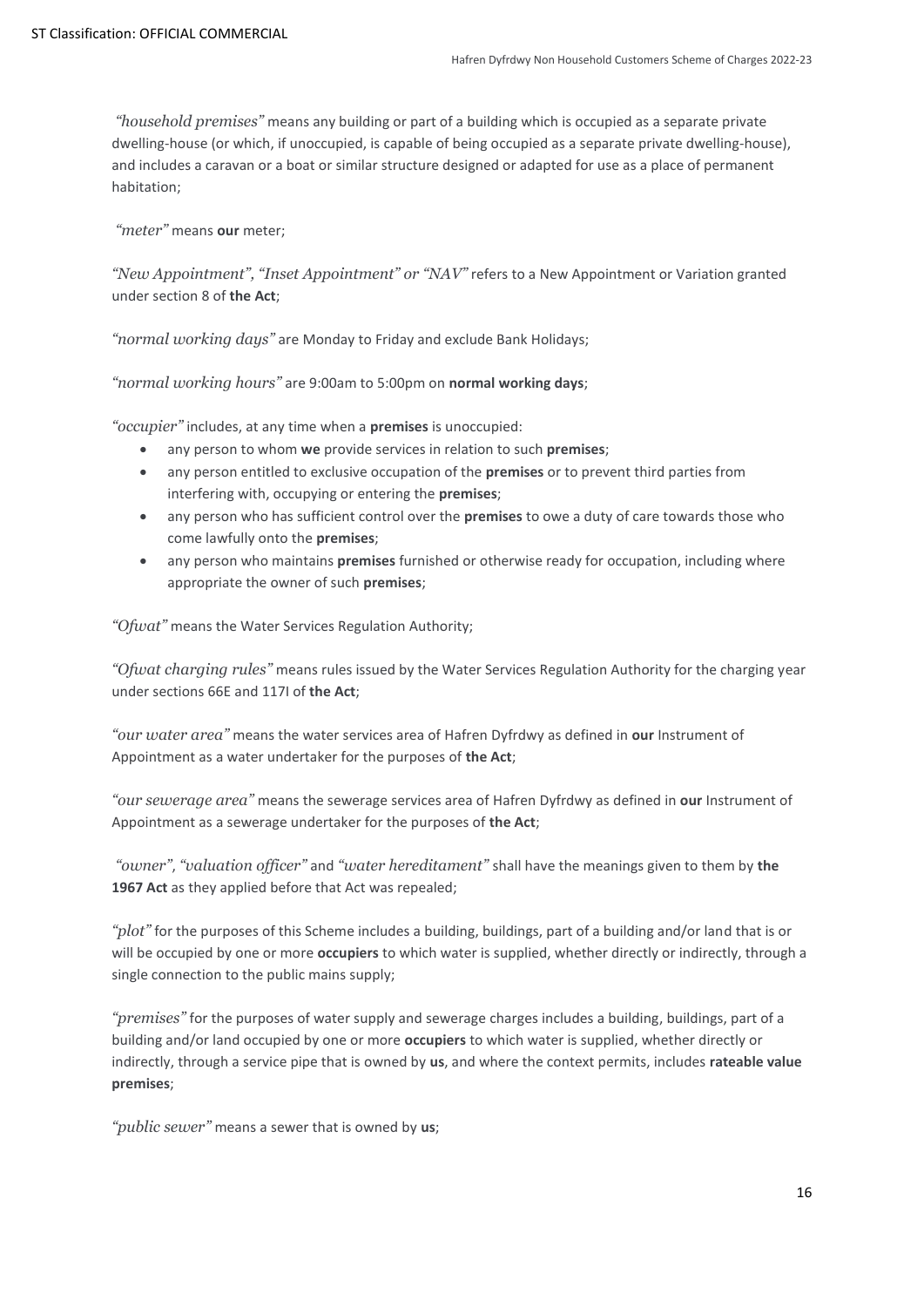*"public foul water sewer"* means any foul water or combined sewer (or surface water sewer communicating directly with such a foul water or combined sewer) that is owned by **us**, including any pumping station **we** consider to be part of that sewer;

*"public surface water sewer"* means any surface water sewer that is owned by **us**, including any pumping station **we** consider to be part of that sewer, which at no point discharges into a **public foul water sewer**;

*"rainwater harvesting system"* means a system where surface water is collected and recycled so as to reduce the volume of water supplied by **us** and used at the **premises**;

*"rateable value"* means, in relation to a **rateable value premises**, the **rateable value** of that **rateable value premises** as at 31 March 1990 as assessed under **the 1967 Act**;

*"rateable value premises"* means a hereditament (a **premises** or unit of property shown as a separate item in a **valuation list** made under **the 1967 Act**);

*"substantially altered"* means substantially physically altered, subjected to a material change of use, split into different and separate units or merged with another **premises**, in circumstances where the **rateable value** or values of the **premises** in question relating to the situation prior to such event are in **our** opinion no longer appropriate;

*"supply pipe"* means any part of a service pipe which **we** could not be, or have been, required to lay under section 46 of **the Act**;

*"the Act"* means the Water Industry Act 1991;

*"the 1967 Act"* means the General Rate Act 1967;

*"the Licence"* means the Instrument of Appointment by the Secretary of State for the Environment of Hafren Dyfrdwy as a Water and sewerage Undertaker under the Water Act 1989;

*"trade effluent"* and *"trade premises"* have the meanings given to them by section 141 of **the Act**;

*"trade effluent consent"* means any consent given or agreement entered into by **us** or any of **our** predecessor bodies where the discharge of trade effluent to the **public sewer** or a sewage disposal works (whether directly or indirectly through any intermediate sewer or drain) is authorised or approved;

*"transitional scheme premises"* means:

- **premises** principally used for the provision of day care as defined in section 79A(6) of the Children Act 1989,
- a children's home as defined in section 1 of the Care Standards Act 2000 and registered under section 11 of that Act,
- **premises** used as a care home as defined in section 3 of the Care Standards Act 2000 and registered under section 11 of that Act;

occupied for the first time prior to 1st April 2016;

*"valuation list"* means the list in which the **rateable value** or value representing the **rateable value** was entered under the provisions of **the 1967 Act**;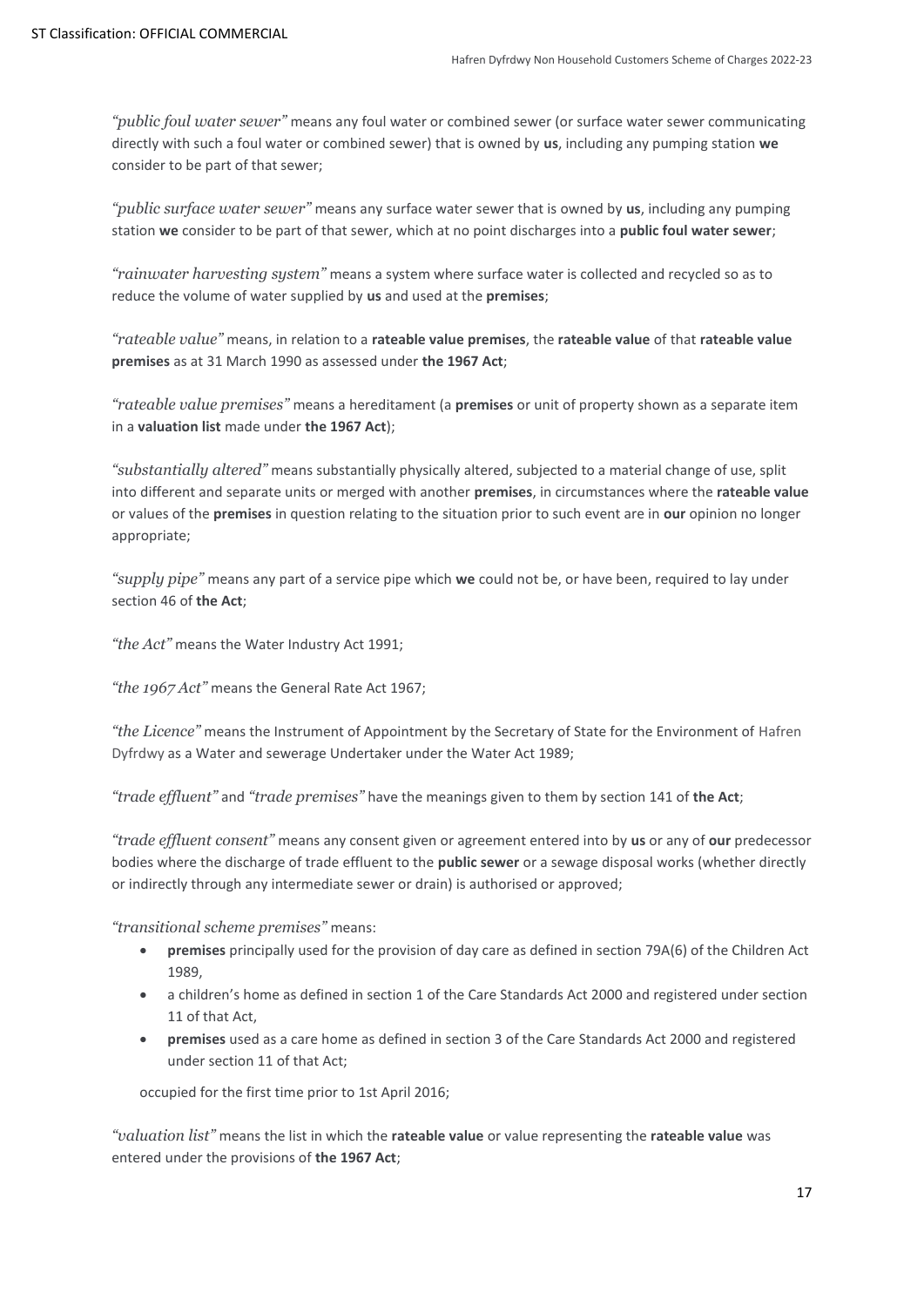*"we", "us"* or *"our"* refers to Hafren Dyfrdwy;

*"year"* means the period of 12 months beginning 1 April in one calendar year up to and including 31 March in the following calendar year;

and words and expressions used in this Scheme shall have the same meaning as in any relevant provision of **the Act**.

#### <span id="page-17-0"></span>**B1.3 Period when this Scheme applies**

This Scheme will apply for the period 1 April 2022 until 31 March 2023.

#### <span id="page-17-1"></span>**B1.4 General principles**

Under section 142 of the Water Industry Act 1991, **we** have the power to fix, demand and recover charges from any persons to whom **we** provide services, in accordance with **our** Charges Scheme. **We** have made this Scheme under section 143 of **the Act** and it complies with the 'Charges scheme rules' set by Ofwat. This Scheme fixes the charges for the services or facilities provided by **us** and in connection with the following:

- the supply of water (apart from the supply of water in bulk);
- the provision of sewerage and sewage disposal services (including the reception treatment and disposal of the contents of **cesspools**); and
- the conveyance, reception and treatment of **trade effluent** discharged under a **trade effluent consent**.

This Scheme applies to non household **premises** subject to any conditions imposed under section 55 and 56 of **the Act**. However, for non household **premises**, **we** also have the power under section 142 of **the Act** to charge in accordance with the terms of a written agreement. If you are a non household customer and **we** have entered into a written agreement with you, if there is any conflict between the terms of the agreement and this Scheme, the terms of the agreement will continue to apply.

**We** usually do not provide sewerage services for customers in Zones B and C (see map on page 5) as Dwr Cymru (Welsh Water) and United Utilities provide sewerage services in these areas.

**We** apply charges in this Scheme in accordance with **the Act** and **the Licence** and any taxes imposed by law on these charges shall be recoverable in addition to the charges.

- (i) Where **premises** are occupied by more than one **occupier**, all occupiers of the **premises** shall each be jointly and severally liable for the applicable charges and **we** may collect all charges from any one of the occupiers in such proportions as **we** deem fit.
- (ii) Where in this Scheme:
	- (a) any charge is a percentage; or
	- (b) a percentage reduction of another charge, the resulting charge will be rounded up or down to the nearest two decimal places.
- (iii) **We** may, where appropriate, require some non-household customers to provide security for the payment of future charges for services provided for non-domestic purposes.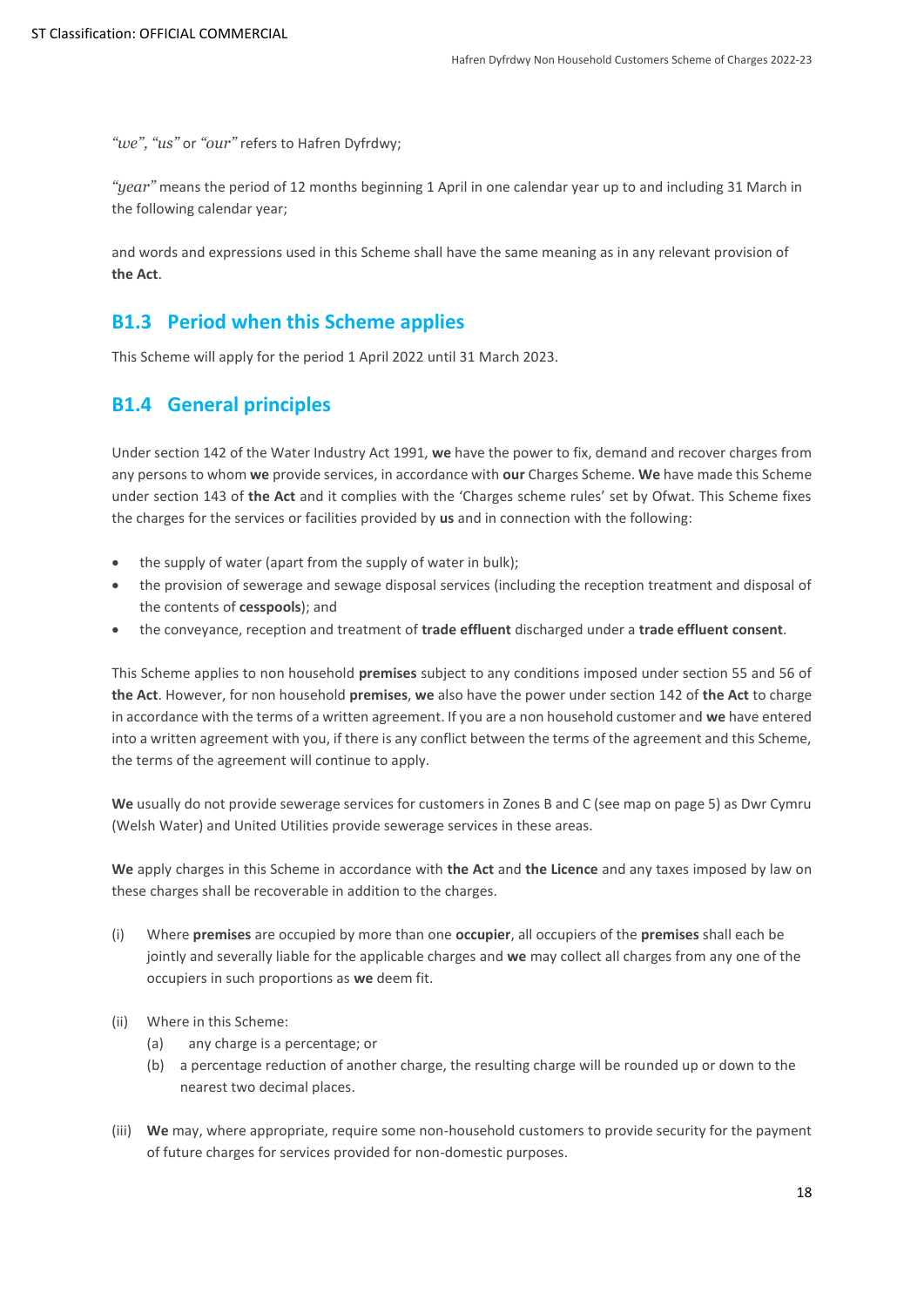In cases where a non-household property is disconnected for non-payment, **we** reserve the right to ask for a security deposit equivalent to 90 days consumption, as a condition of reconnection of the property.

- (iv) For unmetered customers, liability accrues on a daily basis by virtue of occupation of the **premises**. **We** may demand payment on account of this liability as set out in section B6.1 below based on an assumption that the **occupier** will remain in occupation for the remainder of the year. However, if it is necessary to calculate the extent of any debt outstanding on any particular day when:
	- (a) the customer vacates the **premises**; or
	- (b) the customer enters into any formal insolvency procedure [to include but not limited to liquidation (whether compulsory or voluntary), administration, receivership, administrative receivership, any agreement for the benefit of or composition with its creditors generally (including entering into a company or individual voluntary arrangement), bankruptcy, debt relief order or takes or suffers any similar, analogous or equivalent procedure],

**we** will apportion any charges for the current charging year on a daily basis up to the date the **premises** was vacated or the date immediately before the relevant insolvency procedure became effective (the insolvency date). Where this gives rise to a credit balance, this will either be applied to any other account that the customer holds with **us** or will be paid to the customer as appropriate. Any apportioned charges after the change of occupation or the insolvency date will be payable by the **occupier** of the **premises** on the next day of occupation or the day after the insolvency date and will not fall to be payable by the previous **occupier** or will not fall within the relevant insolvency procedure as the case may be.

- (v) **We** may refer your account to a debt collection agency, working on **our** behalf, to determine your circumstances and/ or to collect the outstanding charges. Before doing so, **we** will write to you giving you the choice to pay the debt in full so as to avoid a referral and notifying you that a compensatory charge of up to £39.00 will be added to your account if a referral is made. **We** will waive this compensatory charge if **we** are satisfied that there is or has been genuine hardship
- (vi) Surface water drainage charges form part of sewerage charges and remain payable unless the customer can demonstrate to **our** satisfaction that there is no direct or indirect surface water drainage to a **public sewer** from the **premises** or from any **common area** next to that **premises**. Where the customer can demonstrate this to **our** satisfaction, the surface water drainage charge will cease to be payable from:
	- (a) In the cases of **premises** occupied for the first time prior to 1 April 2014, 1 April 2014. Surface water drainage charges for the period prior to this date will be deemed to be correct and will remain payable irrespective of the fact that this service may not have been provided.
	- (b) In the case of **premises** occupied for the first time on or after 1 April 2014, the date that the customer making the application occupied the **premises**.
- (vii) **We** may charge non-household customers a fee for payments that have not been received on time.
- (viii) **We** may require non-households to pay interest on overdue accounts. This will usually be calculated at the rate of 1.5% above the GIR (10 year nominal par) rate calculated by the Bank of England.
- (ix) Where the surface water drainage element of sewerage charges are based on chargeable area, this area will be deemed to be correct unless the customer can demonstrate to **our** satisfaction that the chargeable area has reduced or is smaller than the area used for charging purposes. Where the customer can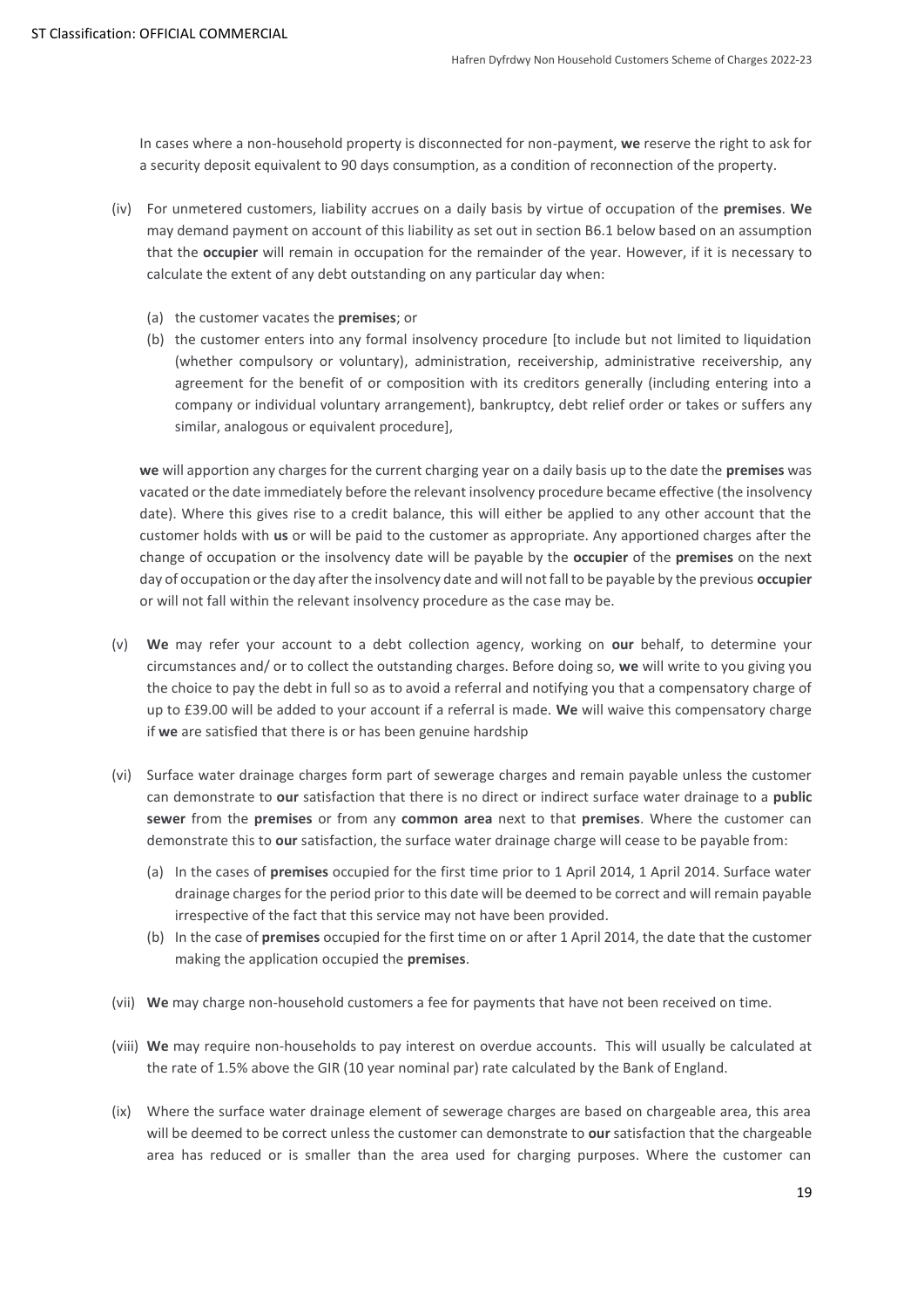demonstrate this, the surface water drainage charge will only be based on the reduced chargeable area from 1 April in the year in which the application is made. Surface water drainage charges prior to this will be deemed to be correct and will remain payable.

- (x) In accordance with section 147 of **the Act, we** will make no charge for water taken for the purpose of extinguishing fires. In addition, **we** will not charge for:
	- (a) water taken by a fire authority for any other emergency purposes;
	- (b) water taken for testing fire extinguishing equipment or training persons for fire-fighting;
	- (c) the availability of water for any of the purposes mentioned in this section.

# <span id="page-19-0"></span>**B2 Unmetered charges**

#### <span id="page-19-1"></span>**B2.1 Unmetered charges for water and sewerage**

- (i) Where **we** supply water and/or provide sewerage services and a **meter** has not been used for charging purposes, **we** will normally calculate the annual charges as follows:
	- (a) For water supply, a fixed charge plus an amount calculated by multiplying the **rateable value** of a **rateable value premises** by the rate per pound of rateable value for the appropriate charge zone (see table 1 in Section C of this document).
	- (b) For sewerage services, a fixed charge plus an amount calculated by multiplying the **rateable value** of the **rateable value premises** by the relevant rate in the pound for the appropriate charging zone for the service (or services) that the property receives or benefits from (see table 1 in Section C of this document).
- (ii) Where **we** are satisfied that the **occupier** of any **rateable value premises** does not receive, take or have access to a supply of water, **we** will not charge water supply and used water charges. **We** may require that the water supply is disconnected before this is the case. The surface water only charge may continue to apply. This is subject to a maximum charge per year (see table 1 in Section C of this document);

The unmetered charges are different for different parts of **our water area** and **our sewerage area.** This is because of **our** policy to equalise the amount of **our** unmetered charges on a per capita basis between **our** four charging zones. The charges for each zone are shown in table 1 (in Section C of this document) and the area of each zone is shown on page 5.

#### <span id="page-19-2"></span>**B2. 2 Unmetered charges – miscellaneous matters**

- (i) Where a property drains directly to one of **our** sewage treatment or disposal works, via a private drain or sewer or a combination of the two, the charge for sewerage services will be 72% of the used and surface water or used water only charge.
- (ii) Charges may be based on **our** assessment of the volume of water supplied to, and used water discharged from, the property which would give the same charge as if the property was charged for water supply and used water on the basis of its **rateable value**.
- (iii) Except where it is covered elsewhere in this Scheme, **we** will reduce or refund any charge or part of a charge made under this Scheme or any earlier Scheme where **we** are satisfied that: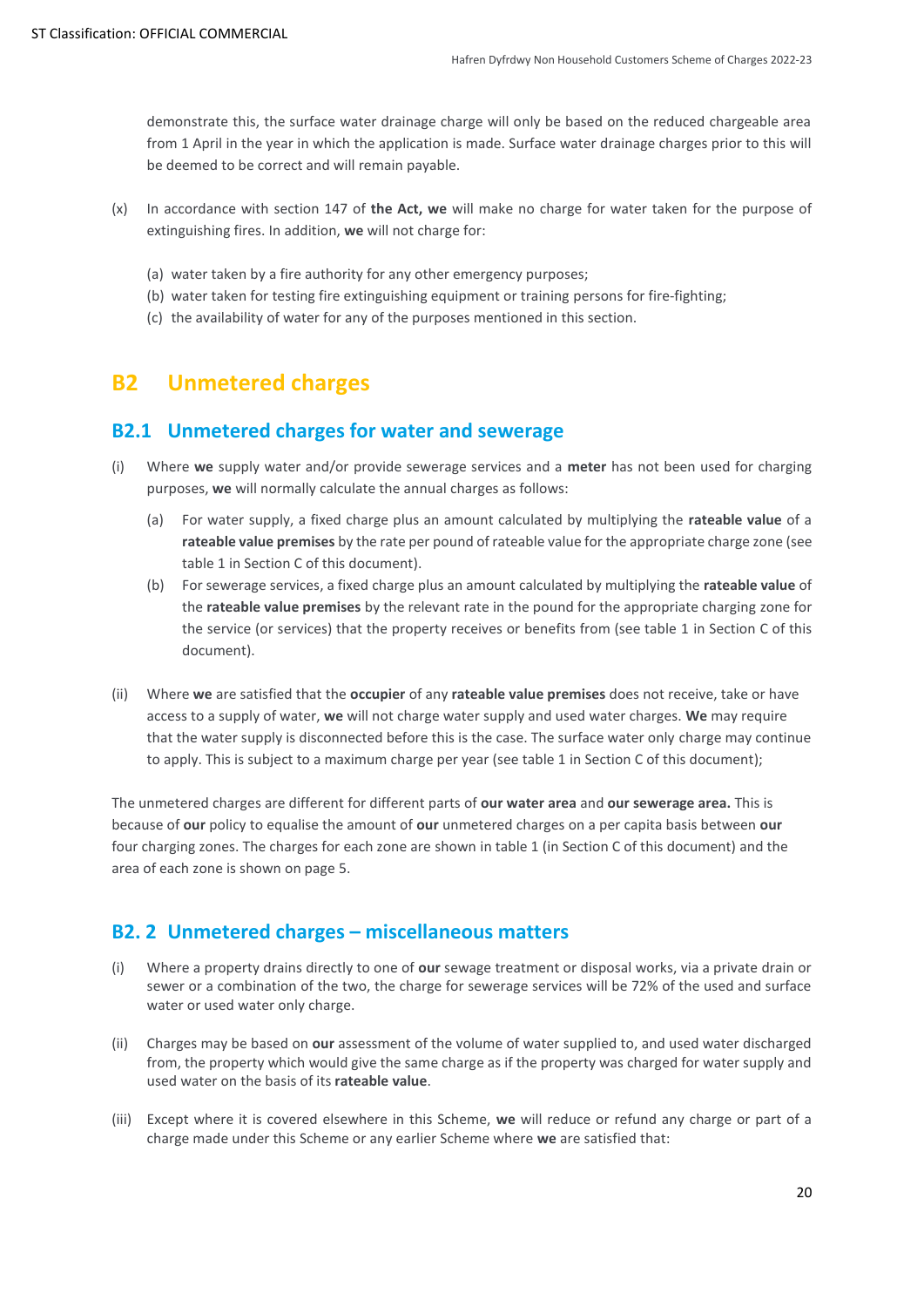- (a) the **rateable value** shown in the **valuation list** is certified by the **valuation officer** as having been excessive;
- (b) the **rateable value** used to calculate the charge was not the same as that in the **valuation list**; or
- (c) the relevant service was not provided to the **rateable value premises** in question.
- (iv) **Rateable value premises** of any water undertaker in any charging zone will be charged by multiplying the used and surface water charge in table 1 in Section C of this document by 17% of the **rateable value** of the **premises** unless **we** agree otherwise.

#### <span id="page-20-0"></span>**B2.3 Free meter option**

(i) The **occupier** of any property receiving an unmetered supply can, if after obtaining any necessary consents of third parties, ask **us** for a **meter** to be installed free of charge and for charges to be calculated on the basis of the volume of water supplied instead of **rateable value.**. This **meter** will be installed in a location and manner approved by **us,** and will be subject to the standing and fixed charges which are explained below.

**We** will accept requests for a **meter** made on **our** websit[e hdcymru.co.uk,](https://hdcymru.co.uk/my-account/my-water-meter/apply-for-a-water-meter) or alternatively applications can be made in writing to the address shown in useful contact numbers and addresses section on page 13.

#### *Meter location*

- (ii) Where it is not possible to install a **meter** in **our** preferred location **we** will consider installing the **meter** in an alternative location if this is practicable and does not involve unreasonable expense. The **occupier** may choose an alternative location and **we** will install the **meter** there if it is practicable to do so and the **occupier** pays any additional expenses incurred.
- (iii) The **meter** will remain **our** property. Once the **meter** has been installed if the **occupier** wishes to have it re-sited, **we** must carry out the work and there will be an additional charge. If the **occupier** or a person living with them is registered with **us** for special assistance, there will be no charge for re-siting the **meter**.

#### *Protection of and damage to the meter*

(iv) **We** own and are responsible for the maintenance of the **meter** and any equipment associated with it. You must take all reasonable care of the **meter** and must not cover or obstruct the **meter** in any way. You must allow **us** reasonable access to your **premises** in order for **us** to access the **meter**. If **we** incur a cost in accessing or re-siting the **meter** because you have covered or obstructed it, then **we** will charges you for these costs.

It is a criminal offence under section 175 of **the Act** to interfere with, wilfully damage or remove the **meter**. This means that you must not remove it or instruct anyone to remove it for you. If you are convicted of doing any of these things, you could face a fine imposed by the Magistrates Court.

#### *Meter installation time*

(v) Although **we** aim to install a **meter** within three months of receiving a request for installation, as described above, there may be times where **we** are unable to do so. Where this happens, **we** will use the first meter reading after installation to calculate charges for the period from three months after **we**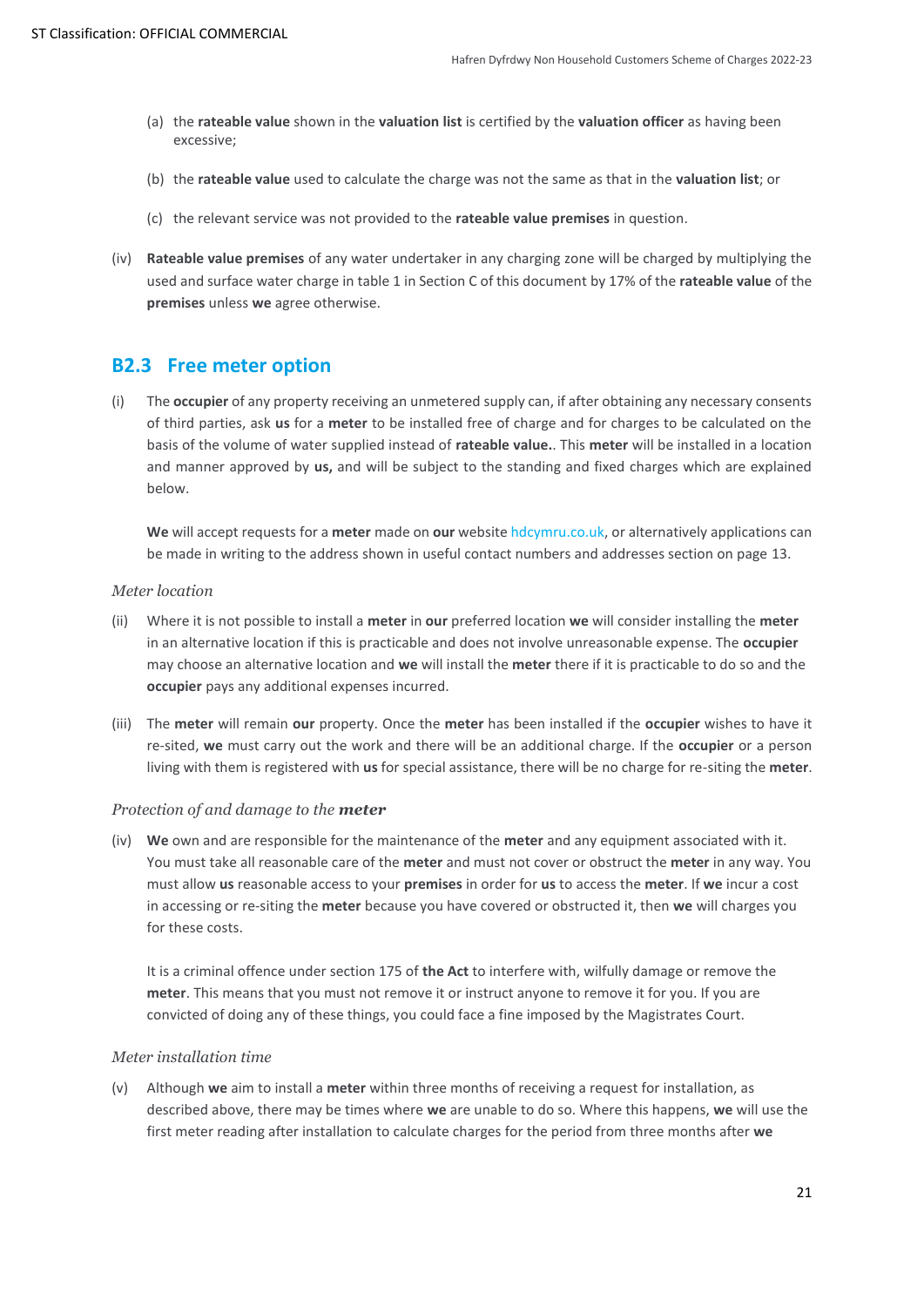received the request notice to the date the **meter** is installed. This calculation of charges shall be binding upon the **occupier**.

#### *Meter installation not reasonably practicable or unreasonably expensive*

(vi) If **we** consider that it is not reasonably practical or it would involve unreasonable expense **we** will not install a **meter**. In such cases, including those where a shared **meter** agreement is not possible or appropriate, the **occupier** may opt to pay the appropriate assessed volume charges detailed in section B4.1 below instead of a charge based on the **rateable value** of the **premises**.

**We** consider reasonable expense to be the cost of installation of a single **meter** fitted externally at the property boundary/start of the supply pipe and reasonable reinstatement. When **we** assess additional expenses over and above those reasonably incurred, **we** will consider the cost of the following:

- service pipe separation;
- installation of additional **meters** on a supply;
- alterations to existing plumbing to enable a meter to be installed; and
- installation in an alternative location if requested by the **occupier**.

You can refer a dispute concerning any case where **we** refuse to install a **meter** to **Ofwat** for determination.

# <span id="page-21-0"></span>**B3 Metered charges**

### <span id="page-21-1"></span>**B3.1 Metered charges water and sewerage**

#### *Compulsory metering policy*

- (i) Unless **we** have specifically agreed otherwise in writing, all water **we** supply will in the following circumstances be supplied through a **meter**:
	- (a) where **we** already supply water to the **premises** through a **meter**;
	- (b) where on or after 1 April 1989 **we** make a new supply of water to the **premises** or require a separation of the **supply pipe**;
	- (c) where an **occupier** (including a previous **occupier**) has opted to have the supply metered and has not reverted to unmetered charges within the applicable deadline;
	- (d) where the **premises** is located in an area covered by our selective metering programme and there is a change of **occupier**, provided that the new **occupier** has not been billed for unmetered charges at the **premises**;
	- (e) where the **premises** are non-household **premises**;
	- (f) where water **we** supply is used or passed through a sprinkler, automatic garden watering device or a hosepipe not held in the hand;
	- (g) where there is a swimming pool at the **premises** with a capacity greater than 10,000 litres, unless the **occupier** of the **premises** can satisfy **us** that no water **we** supply is at any time used to automatically fill the pool or automatically maintain or increase the level of water in it.

#### *Circumstances where there is no compulsory metering on change of occupier*

(ii) Where there is a change in occupation of a non-household **premises** which is charged for water and sewerage services on an unmetered basis, unless the **premises** has been substantially altered (see section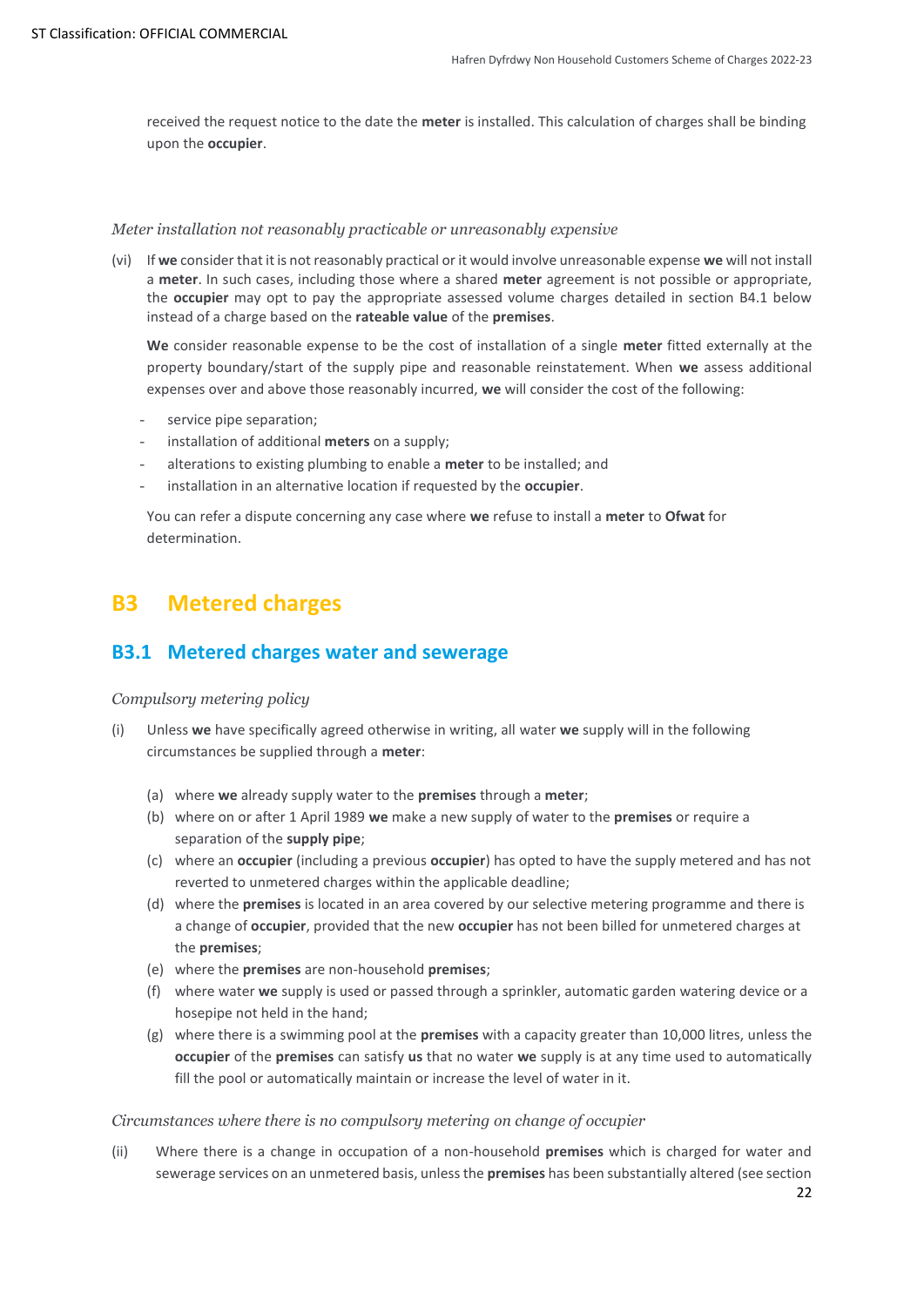B4.1(c)) or is in one of the categories of **premises** that must be metered listed above (section B3.1(i)), the basis of charge will remain unchanged for the new **occupier**.

#### *Liability for metered charges*

(iii) Where the supply to a **premises** is metered and the charges are volume based, the person liable for the payment of charges may continue to be liable to pay such charges after they have ceased to be the **occupier** of the **premises**. This applies where such person has failed to notify **us** that they are leaving the **premises** at least two **normal working days** before they do.

The charges for which the person will be liable will be those for the period ending on the date on whichever of the following first occurs after they cease to occupy the **premises**:

- (a) where they inform **us** of the ending of their occupation less than two **normal working days** before, or at any time after, they cease to occupy them, the twenty-eighth day after **we** have been informed;
- (b) any day on which any **meter** would normally have been read in order for the amount of the charges to be determined;
- (c) any day on which any other person informs **us** that they have become the new **occupier** of the **premises**.

#### *Metered tariff option*

(iv) There is a choice of Tariff. The **occupier** may choose an alternative tariff subject to the eligibility criteria set out below. If accepted, the application of the new tariff will take effect from the date that **we** receive the application and apply for the 12 consecutive monthly billing periods.

Where **we** provide a Water Supply and Sewerage Services to the **premises** and:

- (a) the standard tariff applies to the water supply, then **we** will also apply that tariff to the sewerage services unless a specific alternative has been requested and agreed; or
- (b) the intermediate user tariff applies to the water supply, then **we** will also apply that tariff to the sewerage services unless a specific alternative has been requested and agreed;
- (c) the large user tariff applies to the water supply, then **we** will also apply that tariff to the sewerage services unless a specific alternative has been requested and agreed;
- (d) the customer has elected to secure a standby supply, **we** will apply the appropriate sewerage tariff (standard, intermediate user or large user), based upon the notified volume for the **year**.

#### *Water supply charge*

(v) Water **we** supply through one or more **meters** to any **premises** will be charged to the **occupier** at the standard water supply charge in table 4 in Section C of this document, unless **we** agree otherwise, or one of the following tariffs applies: the intermediate user tariff, large user tariff, or the standby tariff (see sections B3.2 and B3.3).

This charge will be due on demand and apply from 1 April 2021 except for monthly-billed customers when it will apply from the first meter reading on or after 1 April 2021.

Non-household **premises** will usually receive a bill every month, every three months or every six months.

**We** will aim to base at least one bill each billing **year** (1 April to 31 March) on an actual meter reading.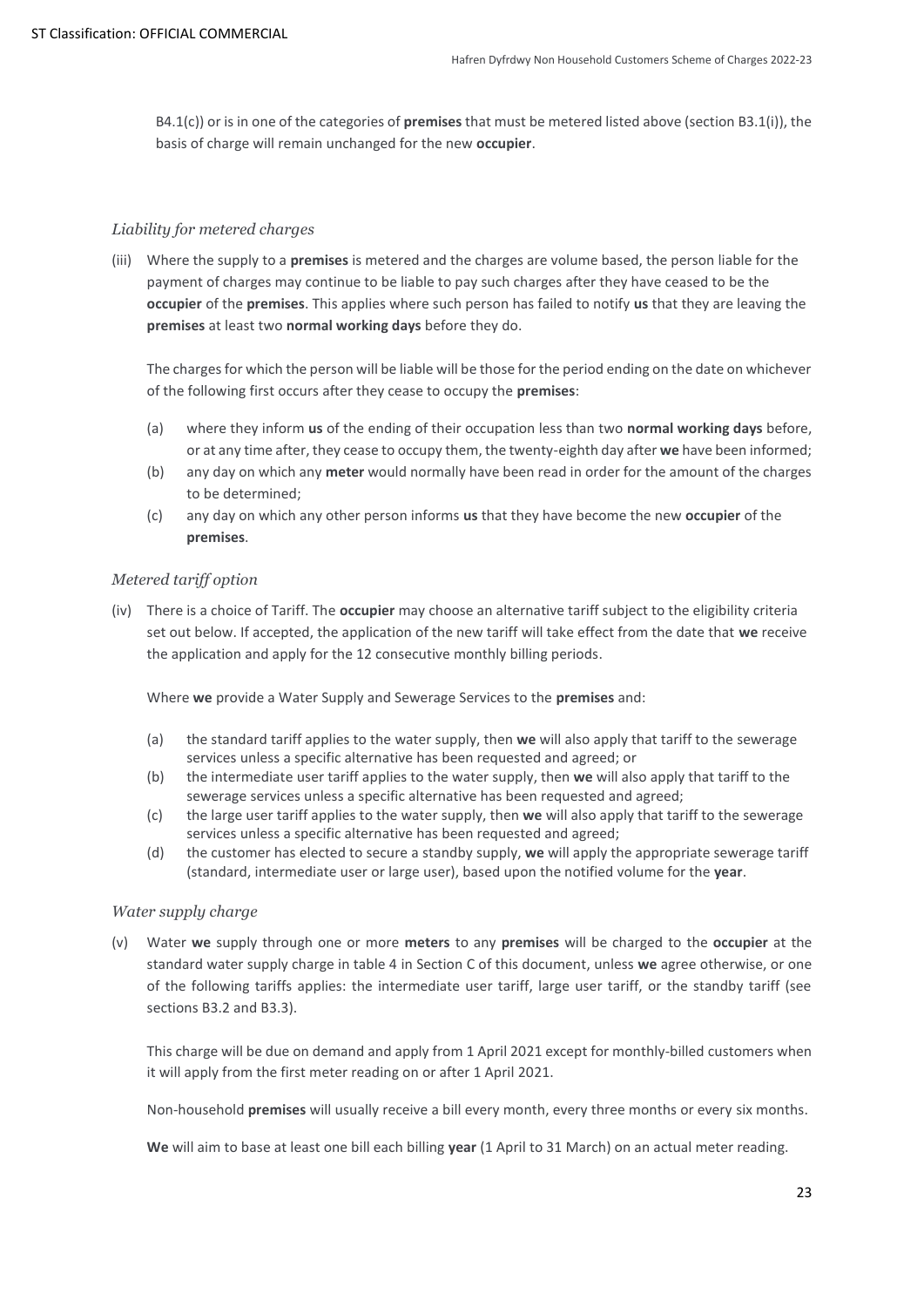#### *Water supply standing charges*

(vi) In addition to the charges set out above, there is a standing charge related to the size of the **meter**  measuring the supply to the **premises** (see tables 5(a), 5(b) and 5(c) in Section C of this document.

#### *Water supply fixed charge*

(vii) A fixed charge related to the volume of water **we** supply to the **premises** also applies (see table 6 in Section C of this document).

These standing and fixed charges will apply from the appropriate date set out above. Unless **we** agree otherwise, these charges will be due on demand and apportioned for each billing period or on a daily basis for periods less than or greater than the normal billing period.

#### *Sewerage charges*

(viii) Where **we** provide sewerage services to a single **premises** whose water supply is metered, unless another company bills and collects charges on **our** behalf, sewerage and sewage disposal charges to the **occupier** of the **premises** will have the following elements:

#### *Used water charges*

(ix) With effect from 1 April 2022 or the first relevant water supply or **used water meter** reading on or after 1 April 2021 for monthly-billed **premises** (except where **used water** charges are billed with **trade effluent** charges under section B5.1, a charge per cubic metre of **used water** discharged directly or indirectly to a **public sewer** is payable at the rates shown in table 8 in Section C of this document.

#### *Direct connection to our sewage treatment works*

Where a property drains directly to one of our sewage treatment works or disposal works, via a private drain or sewer or a combination of the two, the volumetric charge for **used water** will be as shown in table 8 in Section C of this document.

and

#### *Surface water drainage charges*

- (x) The charge or charges based on:
	- (a) the **rateable value** of the **premises** as specified in section B2.1 above (see table 11 in Section C of this document);

or

(b) the charge based on the chargeable area as specified in B3.1(xvi) below (see table 10 in Section C of this document).

See section B3.1(xvi) below to see which applies.

and

#### *Highway drainage charges*

(xi) The fixed charge as set out in table 9.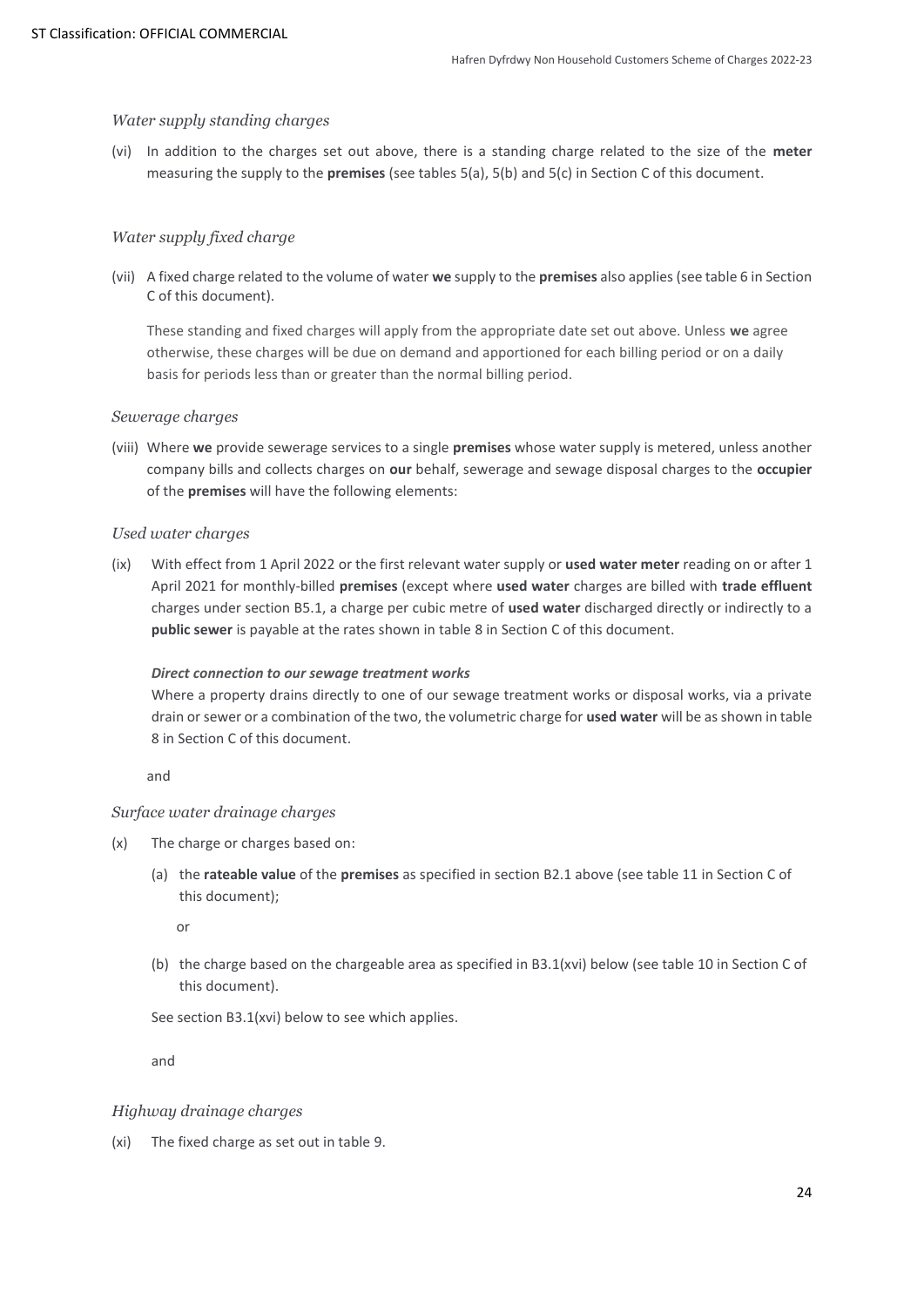and

#### *Sewerage fixed charge*

(xii) The fixed charge or charges related to the services provided and volume of water supplied to the **premises** (see table 9 in Section C of this document).

Unless **we** agree otherwise the fixed, surface water drainage and highway charges will be due on demand apportioned for each billing period, or on a daily basis for periods less than or greater than the normal billing period.

#### *Water out equals water in less losses*

(xiii) **We** will calculate used water charges on the basis that the volume of "water out" is the same as the volume of "water in". The volume of "water in" will be based upon the **meter** records of water supplied to or taken at the **premises**, **trade effluent** discharged from the **premises** and (where **we** cannot get such **meter** records) all other reliable information available to **us** at the time. This will subject to the paragraph below, be binding on the person liable to pay the charge (for the purposes of this clause "the **occupier**").

The unit charge is set at a level that acknowledges "normal losses". This covers miscellaneous non-returns to the sewer, e.g. evaporation from cooking, clothes washing, bathing, hot water equipment and garden watering. **We** make no specific adjustment for losses that are higher than "normal" levels, such as evaporation from swimming pools, but customers may opt to meter their own discharge as described in section B3.1(xiv) below.

#### *Customer measurement of water out*

- (xiv) If the **occupier** is not satisfied with the volume of **used water** calculated by **us,** they may:
	- (a) install and maintain at their own expense their own meter(s), gauge recorder or other apparatus **we** approve on a water fitting, pipe or drain of the **premises** in question in a location and manner also approved by **us** in order to determine a more accurate measurement of the volume of **used water** discharged to the **public sewer**;

and

(b) provide to **us** full details of the volumes of water or **used water** recorded in accordance with **our**  requirements.

As long as **we** are satisfied as to the accuracy of the volume of water or **used water** recorded by the meter(s), gauge recorder or other apparatus installed by the **occupier**, **we** will use this information to determine the volume of **used water** discharged to the **public sewer**.

If **we** are not satisfied or if the **occupier** fails to provide full details of the relevant volumes to **us** by the due date or otherwise in accordance with **our** requirements **we** will base the charge on **our** assessment of the volume of **used water** discharged as described in section B3.1(xiii) above.

#### *Rainwater harvesting systems*

(xv) Where a **rainwater harvesting system** is installed from which water discharges to a **public sewer** after use **we** will calculate charges on the following basis: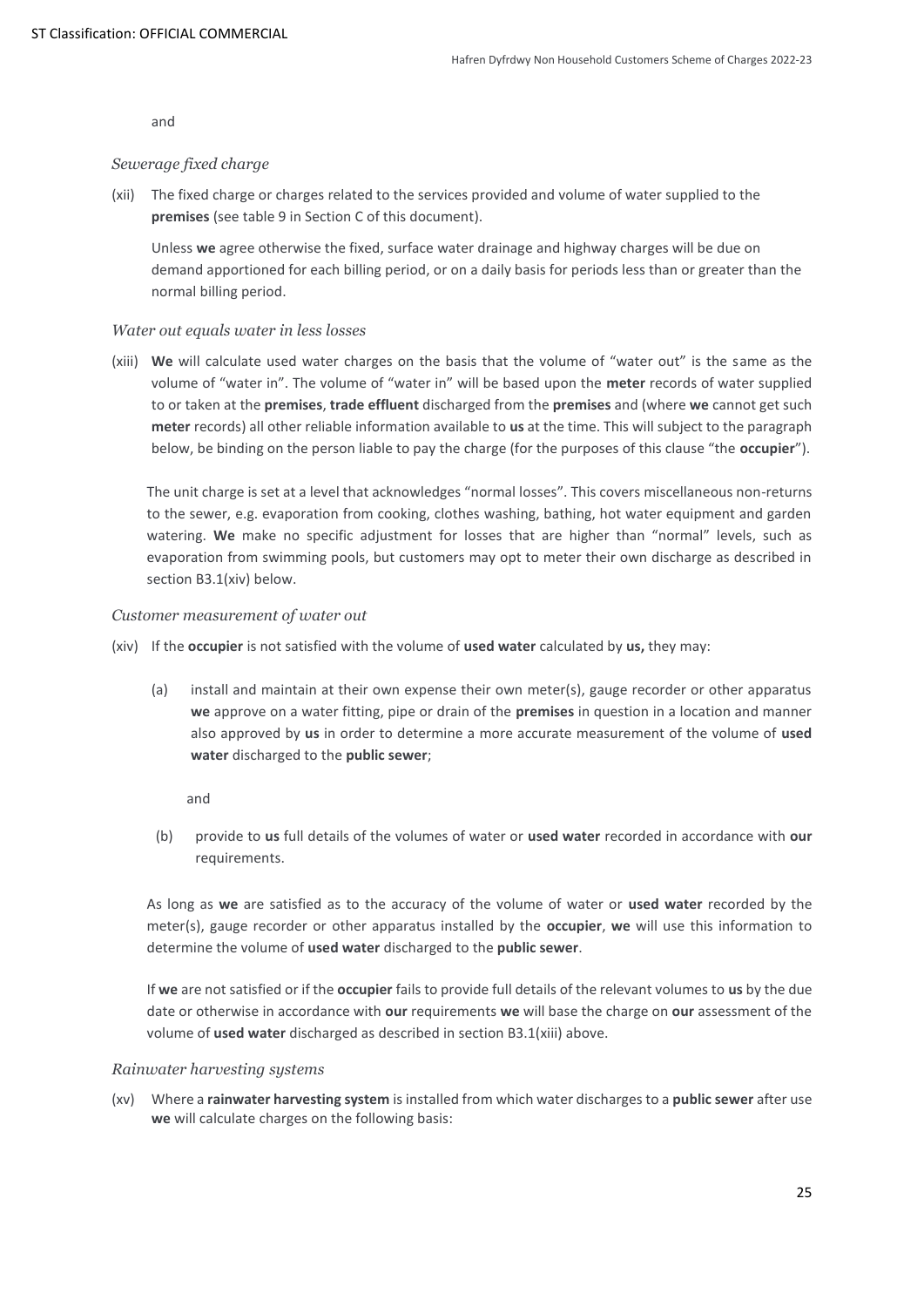(a) Where the supply to the **premises** is metered, **we** will require the system to be installed in such a way that the water that is used and subsequently discharged (the "water-out") can be measured by means of a meter installed on the **rain harvesting system**.

The volume of "water-out" will be charged at the rates shown in table 8 in Section C of this document and be in addition to any charges calculated on the basis of (ix) above.

Where the **occupier** is also liable for the surface water drainage charge, as specified in section B3.1(x) above (including where the **premises** does not receive a water supply), **we** will reduce the chargeable area as defined in section B3.1 (x) by the area from which rainwater is harvested.

(b) Where the supply to the **premises**is not metered the charges as set out in sections B2.1, B2.2 above or B4.1 below will apply.

#### *Property surface water*

- (xvi) An **occupier** liable for the surface water drainage charge specified in:
	- section B3.1(x) above, or
	- section B3.4(ii) (including where the **premises** does not receive a water supply),

will pay the charge in table 10 if:

(a) they opt in writing to pay the charge. This option is not available for places of religious worship (as defined in section 39(2) of **the 1967 Act**);

or

(b) they opt, or **we** require them, to have the water supply to the **premises** metered (except if the **premises** is a place of religious worship as defined) above in (a));

or

(c) **we** have notified the **occupier** prior to this Scheme coming in to effect that they will be charged on this basis;

The charge will apply from:

- in the case of (a), the date **we** receive the notification from the customer and all relevant information **we** may require;
- in the case of (b), the date of the approved installation;
- in the case of (c), from 1 April 2022 or the first relevant water supply or **used water meter** reading on or after 1 April 2022 for monthly billed **premises** (except where used water charges are billed with trade effluent charges in which case please see section B5.1 below);

"Chargeable area"

- includes the total site area of the **premises** (whether or not the surface area is permeable), including the boundary of the **premises** and all land belonging to the **premises** (whether or not separated at any point by a highway or other public right of way), but
- excludes any area or areas that in total are more than 10% of the total site area of the **premises** and from which in **our** opinion no surface water or groundwater drains or could drain either directly or indirectly to the **public sewer**.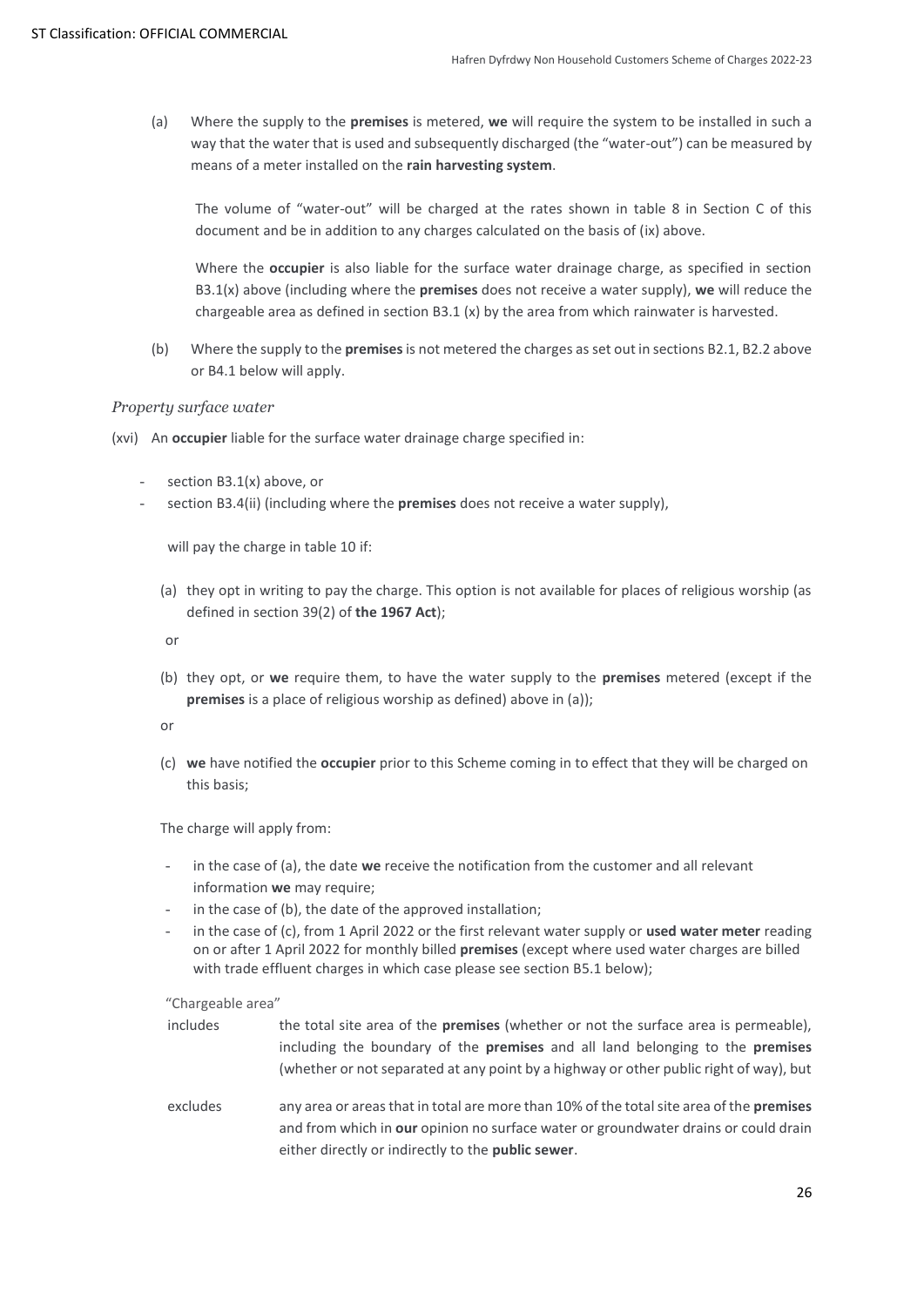This includes:

- permanently grassed or cultivated areas;
- playing fields;
- farmland;
- racecourses;
- sports grounds;
- golf courses;
- parkland;
- soakaways;
- areas of land on which no building can legally be built;
- any other area from which in **our** opinion no surface water drains or could drain directly or indirectly to the **public sewer**.

*Site area surface water – special cases*

- (xvii) **We** will charge community **premises** as if their chargeable area was in the band of 100–199 square metres. For a place of religious worship (as defined in (xvi)(a) above) the charge payable is based upon a notional **rateable value** of zero rather than the chargeable area of the **premises**.
- (xviii) **We** will charge **transitional scheme premises** on the basis of the notional Band T. The charge will apply until such time as:
	- (a) the **occupier** opts to pay the charge based on the **premises** chargeable area;

or

(b) there is a change of **occupier** of the **premises**;

or

- (c) **we** have notified the customer that the relevant charge based on the **premises** chargeable area is less than the charge currently paid by the **occupier** based on Band T.
- (xix) Where a number of **premises** in separate occupation have a **common area**, the chargeable area for each **premises** will include a proportionate part of the **common area** calculated by dividing the **common area** pro rata to the site area of each of the separate non-household **premises**.
- (xx) Where there is access between a **household premises** and a non-household **premises**, apart from by a highway, occupied by the same person, the charge payable for both such **premises** shall be calculated by aggregating the total site area of both **premises** and applying the charges for non-household **premises**.
- (xxi) Where the customer makes a claim on the appropriate form and can satisfy **us** that no surface water or groundwater drains directly or indirectly from the **premises** or any **common area** next to those **premises** to a **public sewer**, the surface water drainage charge shall cease to be payable from:
	- (a) In the case of **premises** occupied for the first time prior to 1 April 2014, 1 April 2014. Surface water drainage charges prior to this date will normally be deemed to be correct and will remain payable irrespective of the fact that this service may not have been provided;
	- (b) In the case of **premises** occupied for the first time on or after 1 April 2014, the date that the customer making the application occupied the **premises** (see section B1.4(vi) above).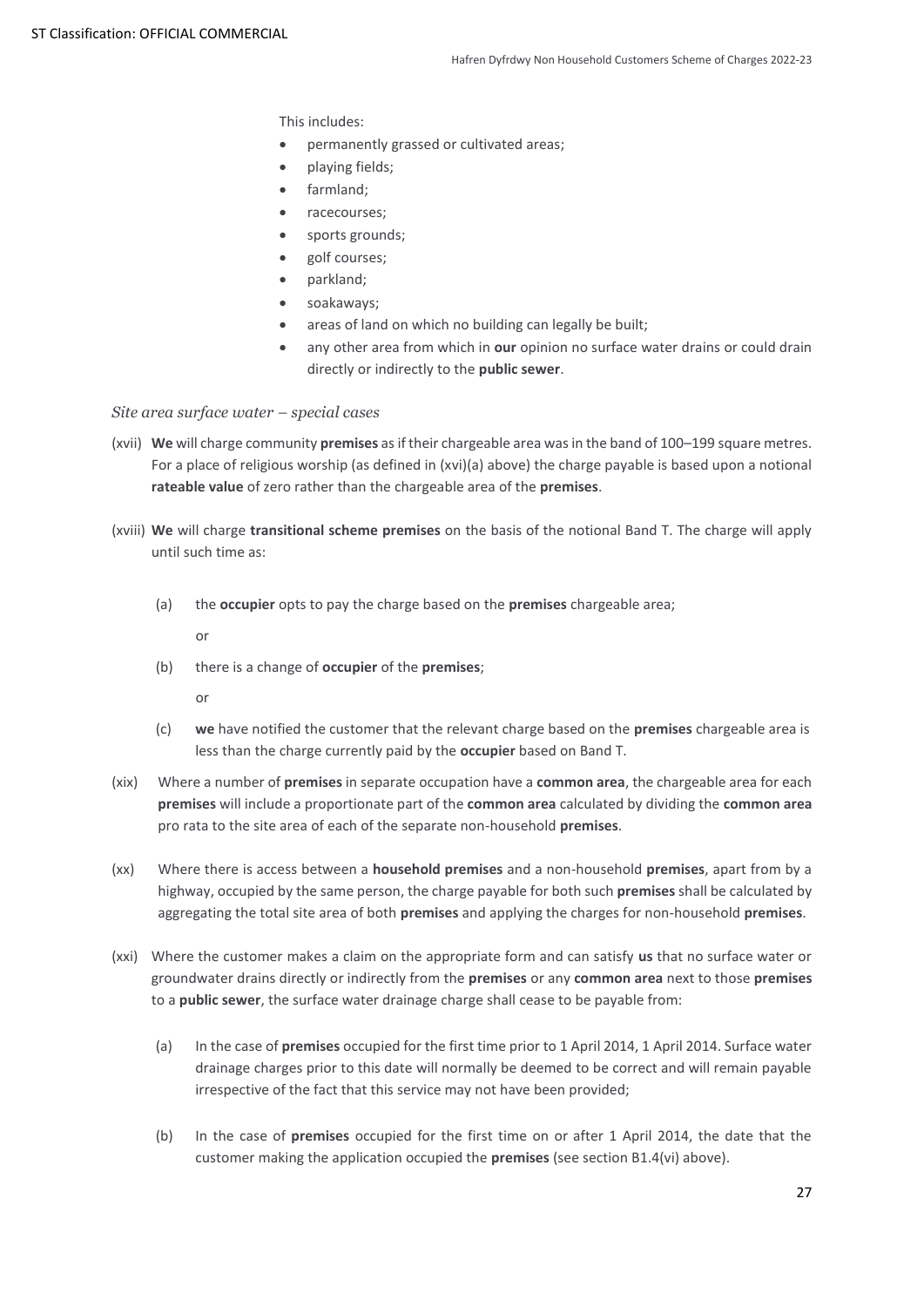(xxii) Where the customer can satisfy **us** that the chargeable area in respect of which they are billed is larger than is applicable the customer may be entitled to a reduction in their sewerage charge to reflect this. Any adjustment to the charges payable will, normally only be made from 1 April in the **year** in which the claim is made (see section B1.4 (ix) above).

### <span id="page-27-0"></span>**B3.2 Intermediate and large user tariffs**

- (i) An intermediate or large user tariff can apply to any non-household **premises** that is not required to have an alternative such as a standby tariff (see section B3.3). The **occupier** may choose one of these tariffs.
- (ii) If the **premises** was charged the intermediate or large user tariff in the previous charging year, **we** will continue to charge on this basis until the **occupier** selects an alternative, or **we** require the premises to be charged a standby tariff.
- (iii) Where one of these tariffs applies, for the 12 consecutive monthly billing periods after 1 April, **we** will charge:
	- (a) standing charges related to **meter** size as set out in table 5(a);
	- (b) the fixed charge related to the volume of water **we** supply as detailed in table 5(b);
	- (c) the relevant additional fixed charge in table 7 and
	- (d) the relevant water supply charges in table 7.

**We** will apportion the annual fixed charges for each billing period on a daily basis for periods less than or greater than the normal billing period.

#### <span id="page-27-1"></span>**B3.3 Standby tariffs**

The tariffs in this section (B3.3) apply to non-household **premises**.

- (i) Where **we** supply water through one or more **meters** to the **occupier** of a single **premises** located in Zones A and D and that **premises** also has access to an alternative source of water, other than the water **we**  supply, which is capable (both legally and physically) of supplying at least 10,000 cubic metres, the **occupier** of that **premises** will be charged on the standby tariff (instead of the standard metered, intermediate user or large user tariff above) and may elect to secure a standby supply.
- (ii) Where a standby supply applies, the **occupier** of the **premises** must notify **us** in writing of the maximum monthly volume of water required ("the notified volume") for the period from 1 April to 31 March by 1 April and will pay the following charges:
	- (a) The capacity charges shown in table 12 in Section C of this document, payable irrespective of whether **we** supply any water.
	- (b) The volume charges shown in table 13 in Section C of this document, payable for all water **we** supply, irrespective of the notified volumes.
	- (c) Meter size standing charges The appropriate standing charges related to size of the **meter** measuring the supply to the **premises** - see table 5(a) in Section C of this document.
	- (d) Fixed charge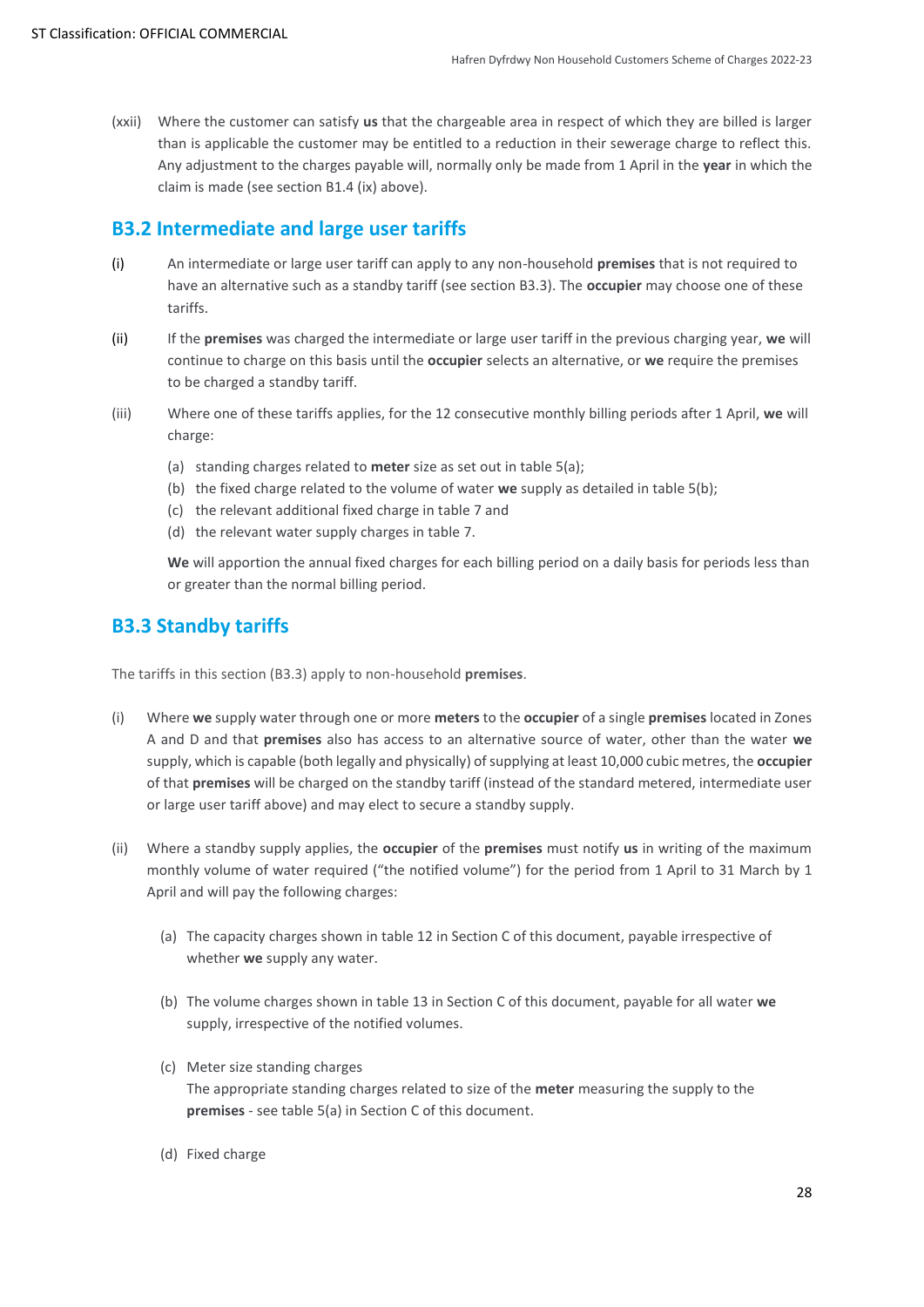The appropriate fixed charge relating to the volume of water **we** supply to the **premises** - see table 6 in Section C of this document.

(e) Premium charges

In addition to the charges under (a), (b), (c) and (d) above, the following charges shall apply in the circumstances described below

Where the notified volume is exceeded **we** will make a charge of twice the appropriate capacity charge in table 14, (excluding the standing charge) for each cubic metre of water supplied in excess of the notified volume for the relevant period.

Where the **occupier** elects for a maximum volume of zero, or in circumstances where it is taken to have been notified as zero (see below), the **occupier** must give **us** at least twenty-four hours notice before using **our** supply. In addition to the appropriate charges set out in (b) and (c) above they will pay the premium charges in table 14 in Section C of this document.

- (iii) The above charges will be due on demand (unless **we** agree otherwise) from the first relevant meter reading on or after 1 April.
- (iv) **Our** decision about the excess over and above the notified maximum volume will be binding on the person liable to pay the charges.
- (v) Where the **occupier** of a single **premises** as described above does not elect to secure a standby supply, or does not provide the information as specified in section B3.3(ii) above by 1 April, the maximum volume required for the year shall be taken to be zero.
- (vi) If **we** consider that **we** could not supply the notified volume and a revised notified volume cannot be agreed by 15 April, **we** will advise the **occupier** and the notified volume will be taken to be zero.
- (vii) If **we** identify that an operational network problem may occur in circumstances where a notified volume (including circumstances where it is taken to be zero) is exceeded, **we** reserve the right to downsize the relevant **meter** or **meters** to an appropriate size for the notified volume.
- (viii) Where it can be shown to **our** satisfaction that none of the water **we** supply through a **meter** or **meters**  could be used to increase the supply of water to any part of the **premises** to which water from the alternative source is supplied, the **occupier** of the **premises** will pay the appropriate charges relating to those **meters** and any water supplied through them as set out in B3.1 (v), (vi) and (vii) or section B3.2 above, as appropriate, instead of the standby tariff.

#### <span id="page-28-0"></span>**B3.4 Metered supplies – miscellaneous matters**

#### *Meter reading not obtained*

(i) If **we** are unable to read a **meter we** will calculate an estimated reading based upon previous consumption. This calculation will be binding upon the person liable to pay the charge. Appropriate adjustments will subsequently be made when **we** take or receive an actual meter reading at a later stage where possible.

#### *Single meter supplying multiple premises*

(ii) Where **we** supply water through a single **meter** to a number of properties in separate occupation, **we** may charge the **occupiers** of the individual properties on an unmetered basis unless the **occupier** of one of the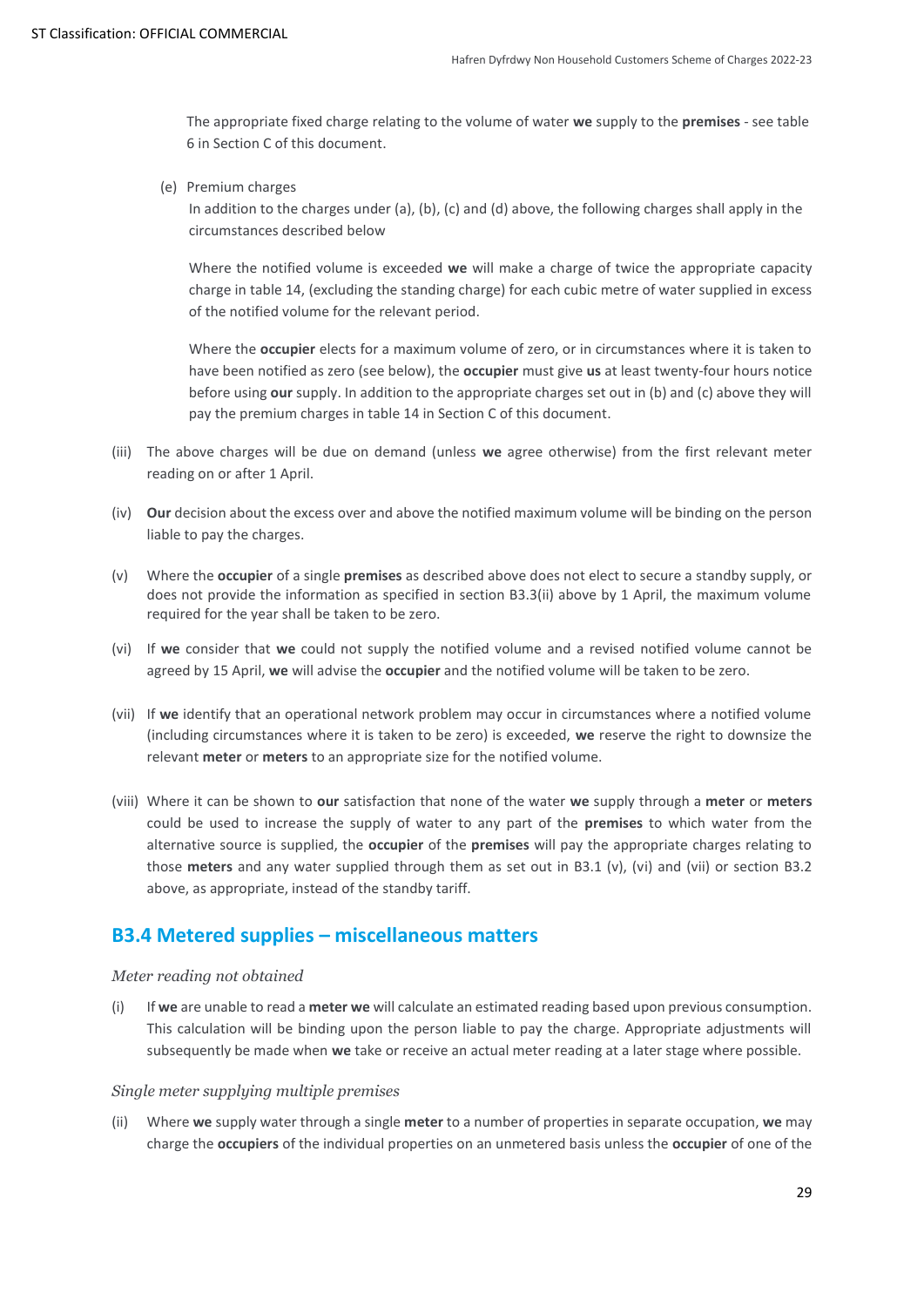properties in question or some other person has agreed in writing with **us** to be legally responsible for payment of all metered water supply charges in respect of water supplied by **us** through the single **meter**.

#### *Leakage allowance and non-return to sewer allowance*

*(iii)* If there is a leak on a supply to a premises that is charged on a measured basis, we will make an adjustment to the charges payable provided that the leak is repaired promptly, was not caused by the occupier's negligence, by the negligence of the owner of the pipe or by the negligence of any third parties acting on their behalf and was not a leak that the occupiershould have known about and could have repaired sooner. **We** will also apply an allowance to the charges payable for sewerage for water that has not returned to the sewer. **We** will only make one allowance during the **occupier**'s period of occupation. **We** have a Code of Practice which covers leakage, a copy of which is available on our websit[e hdcymru.co.uk.](http://www.hdcymru.co.uk/)

#### *Temporary disconnection*

- (iv) Where a customer requests that a metered supply be temporarily disconnected and then requests for that supply to be reconnected
	- (a) within twelve months of the disconnection, there will be a reconnection fee in addition to the appropriate charges for the period when the supply was disconnected.
	- (b) more than twelve months after the disconnection, there will be a reconnection fee but there will be no charges for the period when the supply was disconnected.

#### *Meter downsizing*

(v) Where **we** supply water through a **meter** or **meters** greater than 15mm in size, the **occupier** may request in writing for **us** to carry out an "assessment of usage" with a view to downsizing the **meter**(s). If, in **our**  opinion, it is reasonably practicable and if it does not involve unreasonable expense, **we** will, if the **occupier** has obtained any necessary permissions, replace the **meter**(s) with more appropriate, smaller sized **meter**(s) free of charge.

#### *No compulsory metering on change of occupier*

(vi) Unless the **premises** has been substantially altered (see section B4.1 (c)) or is in one of the categories of **premises** that must be metered (see section B3.1(i)), where there is a change in occupation of a nonhousehold **premises** which is charged for water and sewerage services on an unmetered basis, the basis of charge will remain unchanged for the new **occupier**

#### <span id="page-29-0"></span>**B3.5 Charges for meter testing**

- (i) If **we** are asked to prove the accuracy of a **meter**, and on testing the **meter** it is found to be recording within the limits set out in the Measuring Equipment (Cold Water Meter) Regulations 1988, **we** will recover from the person requesting the test a fee which will be:
	- (a) for the removal and testing of **meters** up to and including 28mm in size the charge shown in table 19 in Section C of this document;
	- (b) for the removal and testing of **meters** over 28mm in size the charge shown in table 19 in Section C of this document;
	- (c) For a **non-standard meter test**, for meters over 28mm in size the actual cost of removing, testing and installing a replacement meter.
	- (d) For abortive calls, fees will apply as shown in table 19.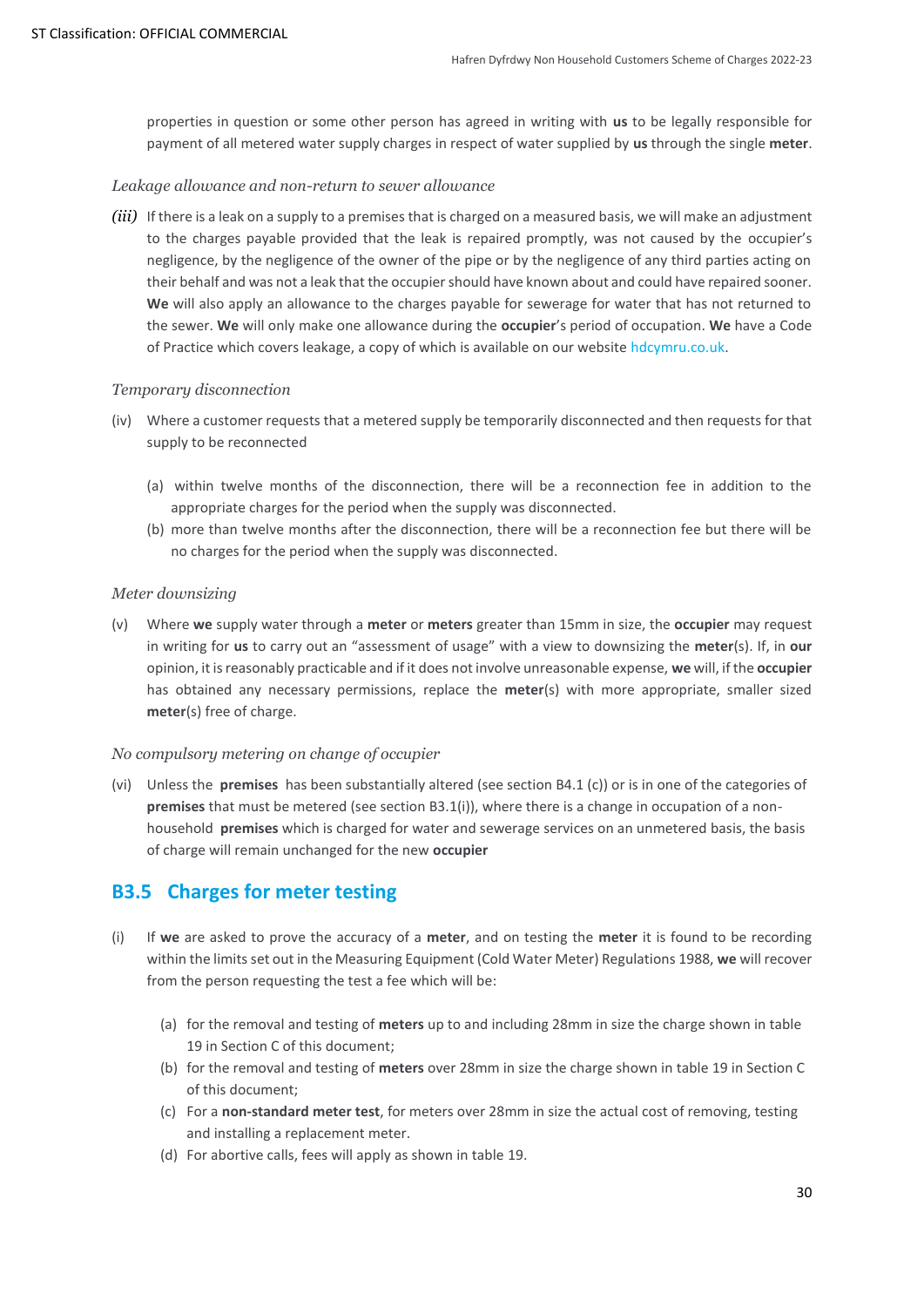# <span id="page-30-0"></span>**B4 Assessed volume charges**

### <span id="page-30-1"></span>**B4.1 Assessed volume charges**

The assessed volume charges in table 2 will apply per **year.** They will accrue on a daily basis and be payable on demand on a daily basis by the **occupier** of a **premises** for each billing period in the following circumstances:

- (a) where an **occupier** has requested a **meter** under the option scheme but it is not practicable for a **meter** to be installed, or it would involve unreasonable expense, and the **occupier** of a property opts to pay the tariff below instead of charges based on the **rateable value** of the **premises**;
- (b) where a **premises** is located in an area covered by **our selective metering programme** and it is not reasonably practicable for a meter to be installed, or it would involve unreasonable expense, and the **occupier** of a property opts to pay the tariff below instead of charges based on the **rateable value** of the **premises**;
- (c) where a non-household **premises** that is charged on an unmetered basis is **substantially altered**;
- (d) where there is no appropriate **rateable value** and **we** consider that it is not reasonably practicable or it would involve unreasonable expense for the supply to be metered;
- (e) where **we** consider that it is not reasonably practicable or it would involve unreasonable expense for the supply to a non-household **premises** to be metered;
- (f) Where despite several visits and written requests **we** are still unable to obtain access to install, read and/or maintain **our meter**.

# <span id="page-30-2"></span>**B5 Other charges**

#### <span id="page-30-3"></span>**B5.1 Trade effluent charges**

#### *Who we will charge*

- (i) Charges shall be payable on demand by:
	- (a) any person making a discharge of **trade effluent** in accordance with a **trade effluent consent** (whether directly or indirectly through any intermediate sewer or drain) to a **public sewer** or **sewage treatment works** at any time during the period to which this Scheme relates;

or

(b) any person to whom a **trade effluent consent** applies or has been given and, who at the time the **trade effluent** is or is authorised to be discharged described in (a) above, occupies the **premises** from which the discharge is made:

or

(c) any person making a discharge of effluent, which is however not deemed a trade effluent to be received (whether directly or indirectly through any intermediate sewer or drain) to a **public sewer** or **sewage treatment works** at any time during the period to which this scheme relates.

(any such persons above being referred to below as "the discharger")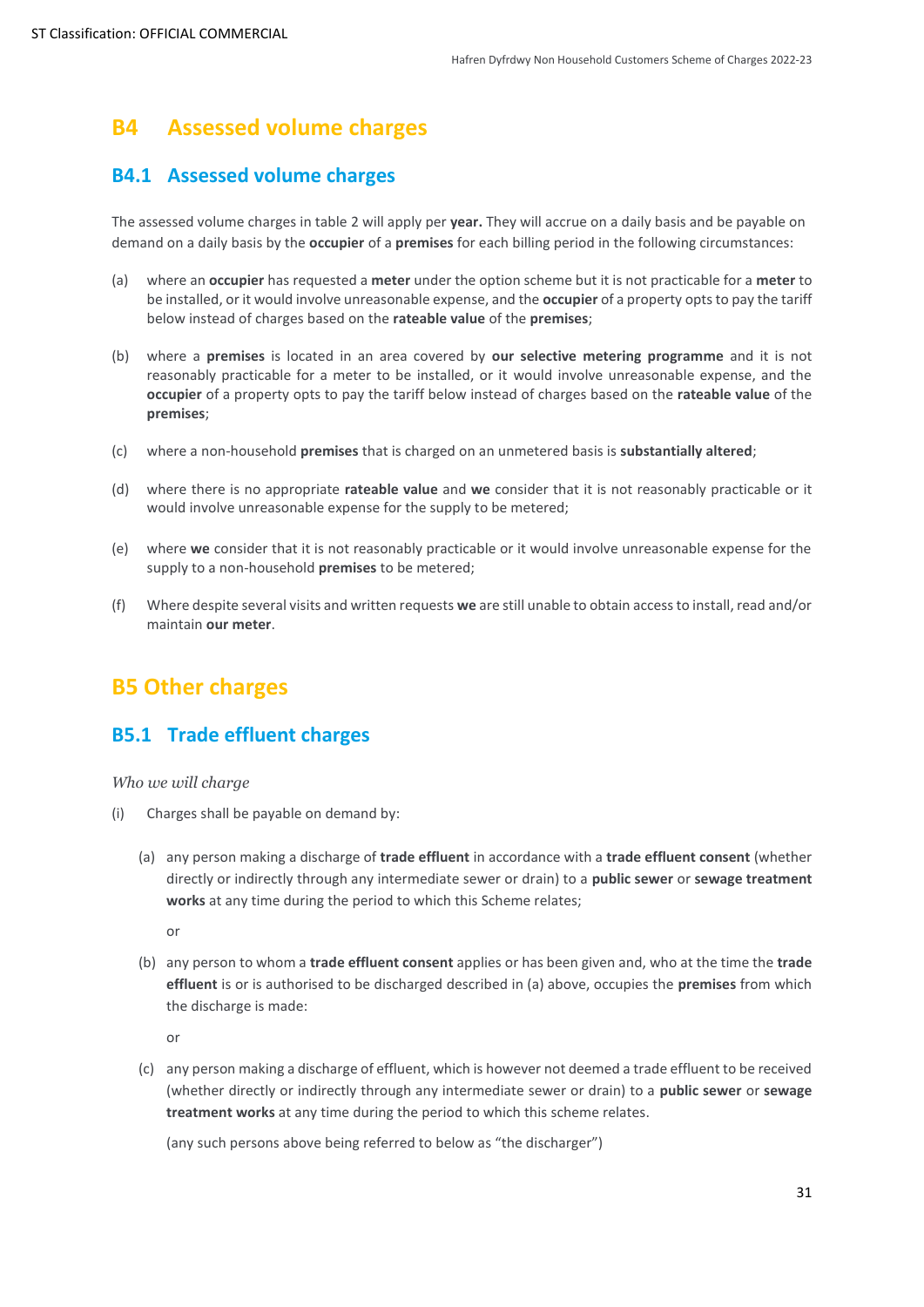(d) Dischargers may be required to enter into a performance guarantee arrangement linked to their permission to discharge.

#### *Basis of charge*

- (ii) Subject to below, **our trade effluent** charges have four elements, "R", "V", "B" and "S", shown in table 15 in Section C6 of this document.
- (iii) The charges in table 15 include the cost of routine sampling and monitoring of **trade effluent** discharges.
- (iv) Where the **trade effluent** does not receive the conveyance or treatment process giving rise to any of the charging elements in table 15, that particular charging element will not be included in the charge to the discharger.
- (v) Where, at or in connection with a **sewage treatment works**, **we** have installed particular pipes, plant or machinery, operated it in a particular manner or have used particular chemical treatment to specifically deal with the removal of a residual of a **trade effluent** discharged from **trade premises**, **we** may make an appropriate additional charge. This charge will be in respect of the additional costs **we** have incurred in the installation or operation of such pipes, plant or machinery, the use of such chemical treatment or the carrying out of any associated research and development work.

#### *Calculation of charges payable*

- (vi) Subject to section B1.1, section B1.2, section B1.4 and below the charge to be paid by the discharger for **trade effluent** discharged to the **public foul water sewer** or **sewage treatment works** will be calculated as the sum of:
	- the volume of **trade effluent** discharged in cubic metres multiplied by the charges per cubic metre for R and V in table 15; and
	- the biological load of the **trade effluent** discharged in kilogrammes multiplied by charge per kg for B in table 15; and
	- the suspended solids load of the **trade effluent** discharged in kilogrammes multiplied by charge per kg for S in table 15.

subject to (viii) below and to the **fixed charges** in table 16.

"R" is the charge for the reception and conveyance of the **trade effluent** in the **public foul water sewer**

"V" is the charge for the volumetric treatment of the **trade effluent** comprising the provision of all necessary

- (a) pumping stations with rising mains **we** consider to form part of **our sewage treatment works**
- (b) inlet works, including screening, comminution, grit removal and pre-aeration facilities
- (c) primary settlement units (other than storm treatment works), together with in cases where biological treatment is provided, the financing costs associated with biological treatment final settling tanks
- (d) tertiary treatment facilities

and

(e) outfalls for crude or treated sewage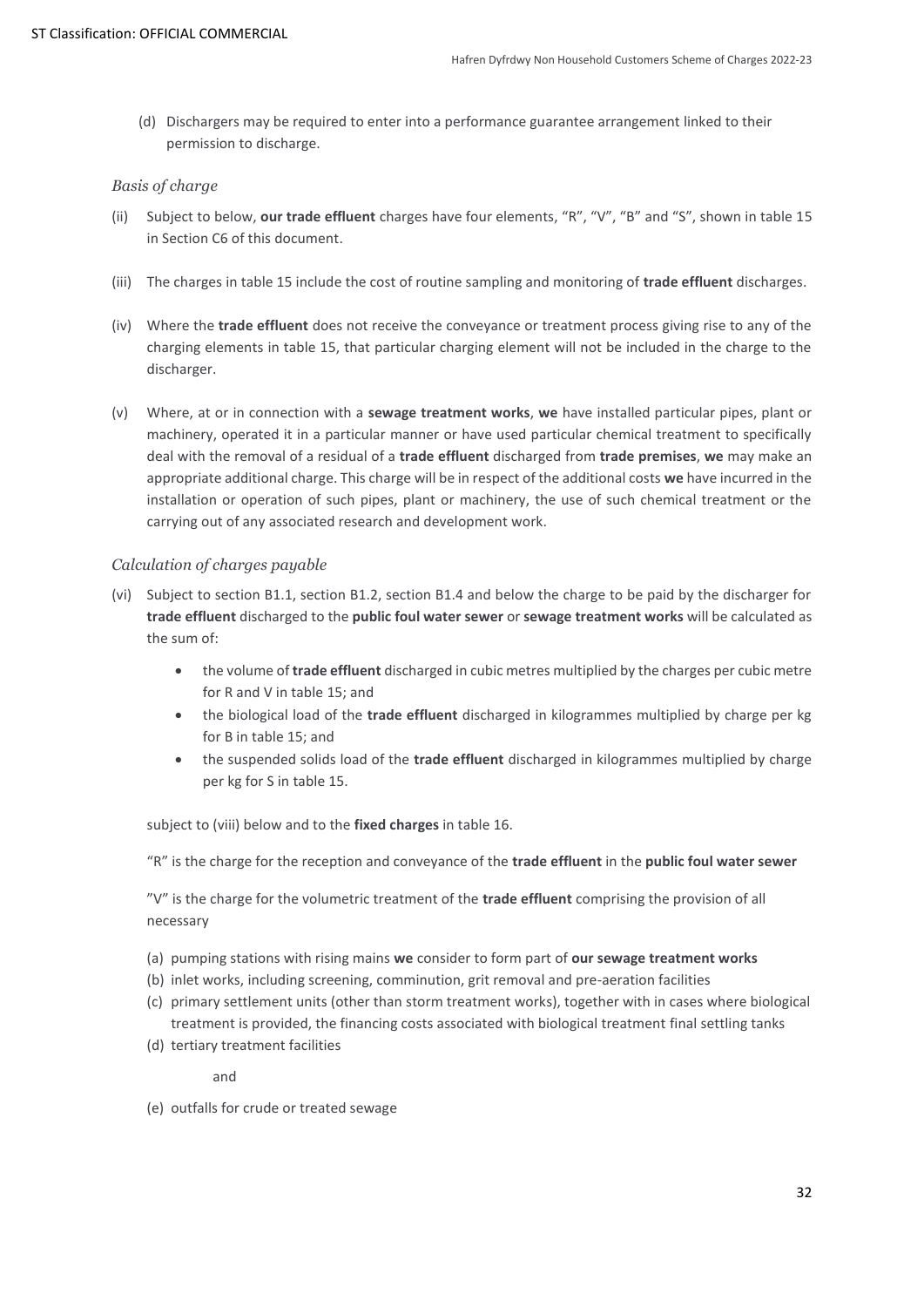Where **we** provide no biological treatment the charge per cubic metre to the discharger for volumetric treatment will be based on a proportion of the element of charge reflecting the exclusion of all financing costs associated with biological treatment final settling tanks.

"B" is the charge for the biological treatment of the **trade effluent** comprising:

- (a) the provision of all necessary biological filtration plants (including humus sludge removal and pumping facilities)
- (b) the provision of all necessary activated sludge plants, including settled sludge removal and returned sludge pumping facilities

and

(c) the proportion of total sludge treatment and disposal costs associated with secondary sludge treatment and disposal.

The biological load is calculated from the arithmetic mean of the Chemical Oxygen Demand from acidified dichromate (COD) in milligrams per litre of the **trade effluent** determined on a sample or samples taken after one hour of quiescent settlement.

In cases where **we** decide it is appropriate after joint investigation with the discharger, **we** may make the assessment of COD on a different basis.

"S" is the charge for the treatment and disposal of primary sludges arising from the reception and treatment of the **trade effluent**, comprising the provision of all facilities necessary for:

(a) the pumping or otherwise conveying (e.g. by tanker) of primary sludge to treatment and disposal

and

(b) the dewatering and treatment of primary sludge (including its conditioning, consolidation, drying, storage, incineration and disposal).

The suspended solids load is calculated from the arithmetic mean of the amount in milligrams per litre of the Total Suspended Solids (SS) in the **trade effluent** determined on a shaken sample.

- (vii) A discharger who in accordance with a **trade effluent consent** makes a discharge of **trade effluent** to a **public surface water sewer**, will pay the charge shown in table 15 per cubic metre of **trade effluent** discharged.
- (viii) Where the whole **trade effluent** volume or one of its separate components contains an unbalanced concentration of ammonia, a revised chargeable COD value will be calculated and used in the calculation detailed in (vi) above.

**We** consider a **trade effluent** volume or one of its components to be imbalanced where the ammonia concentration exceeds 5% of the average settled COD concentration.

(ix) The fixed charges shown in table 16 will apply for each **trade effluent consent** that has been given or applies to the discharger. Unless **we** agree otherwise these will be due on demand and apportioned to the billing period. Where there are multiple sources of discharge to a single consented point of discharge, the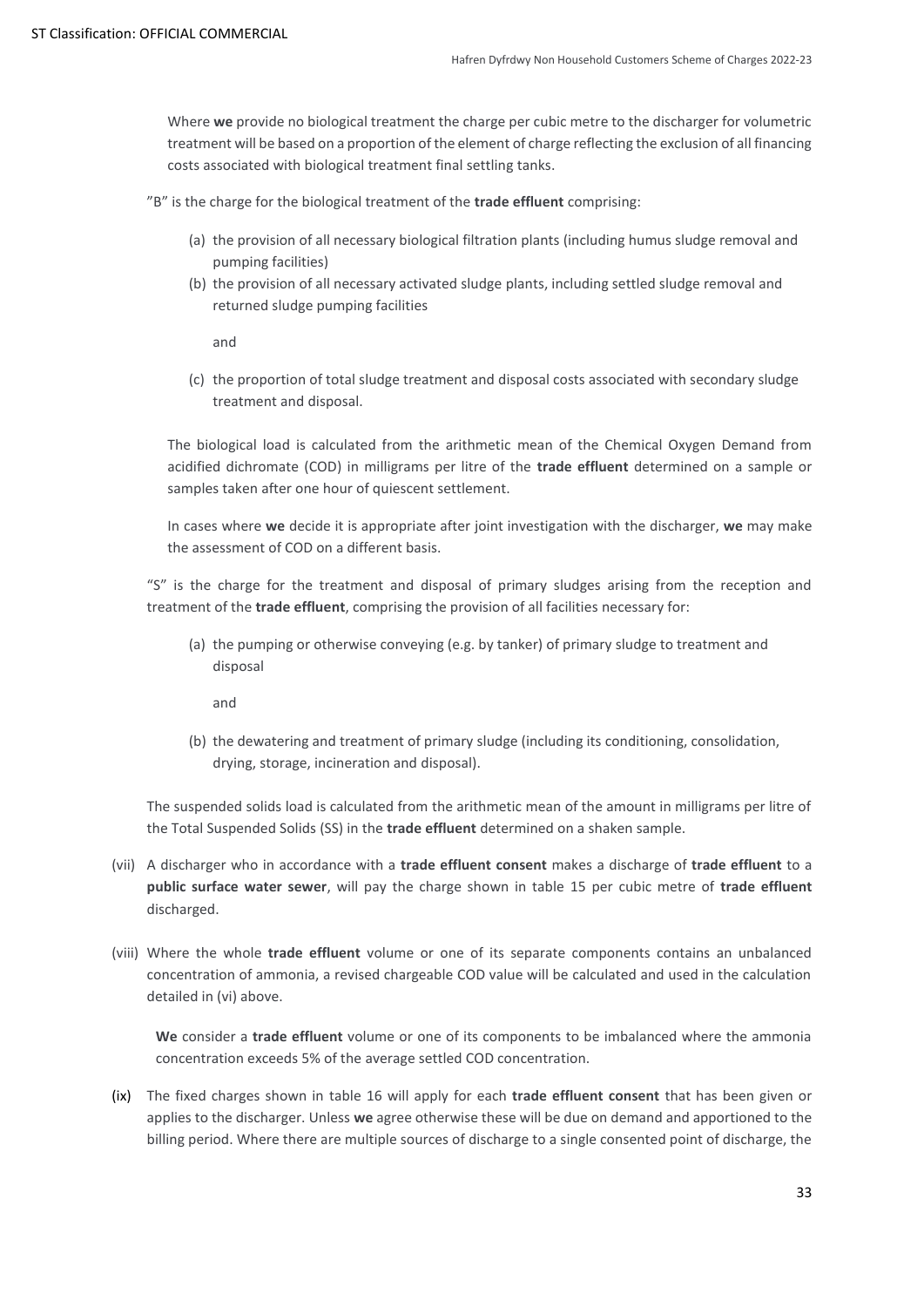fixed charges will apply to each source of discharge that has its own sampling point at any time during a half **year** period.

- (x) Where a discharge is legally a **trade effluent** discharge but in **our** opinion is insignificant in volume and strength and is therefore unlikely to require any further action by **us** after the initial application is processed, **we** will charge for the discharge as if it was **used water**.
- (xi) Subject to (viii) and (xiii) below, **we** will determine the charge to be paid by the discharger, unless **we**  agree otherwise, based on the analytical results of samples of the **trade effluent** discharged from the discharger's **trade premises** in the previous calendar year. Samples will be taken either by the discharger, or **us** and analysed by **us**.

**We** will notify the discharger of the proposed basis of charge prior to the start of the **year**. Any request for a modification of the basis of charge must be made within six weeks of **our** notification.

Any requests for a modification to the basis of charge during the **year** will be considered and if agreed by **us** will be applied from the date of application.

Where it becomes apparent during the charging year that the basis for charging is no longer representative of the **trade effluent** being discharged, then **we** may reassess the basis of charge from the date this becomes apparent.

For new discharges, or where there is limited or no sampling data available **we** will determine the charges to be paid based on:

- (a) representative sample data from similar discharges; or
- (b) samples taken over a different period which can be shown to be representative.
- (xii) Subject to (xiii) below, for the purposes of calculating the charge, the volume of **trade effluent** deemed to be discharged from any **trade premises** will be calculated by **us** on the basis of the volumes of water taken at or supplied to, or **used water** or **trade effluent** discharged from the **premises** as recorded by the **meter**, **meters,** gauge recorder or other apparatus. These must be installed in a manner and location **we** approve in accordance with the terms of the relevant **trade effluent consent**.
- (xiii) The discharger shall provide **us** with full details of the recordings and readings of the volumes of water, **used water** or **trade effluent** at the **trade premises** on or before such dates and in accordance with such arrangements as **we** may require in order to calculate the volume of **trade effluent** discharged. Where:
	- (a) **we** are no longer satisfied that the meter, meters, gauge recorder or other apparatus is or are accurately recording the volumes to be measured;
	- or
	- (b) the discharger fails to provide **us** with full details in accordance with **our** requirements;

the charge will be based on **our** assessment of the volume of **trade effluent** discharged after taking into account all relevant information. Such assessment will be binding on the discharger.

(xiv) Where the quantities of **trade effluent** authorised to be discharged are expressed in any **trade effluent consent** only in gallons, charges will be levied on the quantities actually discharged converted at the rate of 4.546 cubic metres to one thousand gallons.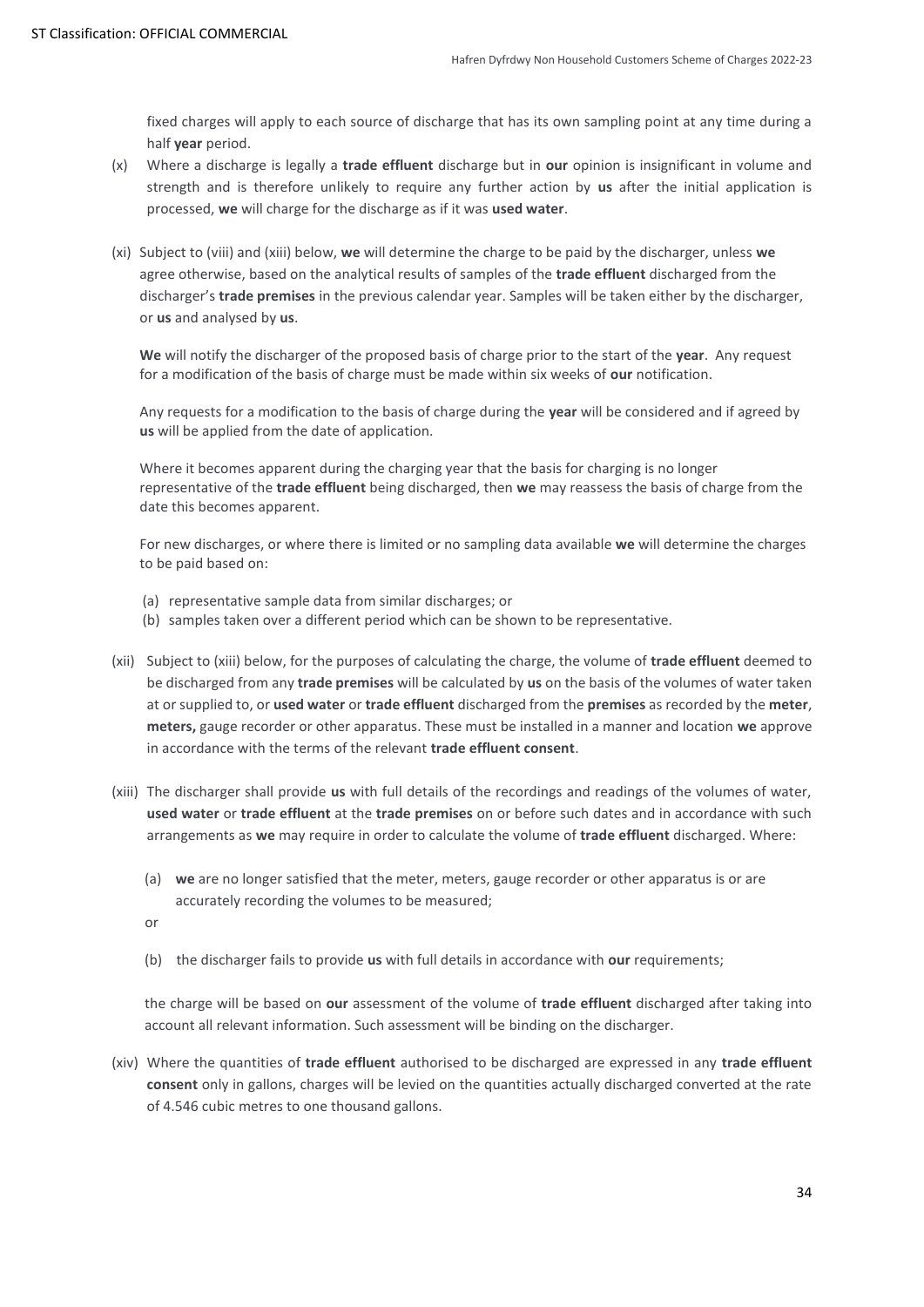#### *Application of the Scheme in particular cases*

(xv) For the **trade effluents** shown in table 17 in Section C6 **we** have assessed trade effluent charges determined on sampled standard strength figures for such effluents in terms of chemical oxygen demand and suspended solids. These charges will apply for these **trade effluents** unless the discharger, after giving **us** notice in writing prior to 1 April 2022, opts to have the **trade effluent** discharged from their **premises** sampled individually to determine its strength and provides in due time a sampling point which is satisfactory to **us** in order to enable samples to be taken.

# <span id="page-34-0"></span>**B6 Charging and payment arrangements**

# **B6.1 Charging and payment arrangements - unmetered supplies**

#### *Charges payable by the occupier*

(i) Unless **we** agree otherwise, all unmetered charges under this Scheme for water supplied or sewerage services provided by **us** shall be payable by the **occupier**.

#### *Unmetered charge due 1 April*

(ii) Subject to section B1.4(iv) above and as appears below all unmetered charges shall be due and payable on 1 April 2022, unless the person responsible for the unmetered charges is also responsible for a metered water supply charge and / or sewerage charge or sewage disposal charge not based on **rateable value** for the same **premises** (or **premises** of which the same **premises** forms a part).

#### *Instalment arrangements*

- (iii) The person liable to pay any such charge based on **rateable value** may, except where that person is also liable as described in (ii) immediately above, elect to pay the charge in a manner **we** approve, either:
	- (a) in two as near as may be equal amounts on 1 April and 1 October 2022 respectively
	- (b) in eight consecutive as near as may be equal amounts commencing on 1 April 2022 or such date after this as **we** may agree and continuing on the corresponding day of each of the seven following months; or
	- (c) by such other number of amounts and/or upon such other dates as **we** may from time to time approve (for example, people experiencing difficulty with payment can ask to pay weekly or fortnightly).

and in these circumstances the charge shall be due and payable in the amounts and on the dates so prescribed or approved.

- (iv) If liability for any charge based on **rateable value** begins after 1 April 2022 the proportionate part of the charge for the remainder of the **year**, calculated on a daily basis, shall unless **we** have approved any alternative payment arrangements, be due and payable immediately. However, if liability first occurs prior to 1 October 2022 and the proportion of the charge due up to that date is paid on demand, the remainder of the charge may, subject to any approved alternative arrangements, be paid on 1 October 2022.
- (v) If immediately before the coming into operation of this Scheme a person has not paid to **us** all outstanding arrears of charges due to **us** under any prior Charges Scheme, that person shall pay the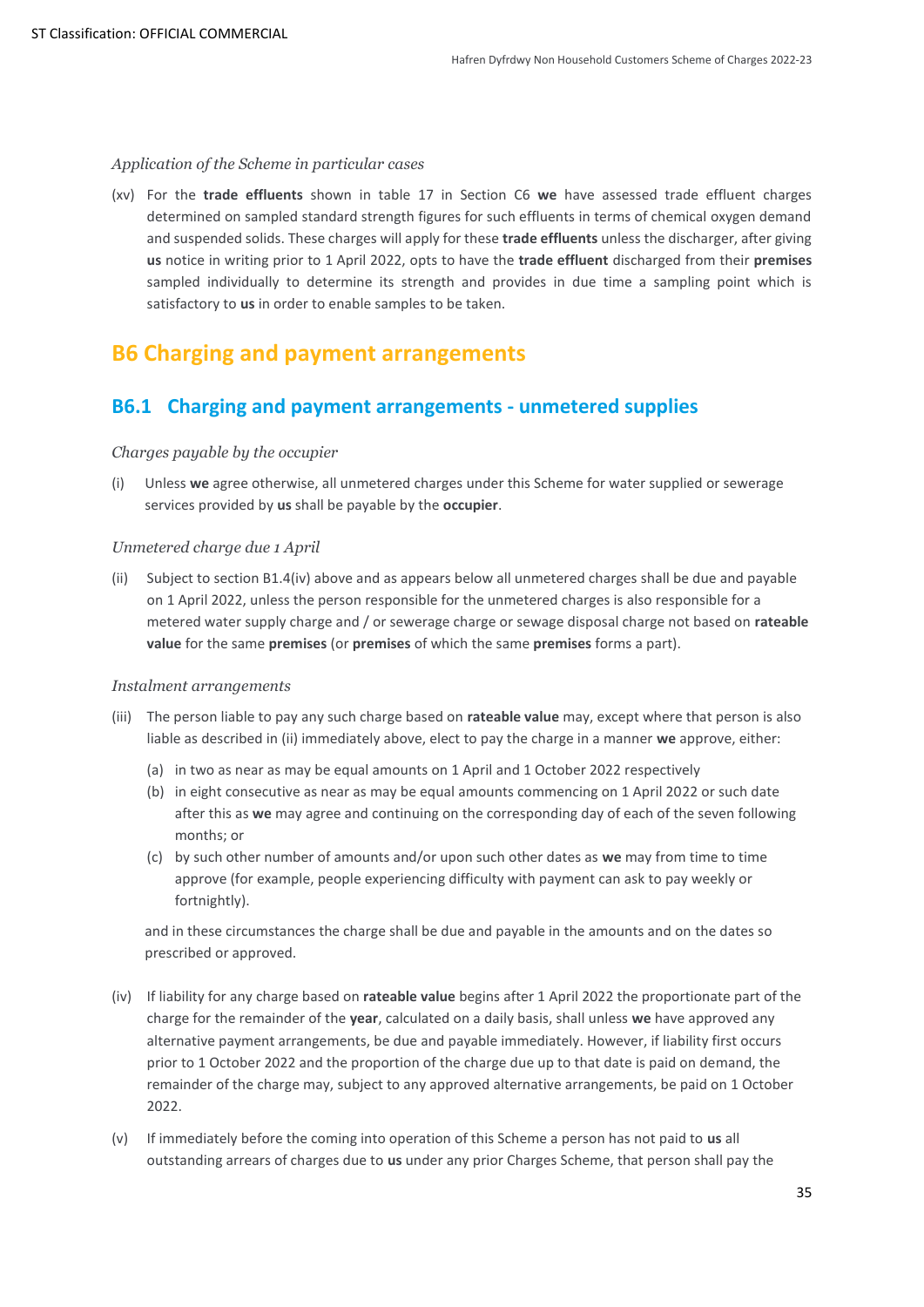outstanding charges in such amounts and on such dates as **we** may specify. Such outstanding charges shall then be due and payable in the amounts and on the dates specified.

(vi) Where a person paying charges by instalments fails to pay any amount on the date on which it became due and payable **we** shall be entitled after giving written notice of such failure to treat the outstanding amount as immediately due and payable and recover all such amounts which have not yet fallen due.

#### **B6.2 Charging and payment arrangements - metered supplies**

#### *Charges payable by the occupier*

(i) Unless **we** agree otherwise, all metered charges under this Scheme for water supplied or sewerage services provided by **us** shall be payable by the **occupier**.

#### *Metered charge due on demand*

- (ii) Where **we** directly bill, collect and recover charges, if a person is liable to pay to **us** a measured element of charge for a **premises,** that charge shall, in addition to any charge based on **rateable value** which that person is also liable to pay in respect of any **rateable value premises** forming part of that **premises**, unless **we** agree otherwise, be due on demand.
- (iii) Non-household **premises** will usually receive a bill every month, every three months or every six months.

Payments can be made in a number of amounts and/or upon such dates as **we** may from time to time and including where appropriate a monthly budget payment arrangement.

#### **B6.3 Payment**

#### *Where to pay*

- (i) Payments may be made:
	- by direct debit (at no extra charge). You can set up a Direct debit by calling 0330 678 0646
	- by debit or credit card by ringing 0330 678 0646 (at no extra charge).
	- by cash at a PayPoint outlet (at no extra charge). Take your bill or Watercard and cash payment to a PayPoint store where you can pay your bill free of charge
	- at Barclays Bank (at no extra charge for payments by cheque but a charge may be made for cash payments) or at your own bank (ask the bank if a charge is payable)
	- at a Post Office using the payment slip on a bill or a reminder notice (the Post Office will make a charge for this)
	- at a Building Society (ask your own society for details)
	- by post to the address on your bill
	- by internet banking, using e-payment facilities of your bank or building society

None of these organisations referred to above acts as **our** agent.

**We** will make the charges shown in table 18 for dishonoured payments on your bill.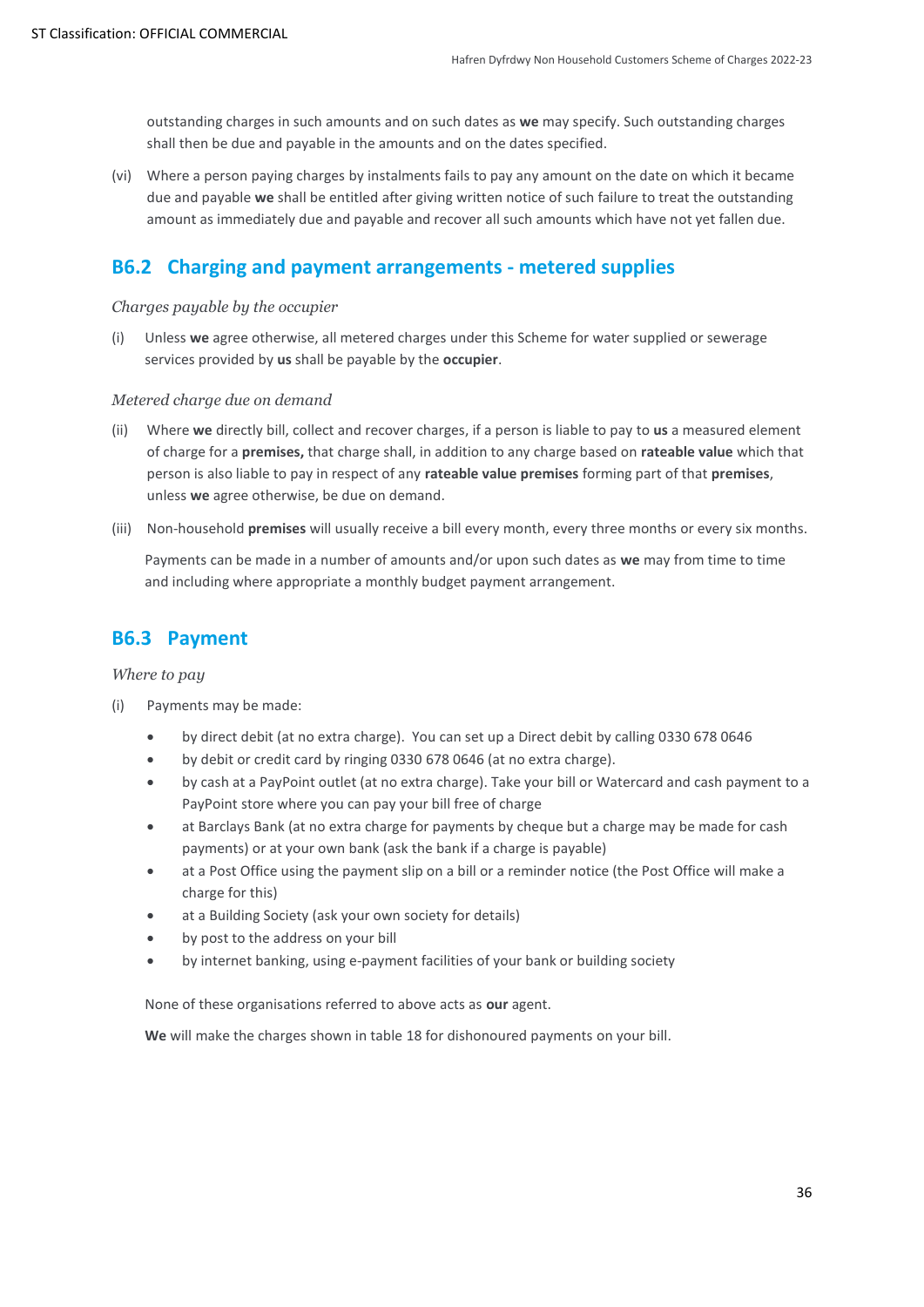# <span id="page-36-0"></span>**Section C: Non-household charges for 2022-23**

# <span id="page-36-1"></span>**C1 Introduction**

This section of the document sets **our non-household** water and sewerage charges for **2022-23**.

# <span id="page-36-2"></span>**C2 Unmetered charges**

# **Table 1: Unmetered water supply and sewerage charges**

| <b>Charging</b><br><b>Zone</b> | Rate per pound of rateable value (£/£RV) |                                  |                 |                     |
|--------------------------------|------------------------------------------|----------------------------------|-----------------|---------------------|
|                                | <b>Water supply</b>                      | <b>Used and surface</b><br>water | Used water only | Surface water only* |
| А                              | 1.0258                                   | 1.0782                           | 0.8418          | 0.2364              |
| R                              | 1.0417                                   | N/A                              | N/A             | N/A                 |
|                                | 0.9920                                   | N/A                              | N/A             | N/A                 |
|                                | 1.0258                                   | 0.9242                           | 0.7361          | 0.1881              |

**\* Subject to a maximum charge of £105,902.95**

#### *(b) Fixed charges for Zones A and D*

|                                      | <b>Water</b> | <b>Used</b><br>water only | <b>Surface water</b><br>only | <b>Highway</b><br><b>Drainage</b> |
|--------------------------------------|--------------|---------------------------|------------------------------|-----------------------------------|
| Fixed charge per property per year £ | 30.52        | 18.48                     | 15.14                        | 15.00                             |

#### *(c) Fixed charges for water supply - Zones B and C*

| <b>Charging Zone</b> | <b>Fixed charge £ per year</b> |  |
|----------------------|--------------------------------|--|
|                      | 94.29                          |  |
|                      | 62 09                          |  |

# **Table 2: Assessed volume water and sewerage charges**

|                         | <b>Water</b>                         | <b>Water</b>                    | <b>Used</b><br>water              | <b>Used</b><br>water            | <b>Highway</b><br><b>Drainage</b> |
|-------------------------|--------------------------------------|---------------------------------|-----------------------------------|---------------------------------|-----------------------------------|
| <b>Charging</b><br>Zone | <b>Fixed</b><br>Charge £ per<br>vear | $E/m^3$ of<br>water<br>assessed | <b>Fixed Charge</b><br>£ per year | $E/m^3$ of<br>water<br>assessed | <b>Fixed Charge</b><br>£ per year |
| Α                       | 30.52                                | 1.6038                          | 18.48                             | 1.1081                          | 15.00                             |
| B                       | 30.52                                | 1.3619                          | N/A                               | N/A                             | N/A                               |
| $\sqrt{2}$              | 30.52                                | 1.2690                          | N/A                               | N/A                             | N/A                               |
| D                       | 30.52                                | 1.6038                          | 18.48                             | 1.1081                          | 15.00                             |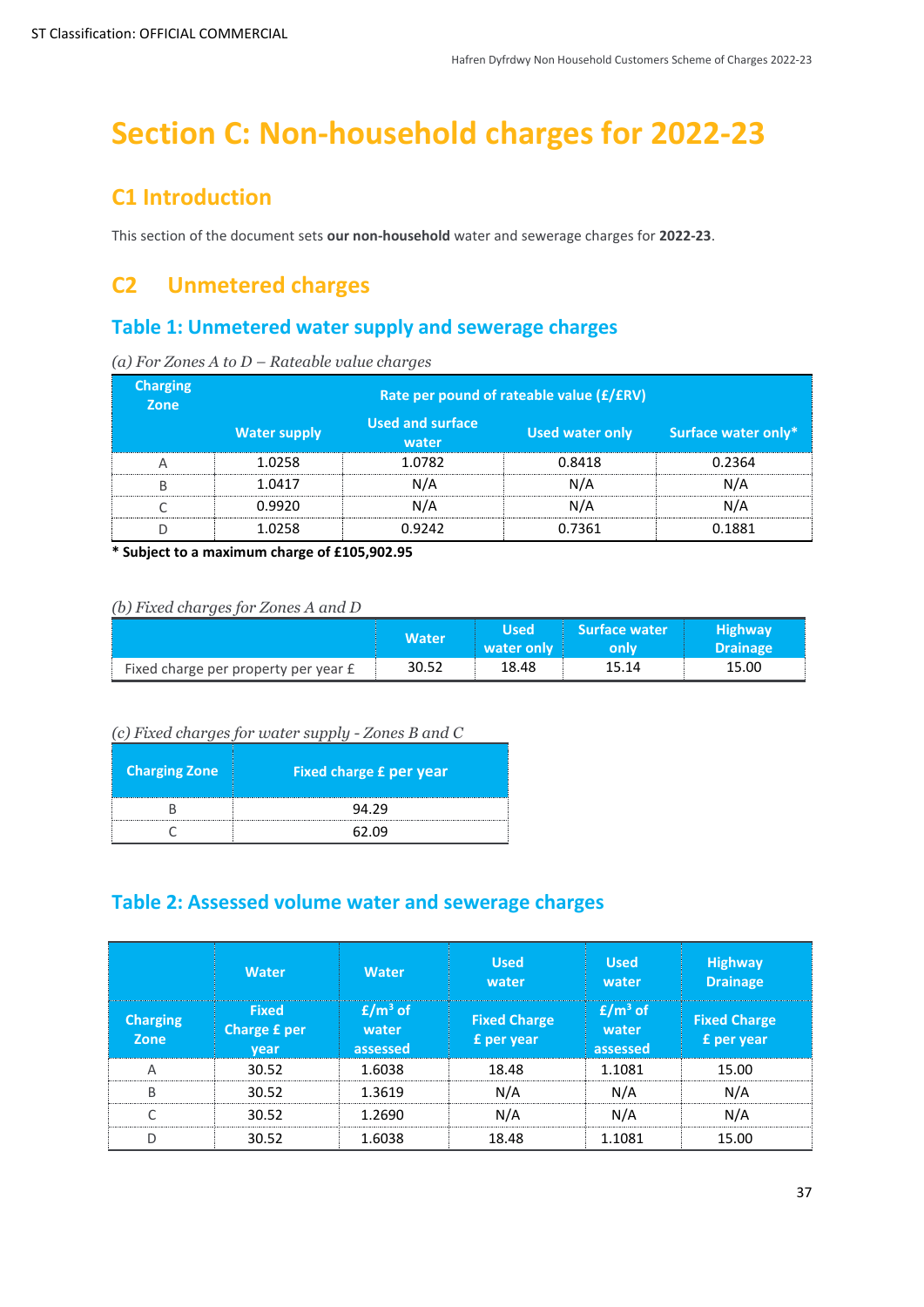# **Table 3: Unmeasured cattle troughs**

|                   | Charge in £ per annum |
|-------------------|-----------------------|
| Charge per trough | 75903                 |

# <span id="page-37-0"></span>**C3 Metered charges – Water supplies**

# **Table 4: Metered water supply standard volumetric charges**

*Table 4a Potable water supplies* 

| <b>Standard users</b>  | Charge in £ per m <sup>3</sup> |
|------------------------|--------------------------------|
| Zones A and D (0-5MI)  | 1.6276                         |
| Zones A and D (5-10Ml) | 1.6038                         |
| Zones B (0-5MI)        | 1.3619                         |
| Zones B (5-50Ml)       | 1.3381                         |
| Zones C (0-5MI)        | 1.2690                         |
| Zones C (5-50Ml)       | 1 2452                         |

*Table 4b Non-potable water supplies (Zones B and C only)*

| Volume supplied $(m^3)$ p.a. | Charge in £ per m3 |
|------------------------------|--------------------|
| $0 - 4.999$                  | 0.8056             |
| $5,000 - 9,999$              | 0.7856             |
| $10,000 - 49,999$            | 0.7856             |
| 50,000 and above             | 0.8020             |

# **Table 5: Metered standing charges**

*Table 5a. Potable water supplies for Zones A and D, intermediate and large users*

| <b>Size of Meter up to</b> | <b>Charge £ per annum</b> |
|----------------------------|---------------------------|
| 15mm                       | 11.48                     |
| 22mm                       | 11.48                     |
| 30 <sub>mm</sub>           | 14.76                     |
| 42mm                       | 36.64                     |
| 50 <sub>mm</sub>           | 42.28                     |
| 80 <sub>mm</sub>           | 53.82                     |
| 100 <sub>mm</sub>          | 56.71                     |
| 150mm                      | 99.00                     |
| 200 <sub>mm</sub>          | 108.77                    |
| 250mm                      | 117.39                    |
| 300mm                      | 123.96                    |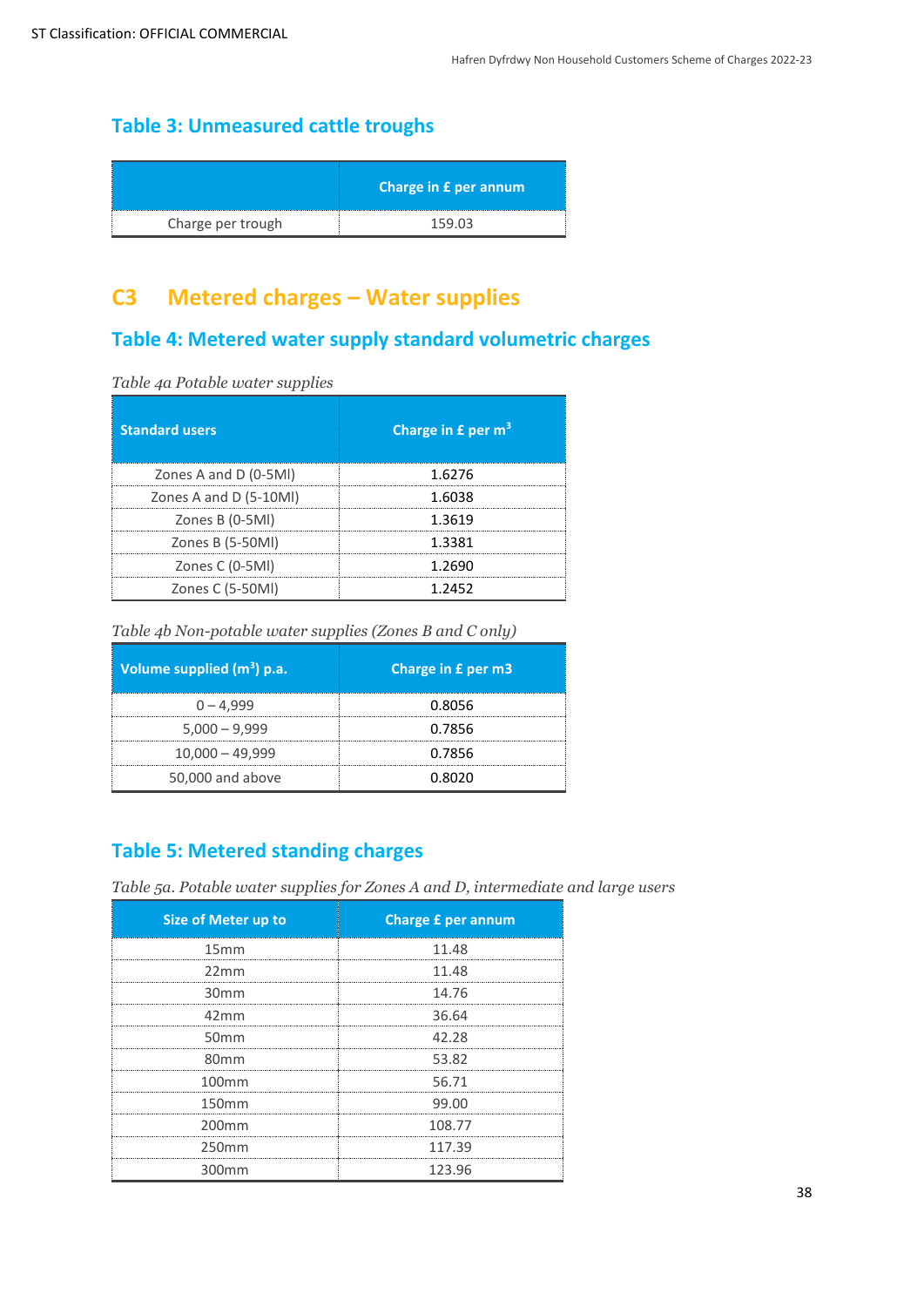| <b>Size of Meter up to</b> | $0-5$ MI<br><b>£pa</b> | 5-50 MI<br><b>f</b> pa | 50 to 250 MI<br><b>f</b> pa |
|----------------------------|------------------------|------------------------|-----------------------------|
| 15mm                       | 30.81                  | 21.17                  | 292.55                      |
| 22mm                       | 30.81                  | 21.17                  | 292.55                      |
| 28mm                       | 43.53                  | 33.89                  | 305.27                      |
| 35mm                       | 75.23                  | 65.59                  | 336.97                      |
| 42mm                       | 87.29                  | 77.65                  | 349.03                      |
| 54 <sub>mm</sub>           | 98.35                  | 88.71                  | 360.09                      |
| 80 <sub>mm</sub>           | 107.27                 | 97.63                  | 369.01                      |
| $100$ mm                   | 148.70                 | 139.06                 | 410.44                      |
| 150 <sub>mm</sub>          | 171.02                 | 161.38                 | 432.76                      |
| 200 <sub>mm</sub>          | 184.57                 | 174.93                 | 446.31                      |

#### *Table 5b. Potable water supplies for standard users in Zones B and C*

*Table 5c. Non-potable water supplies for Zones B and C*

| Size of Meter up to | Up to 50 Ml<br>£pa | 50 to 250 MI<br><b>£pa</b> |
|---------------------|--------------------|----------------------------|
| 15mm                | 30.81              | 292.55                     |
| 22mm                | 30.81              | 292.55                     |
| 28mm                | 43.53              | 305.27                     |
| 54mm                | 98.35              | 360.09                     |
| 80 <sub>mm</sub>    | 107.27             | 369.01                     |
| 100mm               | 148.70             | 10 AA                      |
| 150 <sub>mm</sub>   | 171.02             | 432.76                     |

# **Table 6: Water supply - site fixed charges**

| <b>Annual Volume of Water Supplied</b> | Water supply £ per year |
|----------------------------------------|-------------------------|
| 0 to 4,999 m3                          | 27 76                   |
| 5,000 to 9,999 m3                      | 13 94                   |
| 10,000 to 49,999 m3                    | 111 61                  |
| 50,000 m3 or greater                   | 519 23                  |

# **Table 7: Intermediate and large user potable water tariffs**

|                   |                               | Rate in £ per m <sup>3</sup> of water supplied in the period |                                            |                                         |
|-------------------|-------------------------------|--------------------------------------------------------------|--------------------------------------------|-----------------------------------------|
| <b>Tariff</b>     | Fixed<br>Charge £<br>per year | From 1 April to 30<br>April inclusive                        | From 1 May to<br>30 September<br>inclusive | From 1 October to<br>31 March inclusive |
| Intermediate user | 2,373.00                      | 1.3665                                                       | 1.3665                                     | 1.3665                                  |
| Large user        | 22,753.00                     | 0.9741                                                       | 0.9741                                     | 0.9741                                  |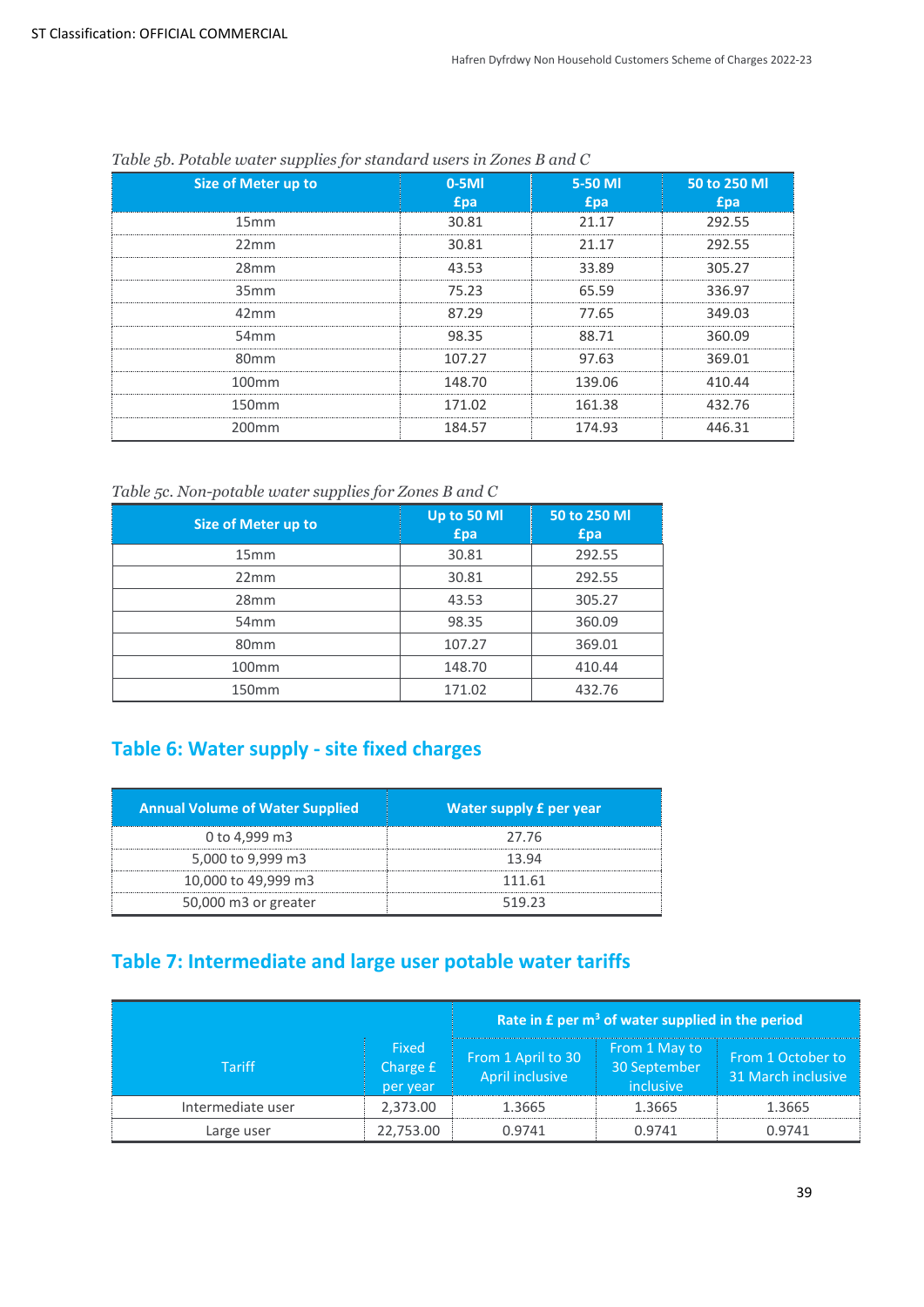# <span id="page-39-0"></span>**C4 Metered charges – Sewerage services**

Measured charges for sewerage services are shown below and apply to Zones A and D only. The volumetric element is charged per m3 (see table 8) with annual fixed charges also being applied for each service provided (see table 9). Measured sewerage charges also include an annual fixed charges for surface water drainage, these are usually based on the site area, as shown in table 10 below, though a small number of sites with pre-existing arrangements are charged based on rateable value, as shown in table 11.

# **Table 8: Measured wastewater charges**

|                                                                                   | Volume of water supplied to site per year |                          |                                                     |                                        |  |
|-----------------------------------------------------------------------------------|-------------------------------------------|--------------------------|-----------------------------------------------------|----------------------------------------|--|
|                                                                                   | $0-4,999m3$                               | 5000-9,999m <sup>3</sup> | <b>Intermediate</b><br>10,000-49,999m <sup>3*</sup> | Large<br>50,000m <sup>3</sup> or more* |  |
| Volumetric charges ( $E m3$ of<br>used water discharged)                          | 1.1102                                    | 1.0969                   | 1.0916                                              | 1.0432                                 |  |
| Fixed Charge £ per annum                                                          | N/A                                       | N/A                      | 53.11                                               | 1,783.46                               |  |
| Volumes discharged directly<br>to a treatment works ( $\text{£}$ m <sup>3</sup> ) | 0.9236                                    | 0.9135                   | 0.9135                                              | 0.9034                                 |  |

\*Indicative volumes – selection of the intermediate or large user tariffs is optional as discussed in section B3

# **Table 9: Sewerage Site Fixed Charges**

| <b>Annual Volume of Water</b><br><b>Supplied</b> | <b>Wastewater</b><br><b>£</b> per year | <b>Surface water</b><br><b>£</b> per year | <b>Highway Drainage £</b><br>per year |
|--------------------------------------------------|----------------------------------------|-------------------------------------------|---------------------------------------|
| 0 to 4,999 m3                                    | 17.35                                  | 17.35                                     | 15.00                                 |
| 5,000 to 9,999 m3                                | 12.34                                  | 12.34                                     | 15.00                                 |
| 10,000 to 49,999 m3                              | 232.04                                 | 232.04                                    | 15.00                                 |
| 50,000 m3 or greater                             | 128.32                                 | 128.32                                    | 15.00                                 |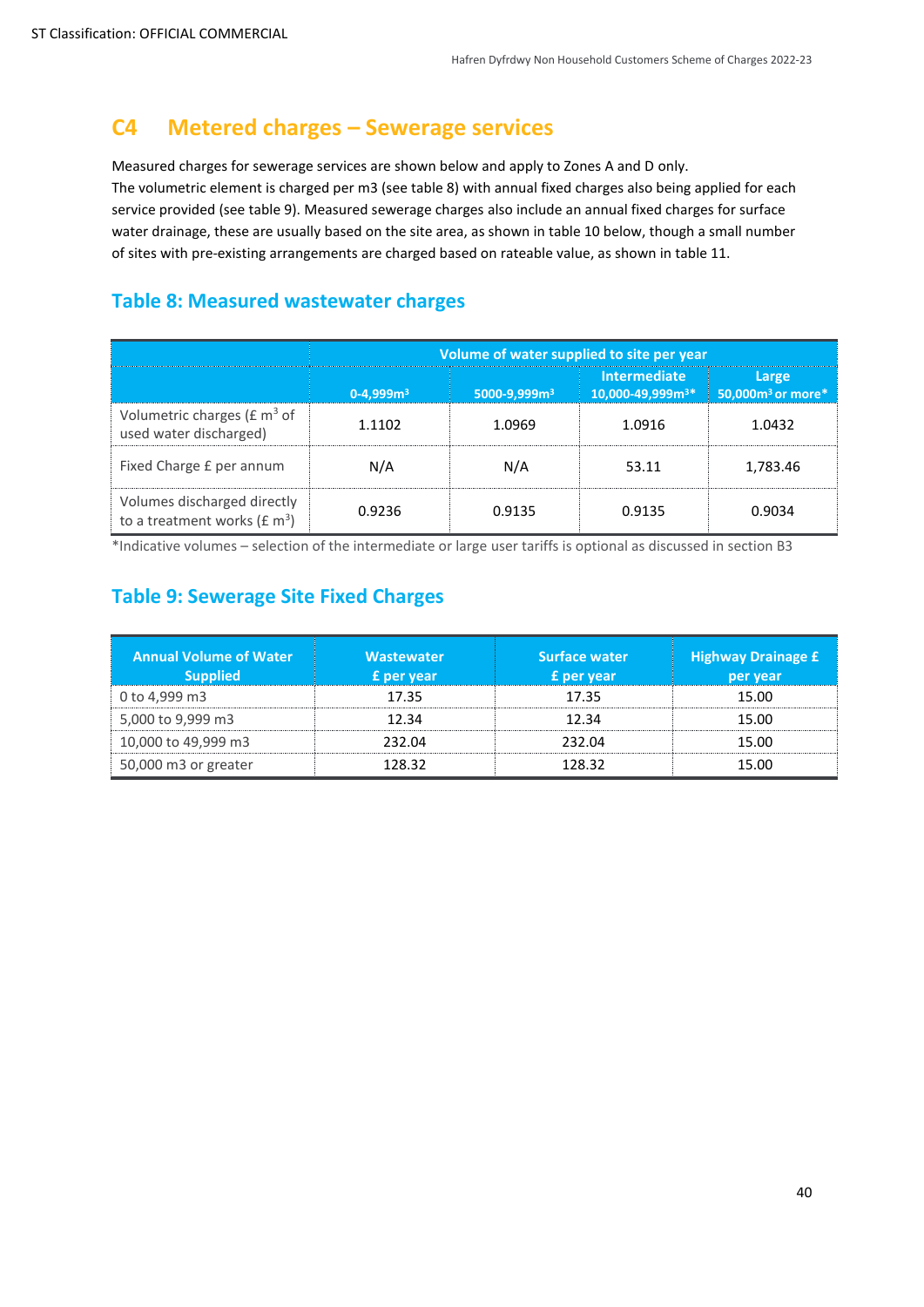| <b>Band</b> | Chargeable area in m <sup>2</sup> (all<br>figures are inclusive) | Charge £ per year |
|-------------|------------------------------------------------------------------|-------------------|
| Band 1      | up to 20                                                         | 12.13             |
| Band 2      | 21-99                                                            | 51.00             |
| Band 3      | 100-199                                                          | 98.36             |
| Band 4      | 200-299                                                          | 160.34            |
| Band 5      | 300-499                                                          | 251.86            |
| Band 6      | 500-749                                                          | 391.14            |
| Band 7      | 750-999                                                          | 542.84            |
| Band 8      | 1,000-1,499                                                      | 771.52            |
| Band 9      | 1,500-1,999                                                      | 1,075.46          |
| Band 10     | 2,000-3,999                                                      | 1,833.20          |
| Band 11     | 4,000-7,499                                                      | 3,498.25          |
| Band 12     | 7,500-9,999                                                      | 5,314.64          |
| Band 13     | 10,000-14,999                                                    | 7,584.28          |
| Band 14     | 15000-19,999                                                     | 10,610.21         |
| Band 15     | 20,000-24,999                                                    | 13,636.05         |
| Band 16     | 25,000-29,999                                                    | 16,661.96         |
| Band 17     | 30000-34,999                                                     | 19,687.69         |
| Band 18     | 35,000-39,999                                                    | 22,715.40         |
| Band 19     | 40,000-44,999                                                    | 25,743.11         |
| Band 20     | 45,000-49,999                                                    | 28,770.99         |
| Band 21     | 50,000-99,999                                                    | 45,402.25         |
| Band 22     | Over 100,000                                                     | 105,902.95        |
| Band T      | <b>Transitional Charge</b>                                       | 428.90            |

# **Table 10: Surface water drainage charges - Site Surface Area charges**

# **Table 11: Surface water drainage charges - Rateable value charges**

| <b>Charging Zone</b> | Rate per pound of<br>rateable value (£/£RV) |
|----------------------|---------------------------------------------|
|                      | 0.2364                                      |
|                      | 0.1881                                      |

Subject to a maximum charge of £105,902.95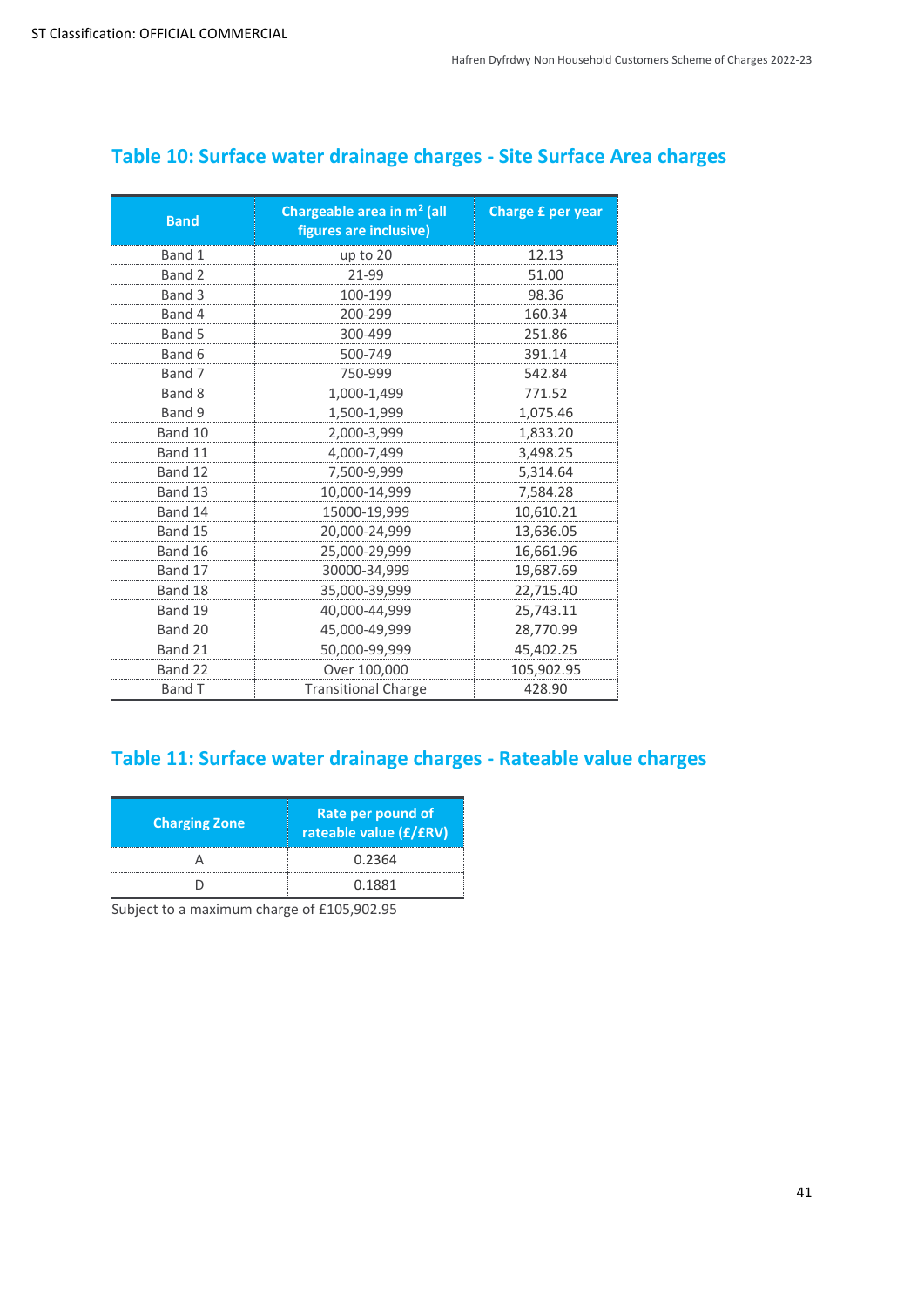# <span id="page-41-0"></span>**C5 Standby Charges**

|                                                      |                                   | Rate in $E$ per $m3$ of water supplied in the period |                                         |                                         |  |
|------------------------------------------------------|-----------------------------------|------------------------------------------------------|-----------------------------------------|-----------------------------------------|--|
| Total peak & off<br>peak notified<br>volumes $(m^3)$ | <b>Fixed Charge</b><br>£ per year | From 1 April to 30<br>April inclusive                | From 1 May to 30<br>September inclusive | From 1 October to 31<br>March inclusive |  |
| $0 - 4.999$                                          | N/A                               | 0.8139                                               | 0.8139                                  | 0.8139                                  |  |
| $5,000 - 9,999$                                      | N/A                               | 0.8020                                               | 0.8020                                  | 0.8020                                  |  |
| 10,000 - 49,999                                      | 1.186.00                          | 0.6834                                               | 0.6834                                  | 0.6834                                  |  |
| 50,000 or greater                                    | 11,376.00                         | 0.4872                                               | 0.4872                                  | 0.4872                                  |  |

# **Table 12: Standby tariff capacity charges**

# **Table 13: Standby tariff volume charges**

| Total volume supplied $(m^3)$ | <b>Fixed Charge £ per year</b> | Rate in $E$ per $m3$ of water<br>supplied in the period |
|-------------------------------|--------------------------------|---------------------------------------------------------|
| $0 - 4.999$                   | 0.00                           | 0.8138                                                  |
| $5.000 - 9.999$               | 0.00                           | 0.8019                                                  |
| 10,000 - 49,999               | 1.186.00                       | 0.6833                                                  |
| 50,000 or greater             | 11,376.00                      | 0.5053                                                  |

# **Table 14: Standby tariff premium charges (where notified volume is zero)**

|                                         |                                              | Rate in £ per m <sup>3</sup> of water supplied in the period |                                         |
|-----------------------------------------|----------------------------------------------|--------------------------------------------------------------|-----------------------------------------|
| <b>Total volume</b><br>supplied $(m^3)$ | From 1 April to 30 April<br><i>inclusive</i> | From 1 May to 30<br>September inclusive                      | From 1 October to 31<br>March inclusive |
| $0 - 4,999$                             | 1.6277                                       | 1.6277                                                       | 1.6277                                  |
| $5,000 - 9,999$                         | 1.6039                                       | 1.6039                                                       | 1.6039                                  |
| 10,000 - 49,999                         | 13667                                        | 1.3667                                                       | 13667                                   |
| 50,000 or greater                       | 0.9743                                       | 0.9743                                                       | 0.9743                                  |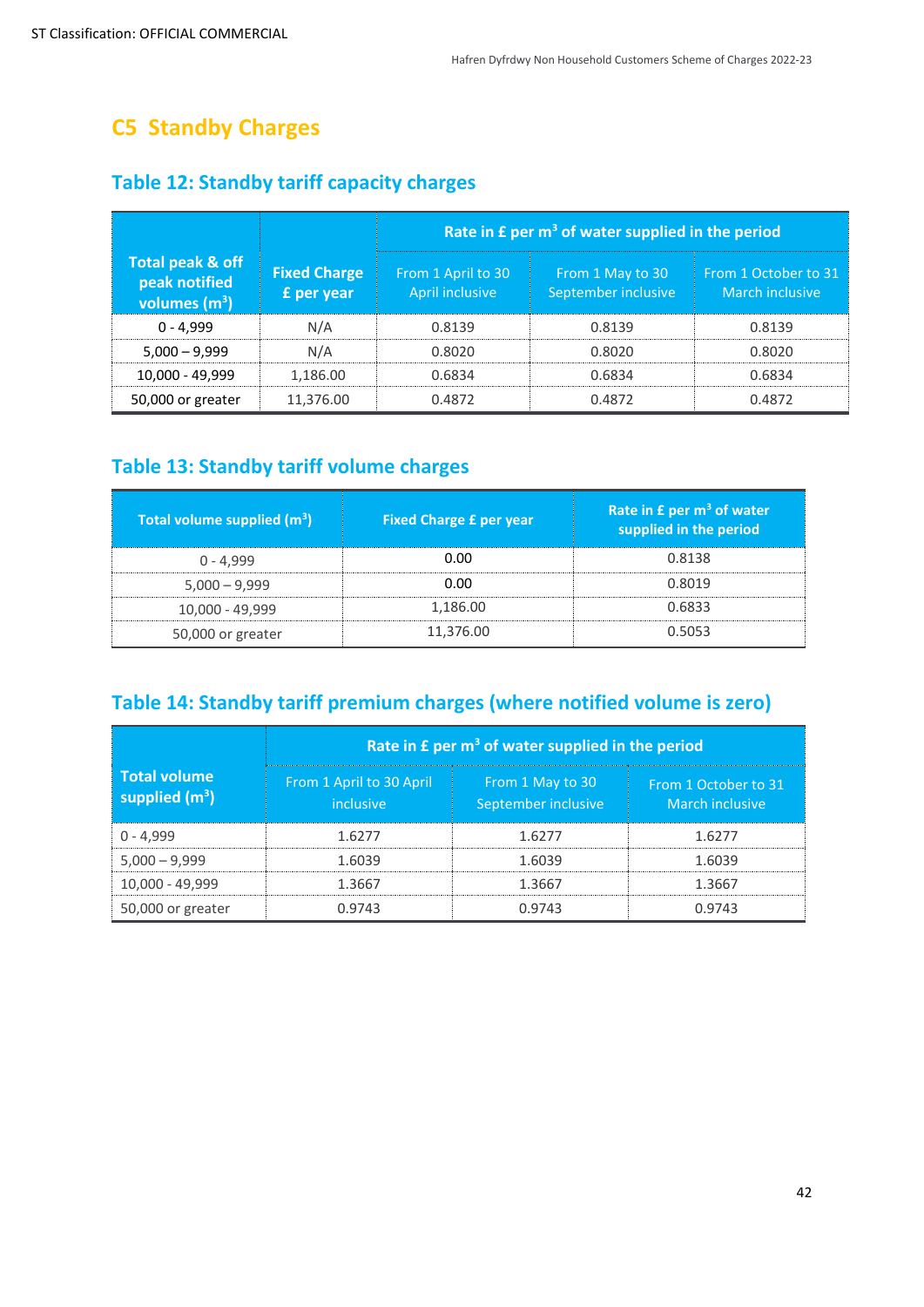# <span id="page-42-0"></span>**C6 Trade Effluent charges**

# **Table 15: Trade effluent charges**

#### *(a) Standard (A) (0-4,999m3)\*+*

| <b>Charging element</b>                                                                                  | Charge in £<br>per $m3$ | Charge in £<br>per kg | £ per<br>annum |
|----------------------------------------------------------------------------------------------------------|-------------------------|-----------------------|----------------|
| R (Reception and conveyance in the public foul water sewer)                                              | 0.1866                  |                       |                |
| Conveyancing standing charge                                                                             |                         |                       | N/A            |
| V (Volumetric treatment)                                                                                 | 0.2498                  |                       |                |
| <b>B</b> (Biological treatment)                                                                          |                         | 0.4210                |                |
| S (Treatment and disposal of primary sludge from reception and<br>treatment at a sewage treatment works) |                         | 0.7774                |                |
| Discharge to a public surface water sewer under a consent                                                | 0.0962                  |                       |                |

#### *(b) Standard (B) (5,000m3 - 9,999m3)\*+*

| <b>Charging element</b>                                                                                  | Charge in £<br>per $m3$ | Charge in £<br>per kg | £ per<br>annum |
|----------------------------------------------------------------------------------------------------------|-------------------------|-----------------------|----------------|
| R (Reception and conveyance in the public foul water sewer)                                              | 0.1834                  |                       |                |
| Conveyancing standing charge                                                                             |                         |                       | N/A            |
| V (Volumetric treatment)                                                                                 | 0.2470                  |                       |                |
| <b>B</b> (Biological treatment)                                                                          |                         | 0.4191                |                |
| S (Treatment and disposal of primary sludge from reception and<br>treatment at a sewage treatment works) |                         | 0.7761                |                |
| Discharge to a public surface water sewer under a consent                                                | 0.0962                  |                       |                |

#### *(c) Intermediate (10,000m3- 49,999m3)\*+*

| <b>Charging element</b>                                                                                  | Charge in £<br>per m3 | Charge in £<br>per kg | £ per<br>annum |
|----------------------------------------------------------------------------------------------------------|-----------------------|-----------------------|----------------|
| R (Reception and conveyance in the public foul water sewer)                                              | 0.1781                |                       |                |
| Conveyancing standing charge                                                                             |                       |                       | 53.11          |
| V (Volumetric treatment)                                                                                 | 0.2470                |                       |                |
| B (Biological treatment)                                                                                 |                       | 0.4191                |                |
| S (Treatment and disposal of primary sludge from reception and<br>treatment at a sewage treatment works) |                       | 0.7761                |                |
| Discharge to a public surface water sewer under a consent                                                | 0.0962                |                       |                |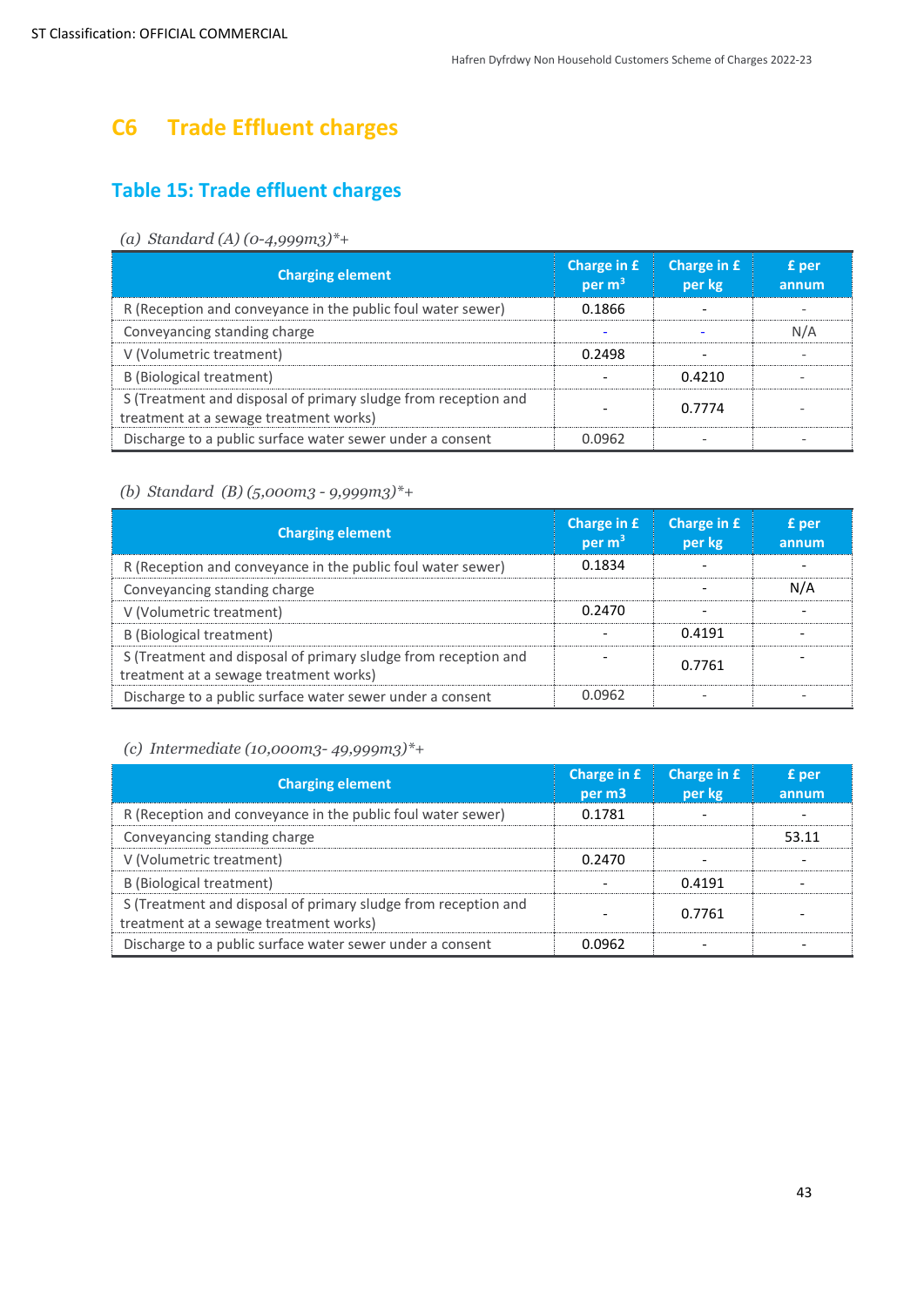*(d) Large (50,000m3 or greater)\*+*

| <b>Charging element</b>                                                                                  | Charge in £<br>per m3 | Charge in £<br>per kg | £ per<br>annum |
|----------------------------------------------------------------------------------------------------------|-----------------------|-----------------------|----------------|
| R (Reception and conveyance in the public foul water sewer)                                              | 0.1398                |                       |                |
| Conveyancing standing charge                                                                             |                       |                       | 1,783.46       |
| V (Volumetric treatment)                                                                                 | 0.2436                |                       |                |
| B (Biological treatment)                                                                                 |                       | 0.4171                |                |
| S (Treatment and disposal of primary sludge from reception and<br>treatment at a sewage treatment works) |                       | 0.7746                |                |
| Discharge to a public surface water sewer under a consent                                                | 0.0916                |                       |                |

\* *The Trade Effluent Volumetric and Load Charges are structured based on the volume of water supplied [Standard (A) 0 to 5 Ml, Standard (B) 5 to 10 Ml, Intermediate 10 to 50 Ml & Large 50 Ml plus), but the discharger is not restricted to this structure when selecting the most applicable Tariff for them.*

+Fixed charges in Table 16 also apply.

# **Table 16: Fixed charges for trade effluent**

| <b>Volume of Trade Effluent</b><br>discharged (m3) | <b>£</b> per annum |
|----------------------------------------------------|--------------------|
| $0 - 4,999$                                        | 78.37              |
| $5,000 - 49,999$                                   | 73.06              |
| Greater than 50,000                                | 177.08             |

# **Table 17: Assessed volume charges for trade effluent**

<span id="page-43-0"></span>

|                                        | Charge in £ per m3 of Trade Effluent Discharged                |                                                                    |                                                                         |                                                                            |
|----------------------------------------|----------------------------------------------------------------|--------------------------------------------------------------------|-------------------------------------------------------------------------|----------------------------------------------------------------------------|
| <b>Assessed trade effluent</b><br>type | <b>Sites supplied</b><br>with 0 - 4,999m3<br>of water annually | <b>Sites supplied with</b><br>5,000 - 9,999m3 of<br>water annually | <b>Sites supplied</b><br>with 10,000 -<br>49,999m3 of<br>water annually | <b>Sites supplied</b><br>with 50,000 m3 or<br>greater of water<br>annually |
| Carwash                                | 0.5218                                                         | 0.5218                                                             | 0.5218                                                                  | 0.5157                                                                     |
| Laundrette                             | 0.8537                                                         | 0.8537                                                             | 0.8537                                                                  | 0.8447                                                                     |
| Surface water                          | 0.0962                                                         | 0.0962                                                             | 0.0962                                                                  | 0.0916                                                                     |
| Swimming Pool Backwash                 | 0.4546                                                         | 0.4546                                                             | 0.4546                                                                  | 0.4489                                                                     |
| Paint Stripping                        | 0.7678                                                         | 0.7678                                                             | 0.7678                                                                  | 0.7601                                                                     |
| Gas Holder Seal water                  | 0.4925                                                         | 0.4925                                                             | 0.4925                                                                  | 0.4864                                                                     |